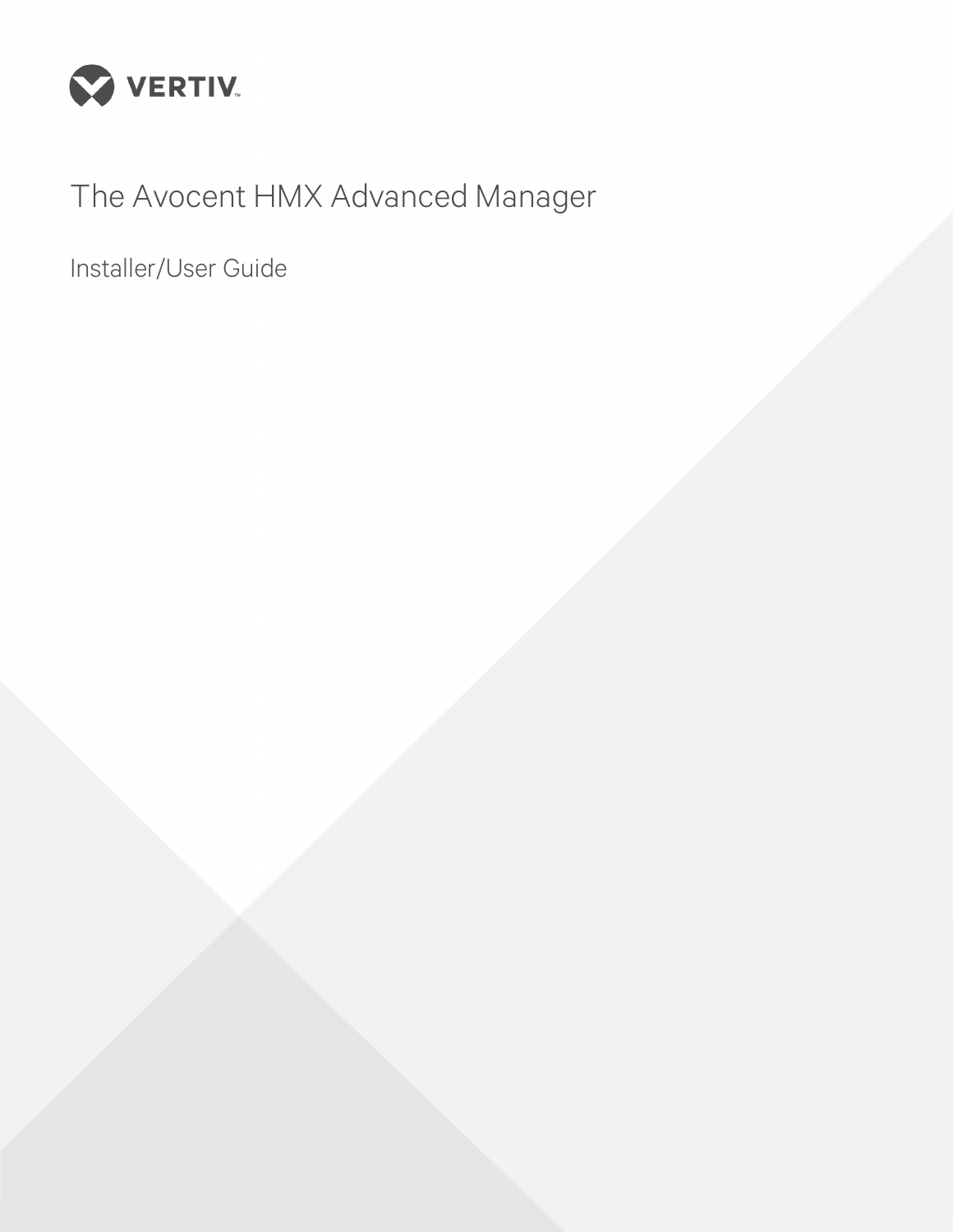The information contained in this document is subject to change without notice and may not be suitable for all applications. While every precaution has been taken to ensure the accuracy and completeness of this document, Vertiv assumes no responsibility and disclaims all liability for damages resulting from use of this information or for any errors or omissions. Refer to other local practices or building codes as applicable for the correct methods, tools, and materials to be used in performing procedures not specifically described in this document.

The products covered by this instruction manual are manufactured and/or sold by Vertiv. This document is the property of Vertiv and contains confidential and proprietary information owned by Vertiv. Any copying, use or disclosure of it without the written permission of Vertiv is strictly prohibited.

Names of companies and products are trademarks or registered trademarks of the respective companies. Any questions regarding usage of trademark names should be directed to the original manufacturer.

## **Technical Support Site**

If you encounter any installation or operational issues with your product, check the pertinent section of this manual to see if the issue can be resolved by following outlined procedures. Visit [https://www.VertivCo.com/en-us/support/](https://www.vertivco.com/en-us/support/) for additional assistance.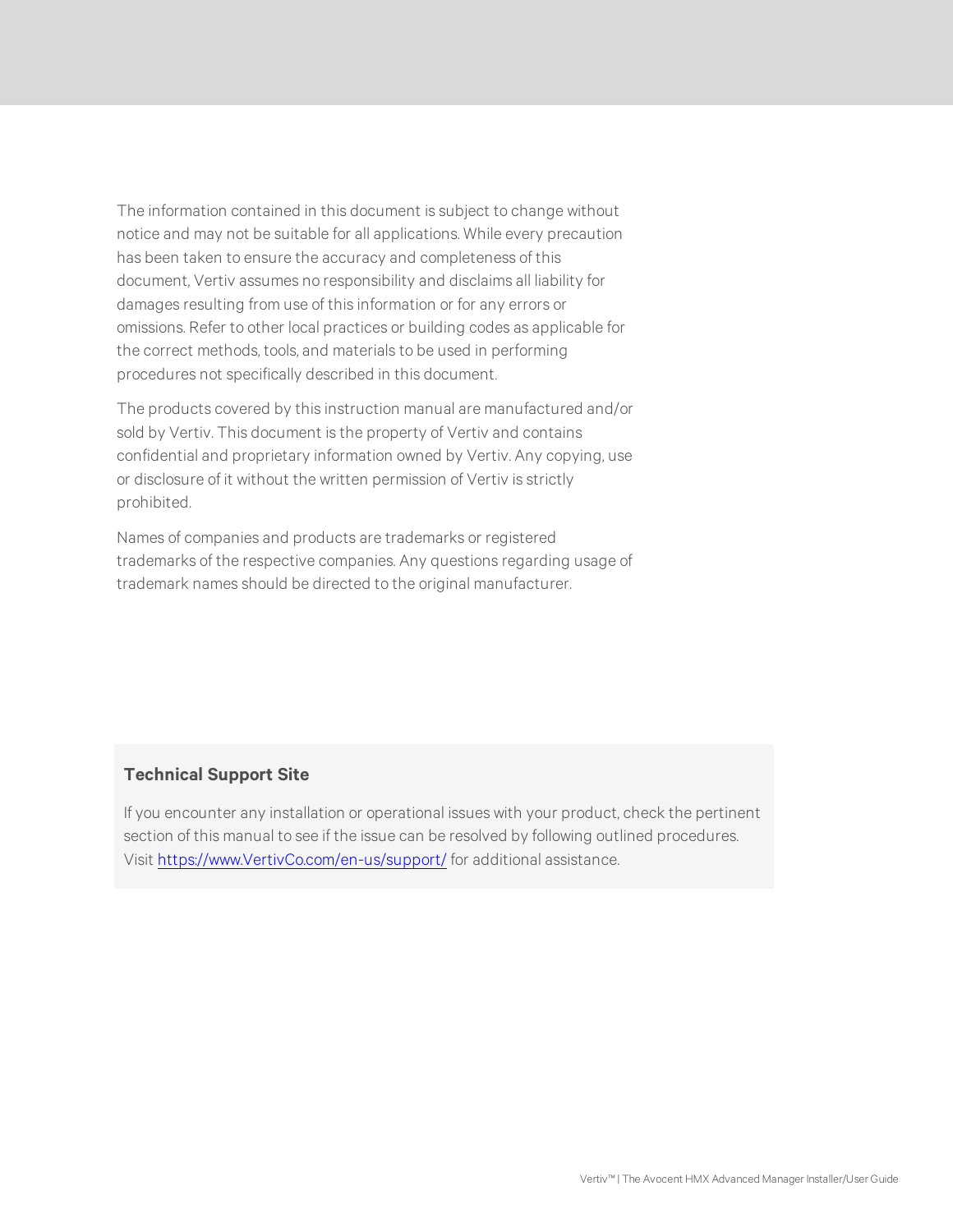# **TABLE OF CONTENTS**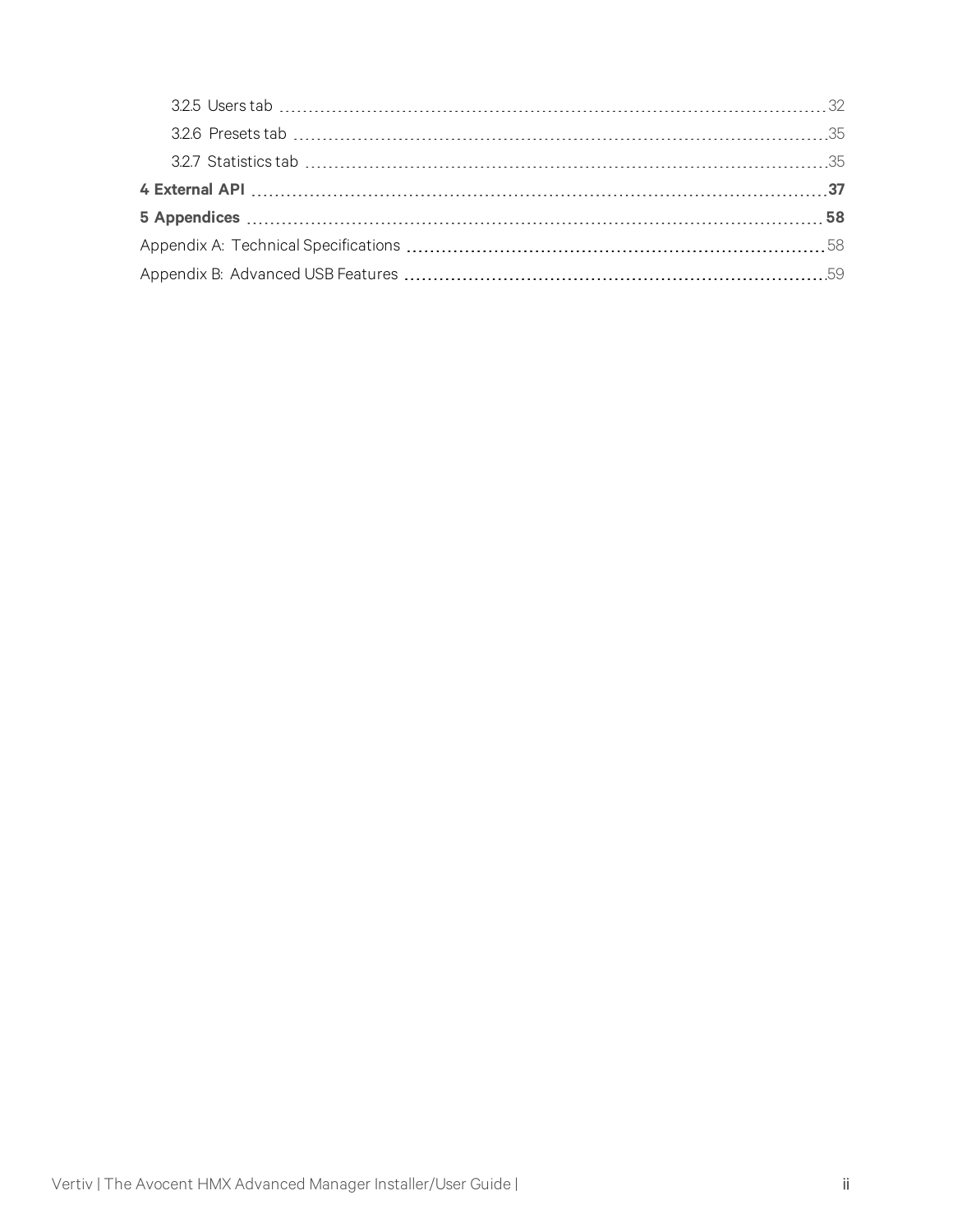

# <span id="page-4-0"></span>1 PRODUCT OVERVIEW

The Avocent® HMX Advanced Manager software is a secure, web browser-based, centralized enterprise management solution that provides remote management and monitoring of multiple Avocent® HMX High Performance KVM extender systems. In a typical scenario, the HMX extender system connects numerous transmitters and receivers to communicate through a central switch or a network of switches.

As you expand your extender system, the HMX Advanced Manager software provides a streamlined user interface to handle all administration, access control, monitoring and firmware upgrades across the HMX extender system. With the software, you can manage, authenticate and authorize sessions and operate remote video, USB peripherals and audio.

# NOTE: For more information on the HMX high performance KVM extender system, see the Avocent® HMX High Performance KVM Extender System Installer/User Guide.

# <span id="page-4-1"></span>**1.1 Features and Benefits**

The HMX Advanced Manager software streamlines processes using group designations, channel management, security and third party authentication.

# <span id="page-4-2"></span>**1.1.1 On-Board Web Interface (OBWI)**

A user interface is provided with the HMX Advanced Manager software as a central location for the administrator to view and create user accounts and groups, configure transmitters and receivers, perform database backups and upgrade the firmware of any linked unit.

# <span id="page-4-3"></span>**1.1.2 Groups**

Administrators can designate permissions, assign access/control rights and schedule tasks via groups. This involves assigning users to user, receiver or channel groups, which designate their access to the system. The groups also allow inheritance of settings and permissions made in other groups.

# <span id="page-4-4"></span>**1.1.3 Channel management**

The On-Screen Display (OSD) for each receiver displays a list of remote computers, called channels, that you have permission to access. Using the HMX Advanced Manager software, administrators can assign channels to users or groups, configure channel access rights and determine the USB, data and video streams for each channel.

# <span id="page-4-5"></span>**1.1.4 Security**

With the HMX Advanced Manager, you can ensure users only have access to the systems for which they have permission. This is managed in a three-part relationship between the users, the HMX receivers and the channels.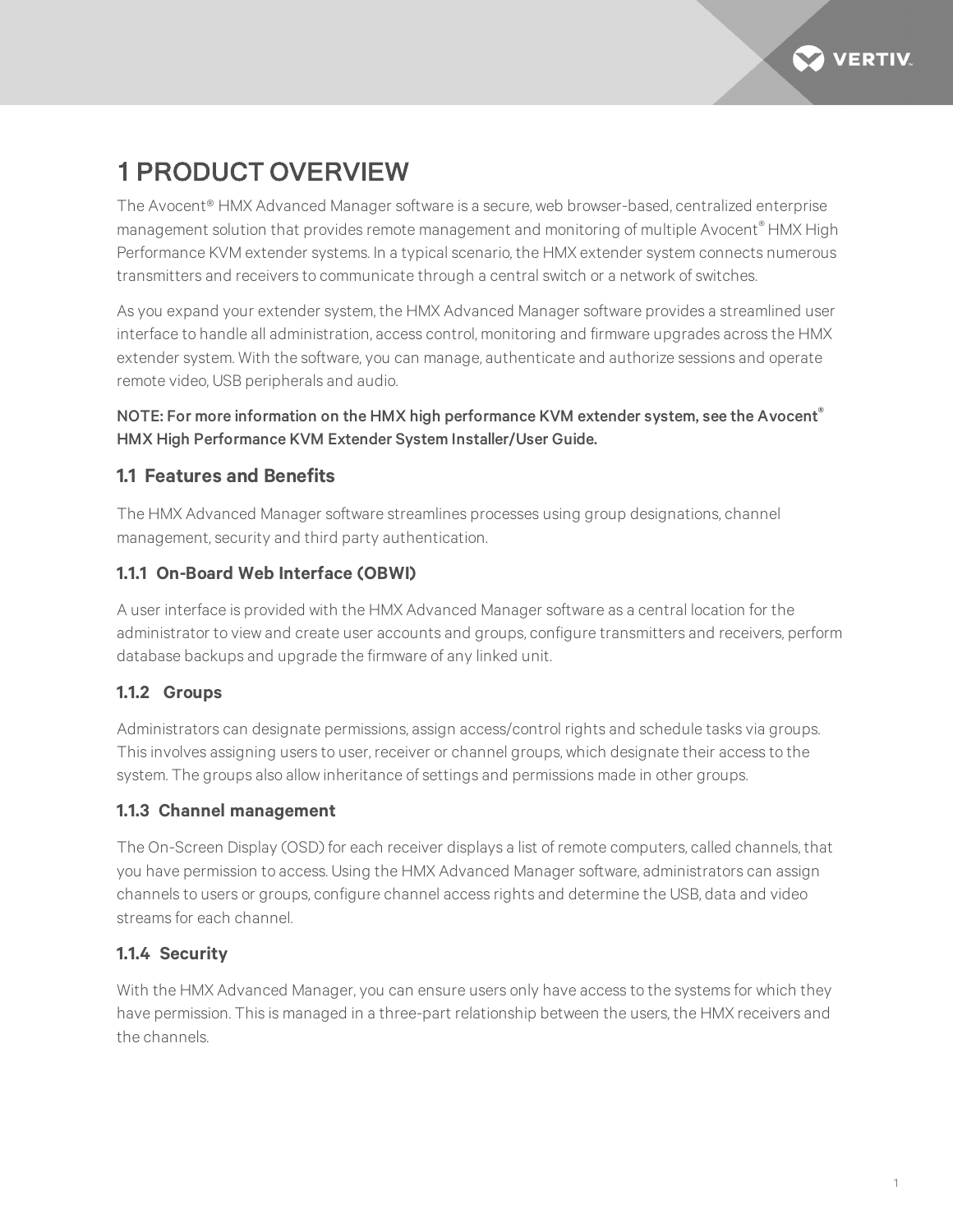# <span id="page-5-0"></span>**1.1.5 Third-party authentication**

An internal authentication service is provided with the software, which verifies the login username and password against user account information stored in the internal database of the server. In addition, the software supports authentication of users using one or more external Active Directory (AD) systems.

# <span id="page-5-1"></span>**1.1.6 External Application Program Interface (API)**

The HMX Advanced Manager software includes an external API that provides queries to retrieve information about channels, presets, users and devices. See [External](#page-40-0) API on page 37 for more information.

# <span id="page-5-2"></span>**1.1.7 Supported Browsers**

The HMX Advanced Manager software requires a browser with Javascript enabled. The following are supported browsers:

- Google Chrome™
- Mozilla<sup>®</sup> Firefox<sup>®</sup>
- Microsoft® Internet Explorer®
- Apple® Safari®

NOTE: Always use the most recent versions of supported browsers.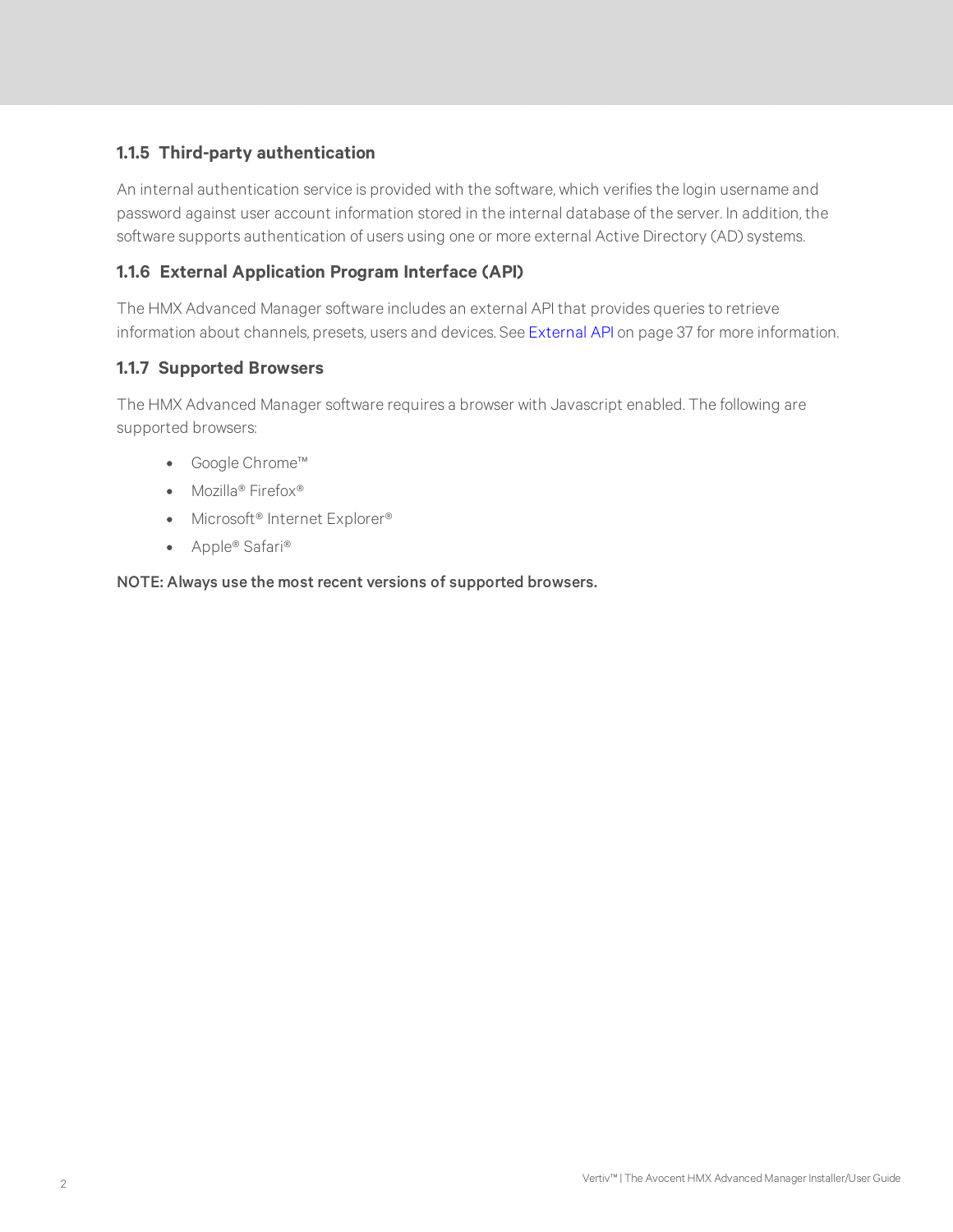

# <span id="page-6-0"></span>2 INSTALLATION AND CONFIGURATION

At this point you should have already completed the installation instructions outlined in the Avocent® HMX Manager Software Quick Installation Guide. Additional information on your configuration options is highlighted in the following sections, as well as basic steps that need to be completed prior to any advanced configuration.

# <span id="page-6-1"></span>**2.1 System Requirements**

For optimal performance, ensure your HMX extender system has the following:

- All HMX transmitters and receivers linked with the HMX Advanced Manager server have firmware version 4.1 or higher
- The same firmware version must be used across all units in your system.
- IGMP v2 or v3 support
- Jumbo frame support up to 9216 bytes
- Portfast option is enabled on each port of the switches that have an HMX Advanced Manager server connected

# <span id="page-6-2"></span>**2.2 Zero-config Networking**

The HMX Advanced Manager server uses zero-config networking. The default IP addresses are listed in the following table.

#### Table 2.1 HMX Advanced Manager Server Default IP Addresses

| <b>NAME</b>                                     | <b>IP ADDRESS</b> | <b>DESCRIPTION</b>                                                                                                                          |
|-------------------------------------------------|-------------------|---------------------------------------------------------------------------------------------------------------------------------------------|
| Primary HMX Advanced<br>Manager server          | 169.254.1.2       | Fixed server address.                                                                                                                       |
| <b>HMX Advanced Manager</b><br>ETH <sub>1</sub> | 169.254.1.3       | Address used for initial log in and must be changed to a permanent network<br>address.                                                      |
| Backup HMX Advanced<br>Manager server           | 169.254.1.4       | If two HMX Advanced Manager servers are on the same network, one<br>server is the backup server; this IP address is automatically assigned. |

NOTE: If you are using a static zero-config address, set the IP address to 169.254.1.1 to avoid potential IP address conflicts.

# <span id="page-6-3"></span>**2.3 Installation**

The first time you log in, the default IP address of the HMX Advanced Manager server must be changed in order to perform any other actions or navigate to any other screens.

## To change the IP address:

- 1. From a web browser on your local computer, enter the default IP address http://169.254.1.3 for the HMX Advanced Manager server.
- 2. Enter the default username admin and password password.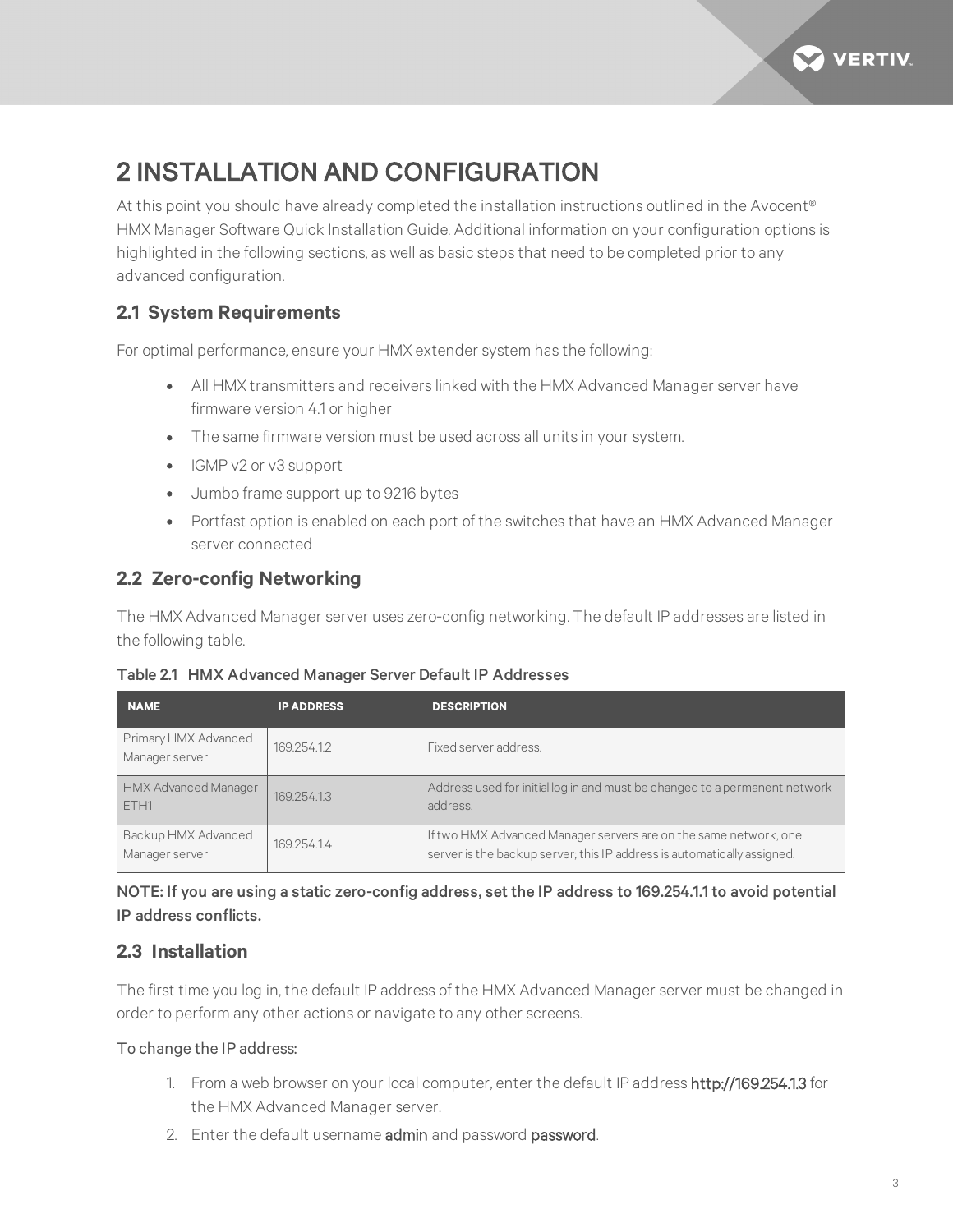- 3. Click the *Dashboard* tab, then click *Settings - Network*.
- 4. For Ethernet Port 1, change the IP address and netmask address, then click *Save*.
- 5. After the web browser automatically redirects to the new IP address, enter your username and password to log in to the server.
- 6. After you change the server IP address, change the admin password.

## NOTE: If the HMX Advanced Manager server is offline, verify your computer can access the new IP address.

### <span id="page-7-0"></span>**2.3.1 Initial configuration**

To configure the initial setup:

- 1. Set the management IP address to 169.254.1.99 with a subnet mask of 255.255.0.0.
- 2. From a browser, enter the IP address 169.254.1.3.
- 3. Enter admin for the username and password for the password.
- 4. On the Managers tab, click *Configured*.
- 5. On the Configure Manager screen, if you only have one manager, click the Solo radio button and click *Save*.
- 6. On the Network Settings page, enter the IP Pool Lower Limit and IP Pool Upper Limit and click *Save*. It is recommended that you leave all other options on the default setting. After the settings are saved, it takes approximately forty seconds for the new IP settings to take effect.

#### To change the admin password:

- 1. From a web browser, enter the IP address of the HMX Advanced Manager server.
- 2. Enter admin and password, then click *Login*.
- 3. Click the *Users* tab and click the *Configure User* icon for the admin user.
- 4. On the Configure User screen, enable the Change Password radio button.
- 5. In the appropriate fields, enter your new password twice and click *Save*.

#### NOTE: If you use password as your password, no password is required to log in.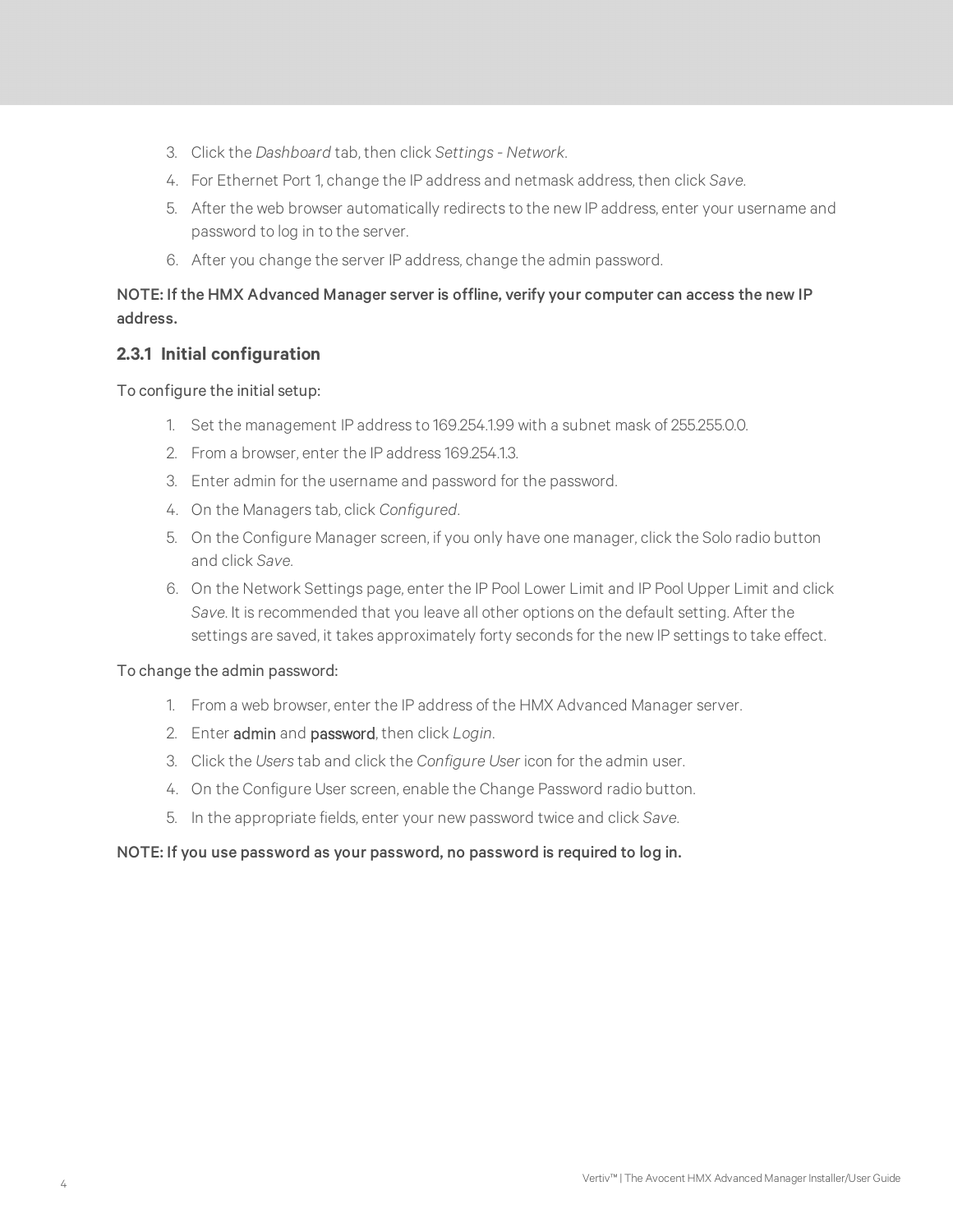

# <span id="page-8-0"></span>**2.4 Server Redundancy**

When a manager server boots the first time, it checks for other manager servers on the network. First, it scans to find a primary manager on the same subnet. If discovered, the manager requests an IP address from the primary manager server. Typically, the IP address assigned is the next available IP address. Once the backup server is given the IP address, a Transport Layer Security (TLS) trust relationship is established using private and public keys. This is used to encrypt the communications between the manager and the endpoints. If a primary server is not discovered on the same subnet, the server attempts to acquire an IP address from a DHCP server. The server temporarily accepts the IP address including the subnet mask, gateway and DNS settings and reads the custom option 125 value, if present. The manager server cycles through the IP addresses in option 125 to see if any are being used by another manager server. If the IP address is free, the manager automatically configures itself by statically setting the IP address and using the subnet mask, gateway and DNS provided by DHCP.

The database is synchronized between the primary and backup managers. Depending on the size of the database, this can take up to ten minutes to complete. During this time, the status in the primary manager interface is "Initializing". When the synchronization is complete, the status changes to "Standby". In the server redundancy setup, both the primary and the backup server databases are synchronized to ensure they are identical. If for any reason the backup server is turned off, any changes to the system configuration are not maintained by the backup server.

In the event of a failure, the backup server acts as the primary server and the extenders begin communicating with the second IP address stored in their configuration. During this time, new devices cannot be added and the configuration cannot be changed. If new extenders must be added, the backup server must be promoted as the primary server. When the primary server comes back online, it resumes its role as the primary server. However, if the backup server has been promoted to primary, when the primary server comes back online, the backup server must be factory reset.

#### NOTE: It is not possible to have two primary servers on the same network.

For server redundancy, a primary and backup manager must be configured. The following steps are required to configure a primary and a backup server.

Prerequisites:

- Both units must have the same version of firmware and the same end point license.
- The Require Authentication setting on the primary unit must be set to No.
- The Primary unit cannot use the last IP address in a range, for example, x.x.x.254. The primary unit automatically assigns the backup unit with the next available IP address, which is not available.
- The backup unit must be factory reset before adding it to the network.

#### To configure server redundancy:

- 1. From the web interface, log in to the primary HMX Advanced Manager server.
- 2. Click the *Dashboard* tab and click *Settings - Managers*.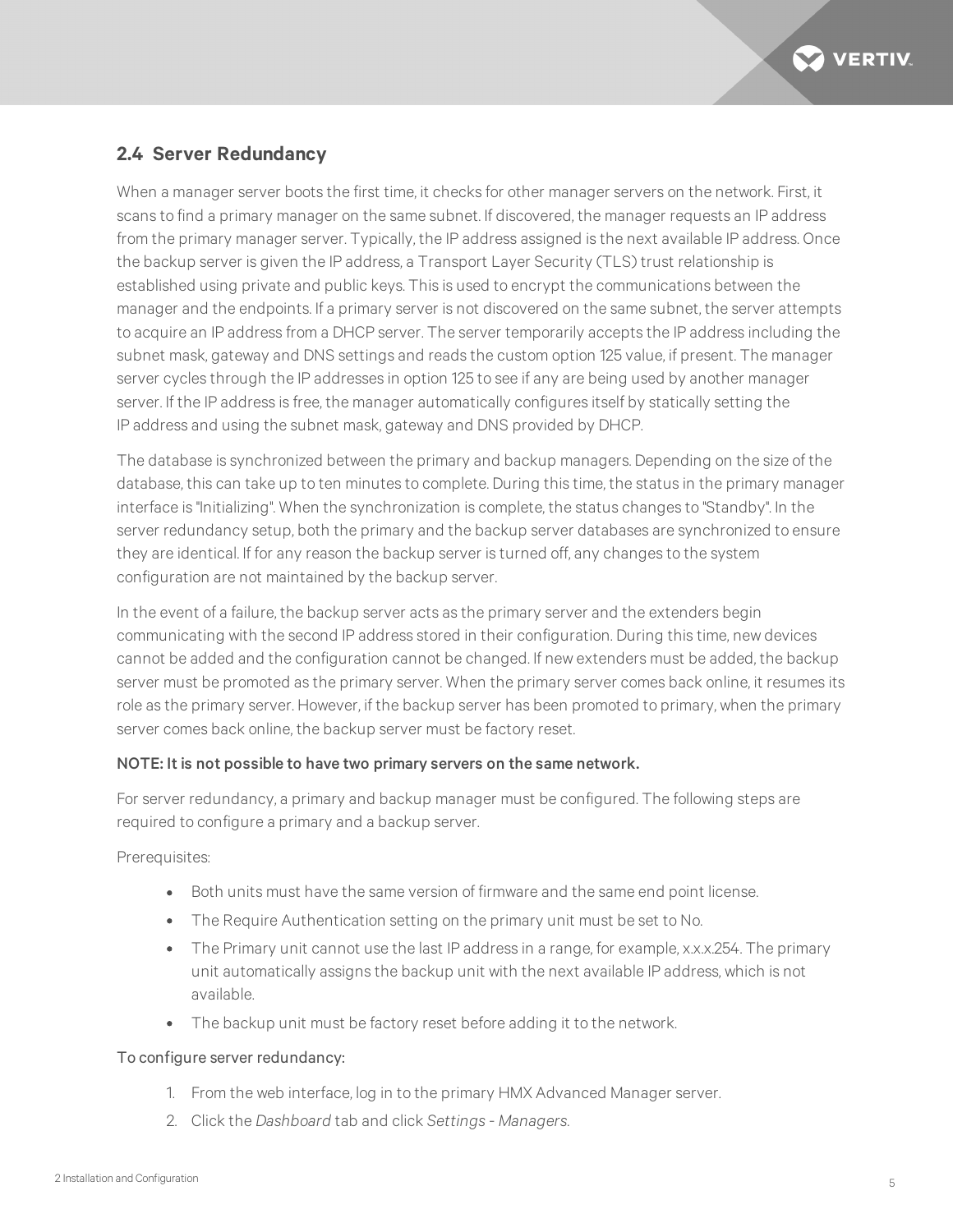- 3. Verify the Require Authentication radio button setting. If set to No, new servers can join the network as soon as they are plugged in. If set to Yes, enter a cluster password for each HMX Advanced Manager server.
- 4. On the *Managers - Configure Server* screen, select the primary radio button, configure the Ethernet port 1 address and click *Save*.
- 5. Add the new backup HMX Advanced Manager server with factory default settings to the network. The new server is labeled Unconfigured on the main Servers tab screen. After five minutes, the backup server is added to the list as the backup and its status is Standby.

## NOTE: It is not possible to have two servers with different licenses in a cluster.

NOTE: If the transfer of the backup database is interrupted, and only a partial database is transferred, the problem is reported on the management server page. If this occurs, it will not be possible to log in to the backup database and the firmware version of the backup will be reported as V. After five minutes, click *Factory Reset* in order to clear this issue.

6. Click the Configure icon to configure the backup server.

-or

Click the Restricted Page Configure icon to open a restricted screen and configure the server directly from its own IP address. Using this method, the configuration options are limited to: View the logs, Update/Reset HMX Advanced Manager server and Configure this server.

#### To set up a backup server:

# NOTE: The default IP address of the backup server is 169.254.1.3. It is recommended that you directly connect to the backup server during setup in order to prevent the primary server from taking control.

- 1. Choose an IP address out of the DHCP pool scope on the subnet. The IP address must be added to DHCP option 125 on all the DHCP servers that service the network.
- 2. On the backup server, click *Dashboard - Updates*, update the firmware and reboot the server.
- 3. On the primary server, click *Dashboard - Settings - General* and verify the number of supported devices matches the licenses on the backup server.
- 4. On the primary server, click *Dashboard - Settings - Servers*, click *No* on the Require Authentication setting and click *Save*.
- 5. Perform a factory reset on the backup server and reboot the server. See Reset the [manager](#page-30-0) [configuration](#page-30-0) on page 27.

After the reboot, the backup server establishes its IP address and makes contact with the primary manager server. The primary server synchronizes its database with the backup.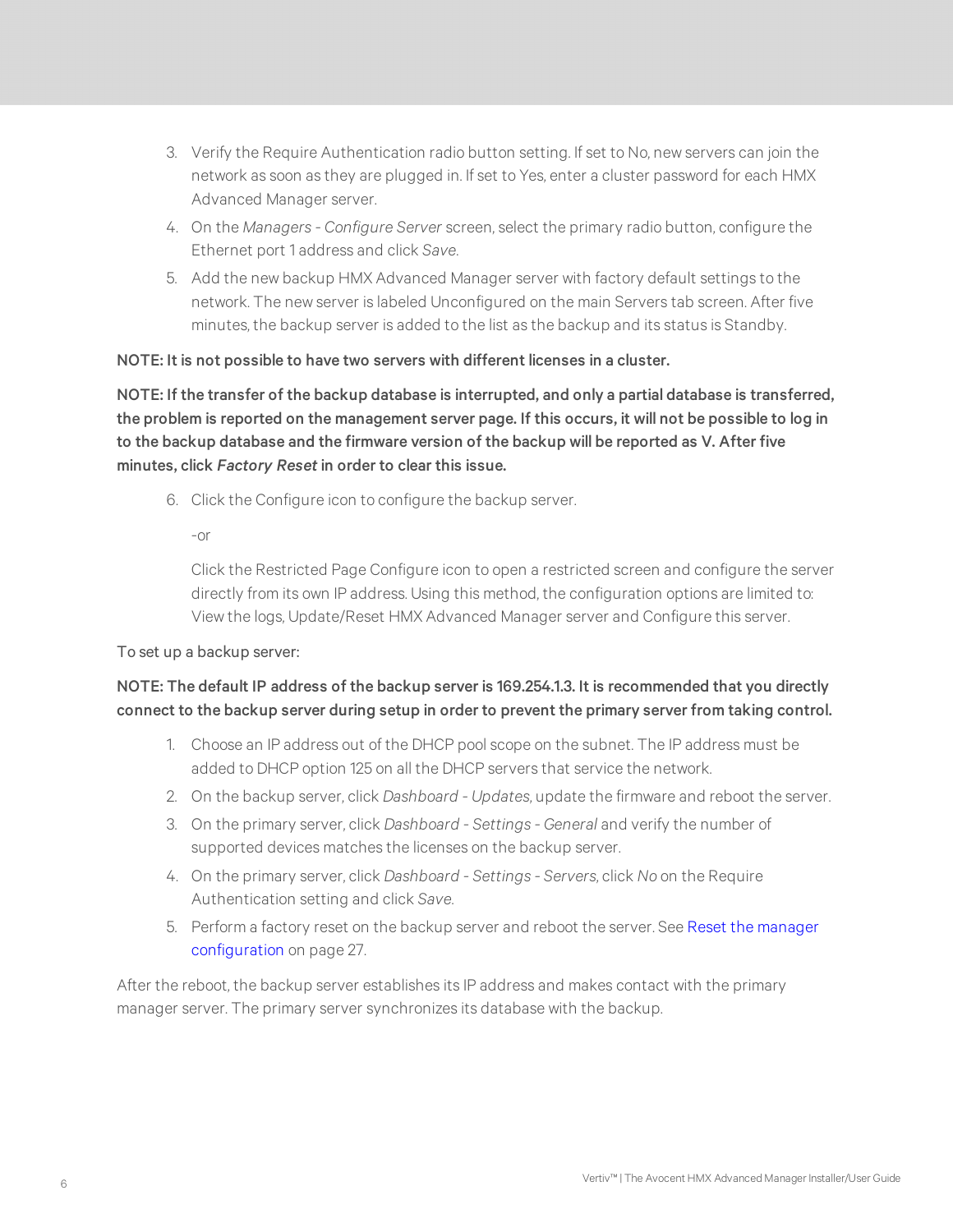

# <span id="page-10-0"></span>**2.5 Licenses**

The HMX Advanced Manager servers are licensed according to the number of devices that can be managed. For additional information on upgrading your licenses, contact Technical Support or your Sales representative.

# NOTE: For server redundancy, the primary and backup servers must have the same type and number of licenses.

#### To upgrade your license:

- 1. From the manager server, click the *Dashboard* tab and click *Settings - General*.
- 2. Click *upgrade license* to display the unique product code.
- 3. Provide the following to retrieve the unique license key from Technical Support:
	- Unique product code
	- Serial number on the base of the manager server
	- Current number of supported devices
	- Number of devices available for upgrade
- 4. On the Upgrade License screen, enter the provided license key and click *Save*.

#### NOTE: Only enter the license key for the applicable HMX Advanced Manager server.

5. Click the *Dashboard* tab, click *Settings - General* and verify the license is upgraded.

# <span id="page-10-1"></span>**2.6 Server Setup**

The HMX Advanced Manager server is configured using either basic setup or server redundancy. Basic setup consists of one HMX Advanced Manager server. Server redundancy consists of two HMX Advanced Manager servers, where one server is the primary server and the other is the backup server. If the primary server fails for any reason, the backup server will failover.

# NOTE: For server redundancy, the primary and backup servers must have the same type and number of licenses.

## <span id="page-10-2"></span>**2.6.1 Basic setup**

In the basic setup, each extender must be reset to the factory default and discovered by the HMX Advanced Manager software. The software completes re-configuring the IP addresses of the extenders.

#### To configure your server:

- 1. After the server is installed on the network, perform a factory reset on all extenders to force the extenders back to their default states.
- 2. Using a computer connected to the same network, log in to the server.
- 3. After the extenders are discovered you can begin configuring access to them.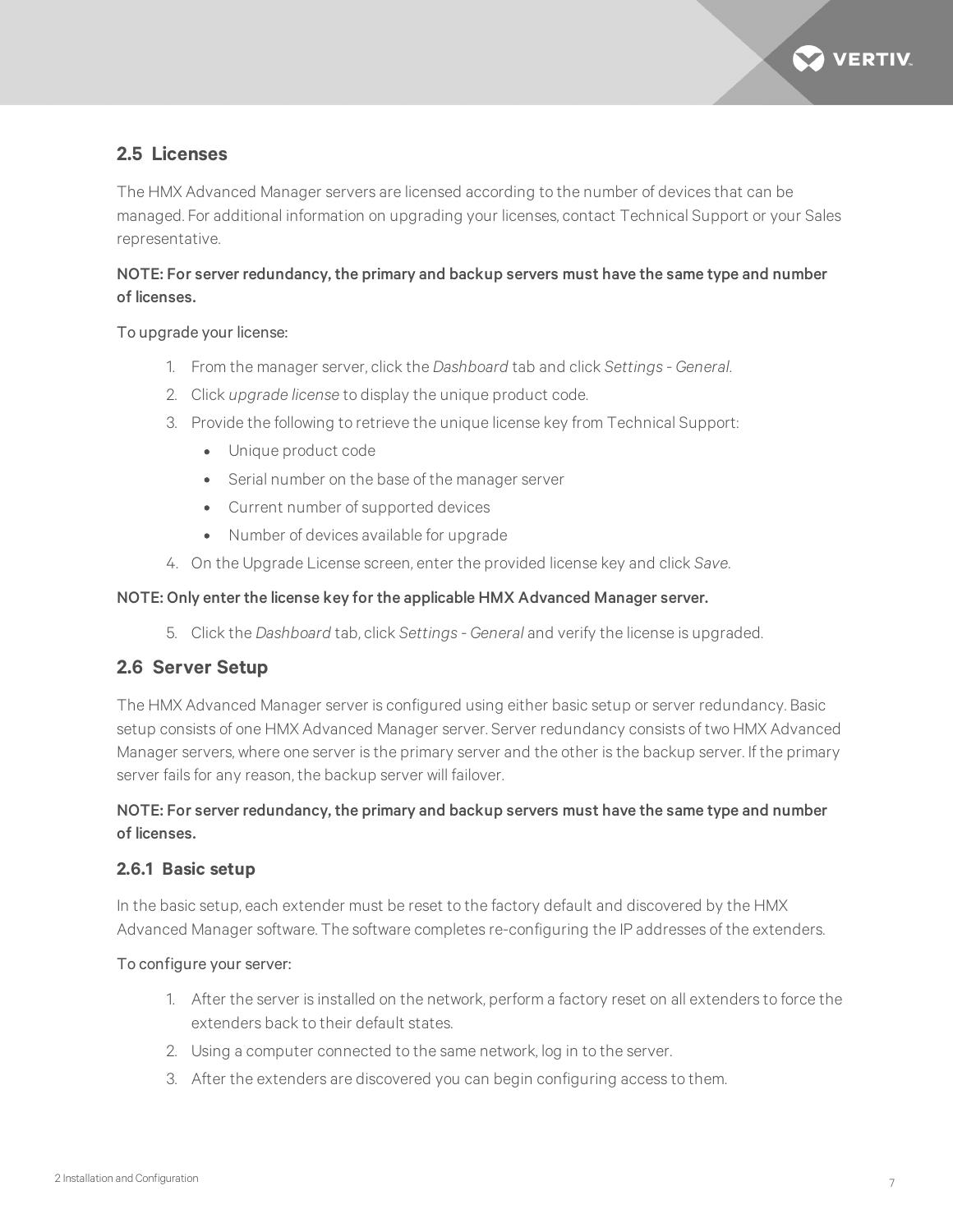# <span id="page-11-0"></span>**2.6.2 Replacing a manager server**

If an existing manager server needs to be replaced, proceed to the following applicable procedure.

# NOTE: When replacing a manager server, the extender devices are undetecable and may require a factory reset.

To replace a solo HMX Advanced Manager server:

- 1. Before connecting the new manager server to the main network, connect it to an isolated network switch.
- 2. Using a computer connected to the same switch, log in to the new server.
- 3. Verify the new server is running the same firmware version as the one being replaced.
- 4. Set the IP address of the new manager server to match the original server.
- 5. Restore a backup file of the original manager server database to the new server.
- 6. Remove the original manager server from the network.
- 7. Connect and turn on the new manager server.
- 8. Perform a factory reset on all extenders so the extenders inherit the security certificate of the new manager server.

#### To replace the primary server in a redundant configuration:

- 1. Promote the backup server to the primary server.
- 2. Replace the primary server. The replacement server begins communicating with the primary server and downloads the database as the backup server.

#### To replace the backup server in a redundant configuration:

Replace the backup server with a new server. The replacement server begins communicating with the primary server and downloads the database as the backup server.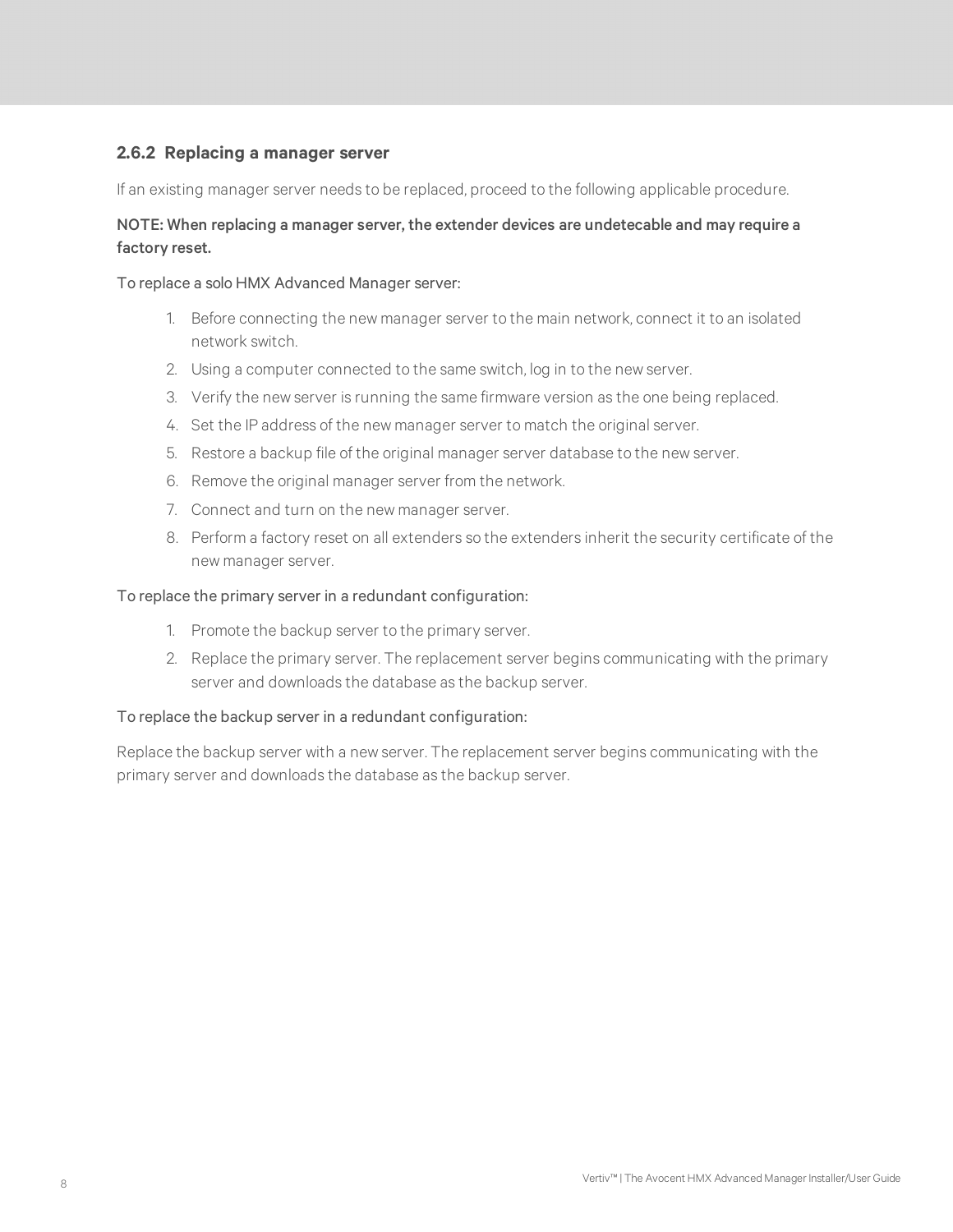

# <span id="page-12-0"></span>3 ADMINISTRATION

You can expand and customize the system components using the HMX Advanced Manager OBWI. Operations include authenticating and authorizing sessions between receivers and transmitters in the system, as well as all administration, access control, monitoring and firmware upgrade activities across the HMX extender system.

The HMX Advanced Manager software is designed with on screen tips and hover instructions to guide you through the operations. The following section describes the on screen elements and provides procedures, where applicable.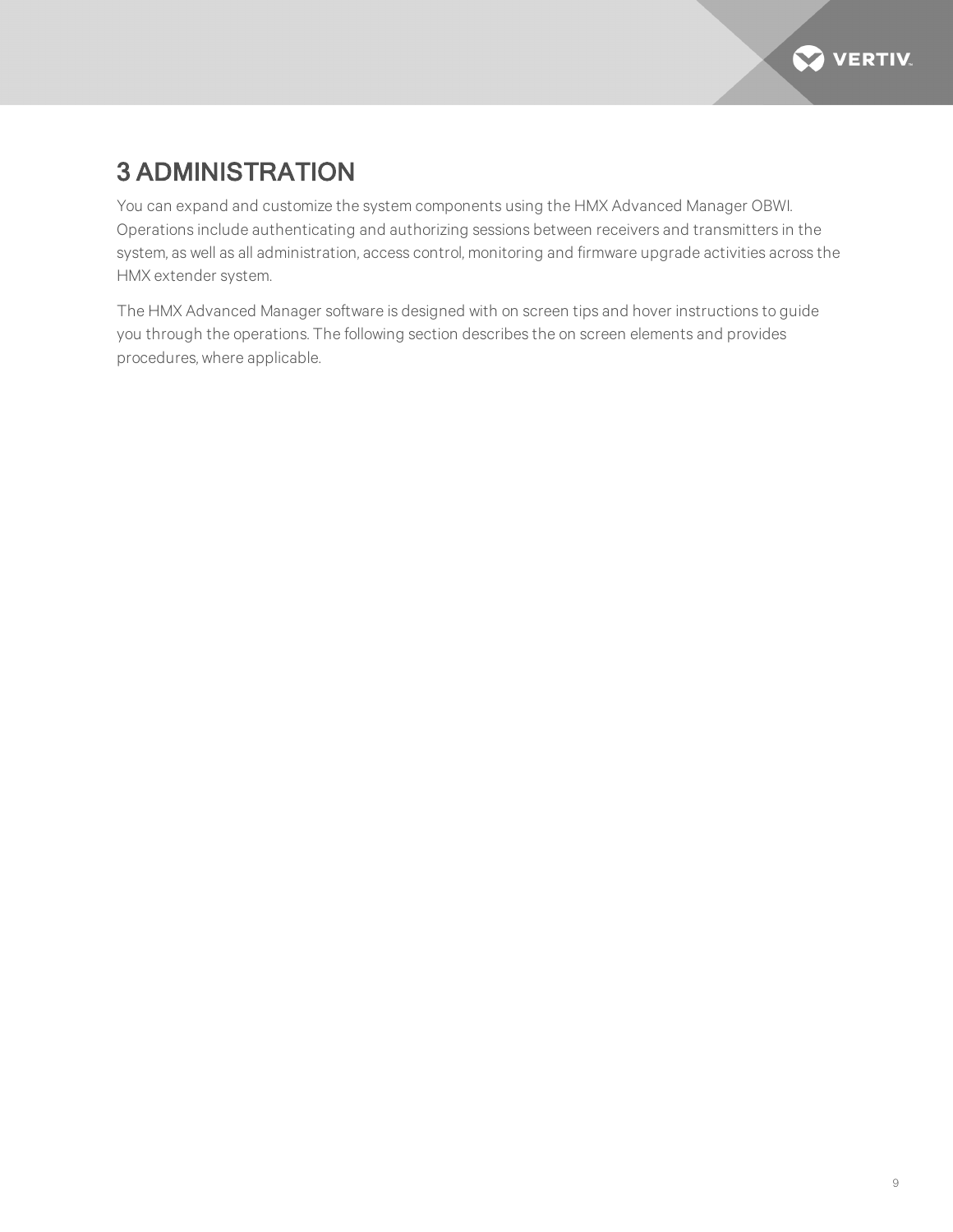|                                                                            |                      | VERTIV <sub>™</sub>      |                     |                    |                      | Avocent® HMX Advanced Manager         |                           |                      |                      |                          |                                                                                |                |                                  |                      | 22:04, Mon 6 Nov 2017<br>(admin) Logout |
|----------------------------------------------------------------------------|----------------------|--------------------------|---------------------|--------------------|----------------------|---------------------------------------|---------------------------|----------------------|----------------------|--------------------------|--------------------------------------------------------------------------------|----------------|----------------------------------|----------------------|-----------------------------------------|
| DASHBOARD CHANNELS<br>A Home <b>W</b> Settings <b>In Backups W</b> Updates |                      |                          |                     | <b>RECEIVERS</b>   |                      | <b>TRANSMITTERS</b>                   | <b>Active Connections</b> | <b>USB6000P</b>      |                      | <b>MANAGERS</b>          | <b>USERS</b><br>Remote Support & Connection Log III Event Log 7 Remote Support | <b>PRESETS</b> |                                  | <b>STATISTICS</b>    | Version 4.6                             |
| Dashboard                                                                  |                      |                          |                     |                    |                      |                                       |                           |                      |                      |                          |                                                                                |                |                                  | <b>Shutdown</b>      | <b>Restart</b>                          |
| Latest Active Connections                                                  |                      |                          |                     |                    |                      |                                       |                           |                      |                      |                          |                                                                                |                |                                  |                      | <b>View all Active Connections</b>      |
|                                                                            |                      |                          |                     |                    |                      |                                       |                           |                      |                      |                          |                                                                                |                |                                  |                      | <b>N</b> Disconnect All                 |
| <b>Start Time</b>                                                          | <b>User</b>          |                          | <b>Receiver</b>     |                    | <b>Channel</b>       | <b>Preset</b>                         |                           | Info                 |                      |                          | <b>Audio Broadcast IP</b>                                                      |                | <b>Video Broadcast IP</b>        |                      | Manage                                  |
| 18:40:53<br>18th Oct                                                       | anon                 |                          | <b>Richard's RX</b> |                    | <b>New TX per RA</b> |                                       | 風風少しみく                    |                      |                      |                          | 192.168.37.201                                                                 |                | 192.168.37.201<br>192.168.37.201 |                      | ď                                       |
| <b>Exent Log</b>                                                           |                      |                          |                     |                    |                      |                                       |                           |                      |                      |                          |                                                                                |                |                                  |                      | <b>View all Events</b>                  |
| <b>Time</b>                                                                | Event                |                          |                     | <b>Details</b>     |                      |                                       |                           |                      | <b>Transmitter</b>   |                          | <b>Receiver</b>                                                                | <b>User</b>    | <b>Channel</b>                   |                      | <b>IP Address</b>                       |
| 22:04:53                                                                   | <b>Admin</b>         |                          |                     |                    | Device deleted       |                                       |                           |                      |                      |                          | DevicelD 701                                                                   | ×              |                                  |                      | 10.207.1.129                            |
| 22:03:57                                                                   | <b>Admin</b>         |                          |                     |                    |                      | main firmware upgrade sent: 4.4.40349 |                           |                      | ÷.                   |                          | DeviceID 701                                                                   | ÷              | ÷                                |                      | 10.207.1.129                            |
| 22:02:08                                                                   |                      | <b>HMX Manager Login</b> |                     | <b>HMX Manager</b> |                      |                                       |                           |                      | ä,                   |                          |                                                                                | admin          | ÷,                               |                      | 10.207.1.129                            |
| 21:06:31                                                                   | <b>Device status</b> |                          |                     | online             |                      |                                       |                           |                      | ×,                   |                          | <b>Richard's RX</b>                                                            | ÷,             |                                  |                      | 127.0.0.1                               |
| 21:05:21                                                                   | <b>Device status</b> |                          |                     | offline            |                      |                                       |                           |                      | ÷                    |                          | <b>Richard's RX</b>                                                            |                |                                  |                      | 127.0.0.1                               |
| <b>Ell</b> Latest Channels Created                                         |                      |                          |                     |                    |                      | <b>View all Channels</b>              |                           |                      |                      | & Latest Channel Changes |                                                                                |                |                                  |                      | <b>View all Channel Changes</b>         |
| <b>Name</b>                                                                |                      |                          |                     |                    |                      |                                       | Manage                    | Time                 |                      | <b>User</b>              | Receiver                                                                       |                | <b>Channel</b>                   |                      |                                         |
| New TX per RA<br><b>TxBlk</b>                                              |                      |                          |                     |                    |                      |                                       | ╱╚<br>◢₩                  | 18:40:53<br>18th Oct |                      | anon                     | <b>Richard's RX</b>                                                            |                |                                  | <b>New TX per RA</b> |                                         |
| & Latest OSD Logins                                                        |                      |                          |                     |                    |                      | <b>View all OSD Logins</b>            |                           | 18:40:53<br>18th Oct |                      | anon                     | <b>Richard's RX</b>                                                            |                |                                  | <b>New TX per RA</b> |                                         |
| <b>Time</b>                                                                |                      |                          | <b>Username</b>     |                    |                      |                                       | <b>Manage</b>             | 18:40:34<br>18th Oct |                      | anon                     | <b>Richard's RX</b>                                                            |                | <b>TxBlk</b>                     |                      |                                         |
| 18:38:35<br>18th Oct                                                       |                      | anon                     |                     |                    |                      |                                       | ◢₩                        | 18:40:33<br>18th Oct |                      | anon                     | <b>Richard's RX</b>                                                            |                | <b>TxBlk</b>                     |                      |                                         |
| 17:52:37<br>18th Oct                                                       |                      | anon                     |                     |                    |                      |                                       | ╱⋒                        | 18:03:48<br>18th Oct |                      | anon                     | <b>Richard's RX</b>                                                            |                | <b>TxBlk</b>                     |                      |                                         |
| 15:35:12<br>18th Oct                                                       |                      | anon                     |                     |                    |                      |                                       | ╱╚                        |                      |                      | Latest Receivers Added   |                                                                                |                |                                  |                      | <b>View all Receivers</b>               |
| & Latest User Registrations                                                |                      |                          |                     |                    |                      |                                       | <b>View all Users</b>     | <b>Name</b>          |                      |                          |                                                                                |                |                                  |                      | Manage                                  |
| <b>AD</b>                                                                  |                      | <b>Username</b>          |                     |                    |                      |                                       | Manage                    |                      | <b>Richard's Rx2</b> |                          |                                                                                |                |                                  |                      |                                         |
|                                                                            |                      | api_anon                 |                     |                    |                      |                                       | ◢₩                        |                      | <b>Richard's RX</b>  |                          |                                                                                |                |                                  |                      | ,,,                                     |
|                                                                            | anon                 |                          |                     |                    |                      |                                       | { ∘ ∩                     |                      |                      |                          | <b>■ Latest Transmitters Added</b>                                             |                |                                  |                      | <b>View all Transmitters</b>            |
|                                                                            | admin                |                          |                     |                    |                      |                                       | ◢₩                        | <b>Name</b>          |                      |                          |                                                                                |                |                                  |                      | Manage                                  |
|                                                                            |                      |                          |                     |                    |                      |                                       |                           |                      | 1 New TX per RA      |                          |                                                                                |                |                                  |                      |                                         |
|                                                                            |                      |                          |                     |                    |                      |                                       |                           | <b>TxBlk</b>         |                      |                          |                                                                                |                |                                  |                      |                                         |
|                                                                            |                      |                          |                     |                    |                      |                                       |                           |                      |                      |                          |                                                                                |                |                                  |                      |                                         |

Figure 3.1 HMX Advanced Manager Home Screen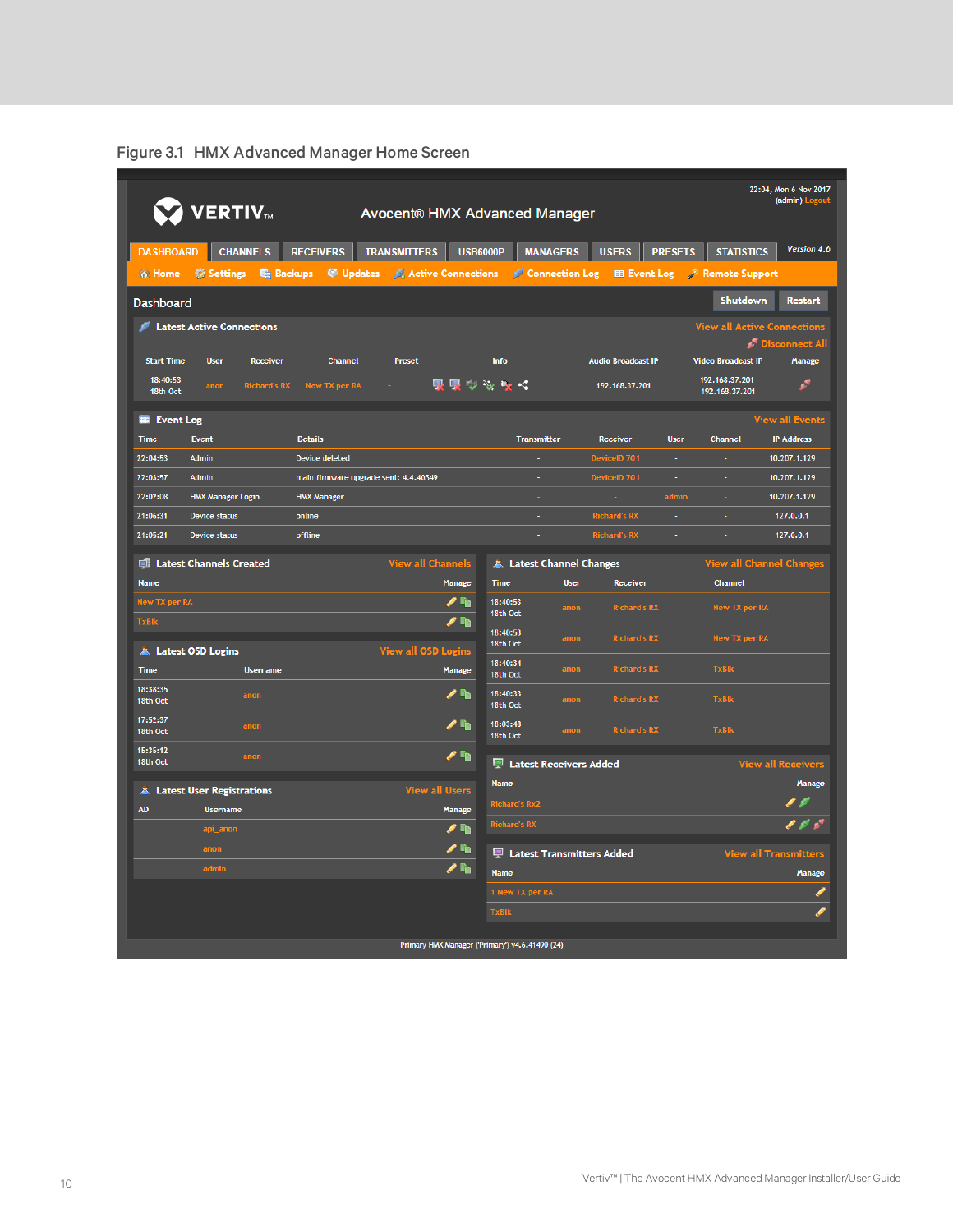

# Table 3.1 Home Screen Descriptions

| <b>NUMBER</b> | <b>DESCRIPTION</b>                                           |
|---------------|--------------------------------------------------------------|
|               | Top Navigation Tabs                                          |
|               | Tab Menu                                                     |
|               | Menu Buttons                                                 |
|               | Icons (see the Icons Description table for more information) |

The top navigation tabs, which are used to manage the components in your system, are defined in the following table.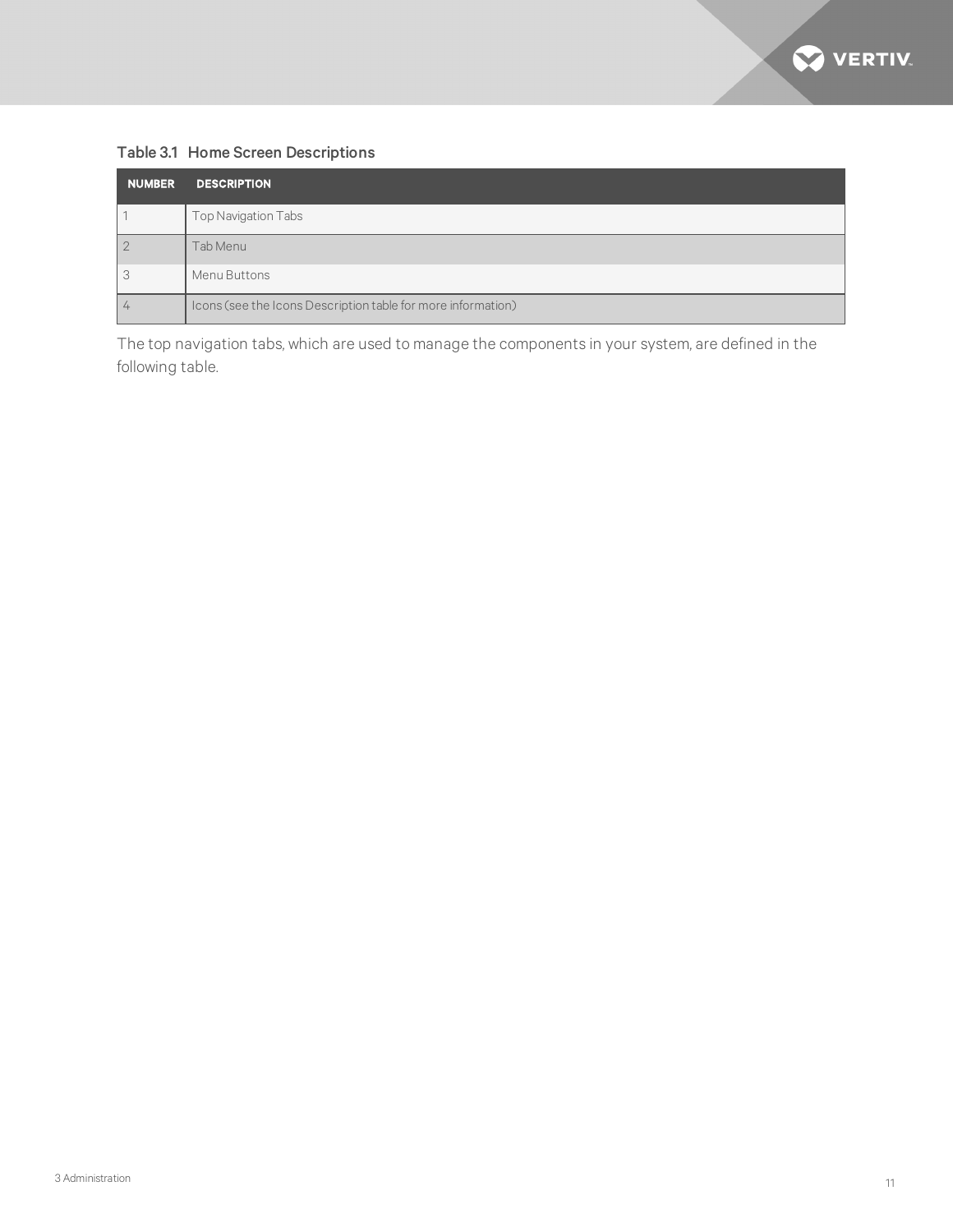# Table 3.2 Top Navigation Tabs

| <b>TAB</b>          | <b>FUNCTION</b>                                       |  |  |  |
|---------------------|-------------------------------------------------------|--|--|--|
| <b>DASHBOARD</b>    | Status of all HMX Advanced Manager operations         |  |  |  |
| <b>CHANNELS</b>     | Transmitter video, audio and USB stream configuration |  |  |  |
| <b>RECEIVERS</b>    | Individual receiver configuration                     |  |  |  |
| <b>TRANSMITTERS</b> | Individual transmitter configuration                  |  |  |  |
| <b>MANAGERS</b>     | All servers in the HMX Advanced Manager network       |  |  |  |
| <b>USERS</b>        | All users in the HMX Advanced Manager network         |  |  |  |
| <b>PRESETS</b>      | New and existing preset configuration                 |  |  |  |
| <b>STATISTICS</b>   | Real-time data measurements                           |  |  |  |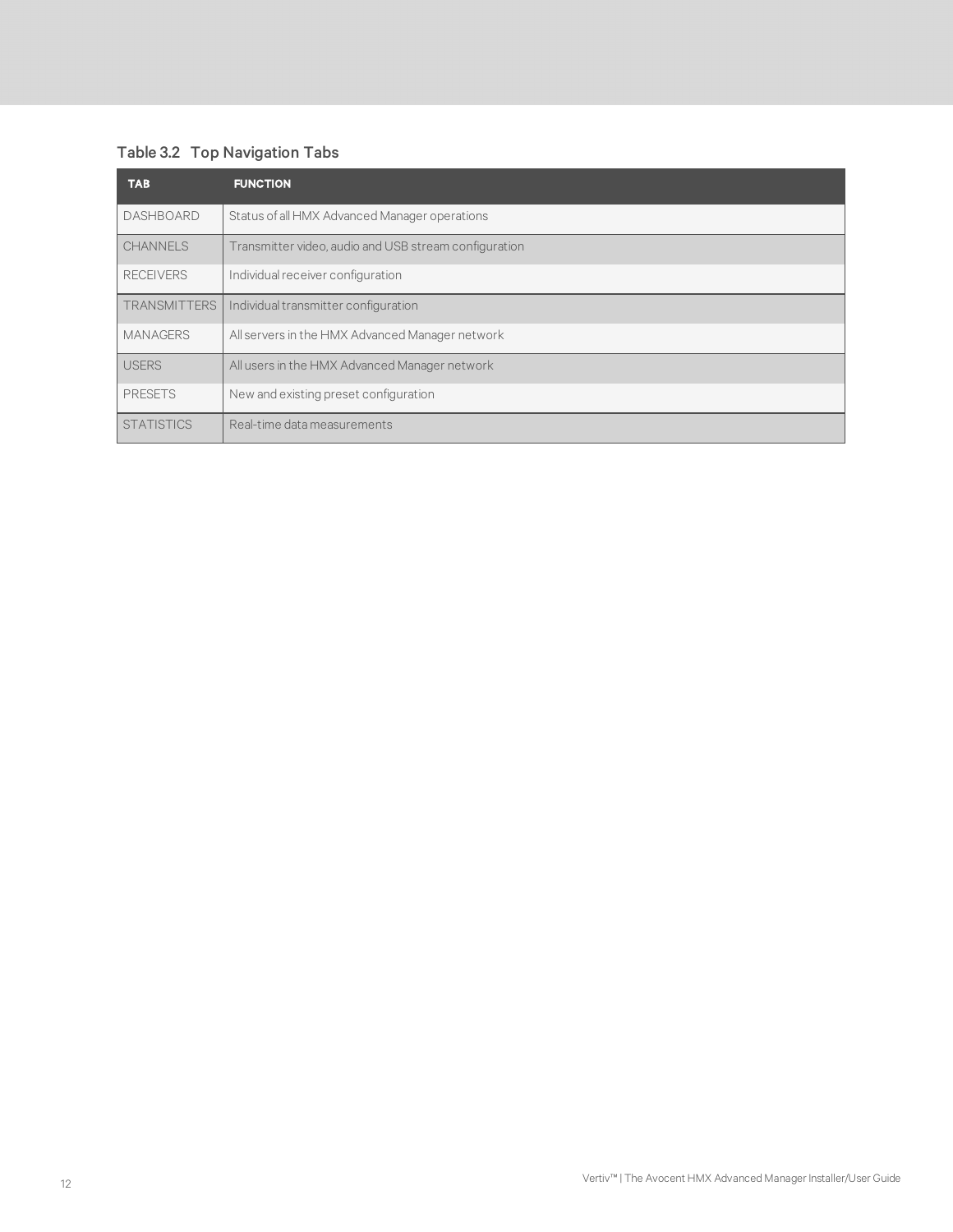

# Table 3.3 Icon Descriptions

| <b>ICON</b> | <b>DESCRIPTION</b>      | <b>ICON</b> | <b>DESCRIPTION</b> |
|-------------|-------------------------|-------------|--------------------|
|             | Accept                  |             | Group              |
|             | Add                     | 諯           | Find               |
|             | Application form        |             | View mode          |
|             | Application view detail |             | Warning            |
|             | Refresh                 |             | Email              |
|             | Switch                  |             | Error              |
|             | Audio disabled          |             | Home               |
|             | Audio enabled           |             | Information        |
|             | Empty bin               | 뿦           | Inherit            |
|             | Chart                   |             | Lightbulb          |
|             | Computer key            |             | Lock               |
|             | Connect                 |             | Lock off           |
|             | Active connection       |             | Lock on            |
|             |                         |             | Lock open          |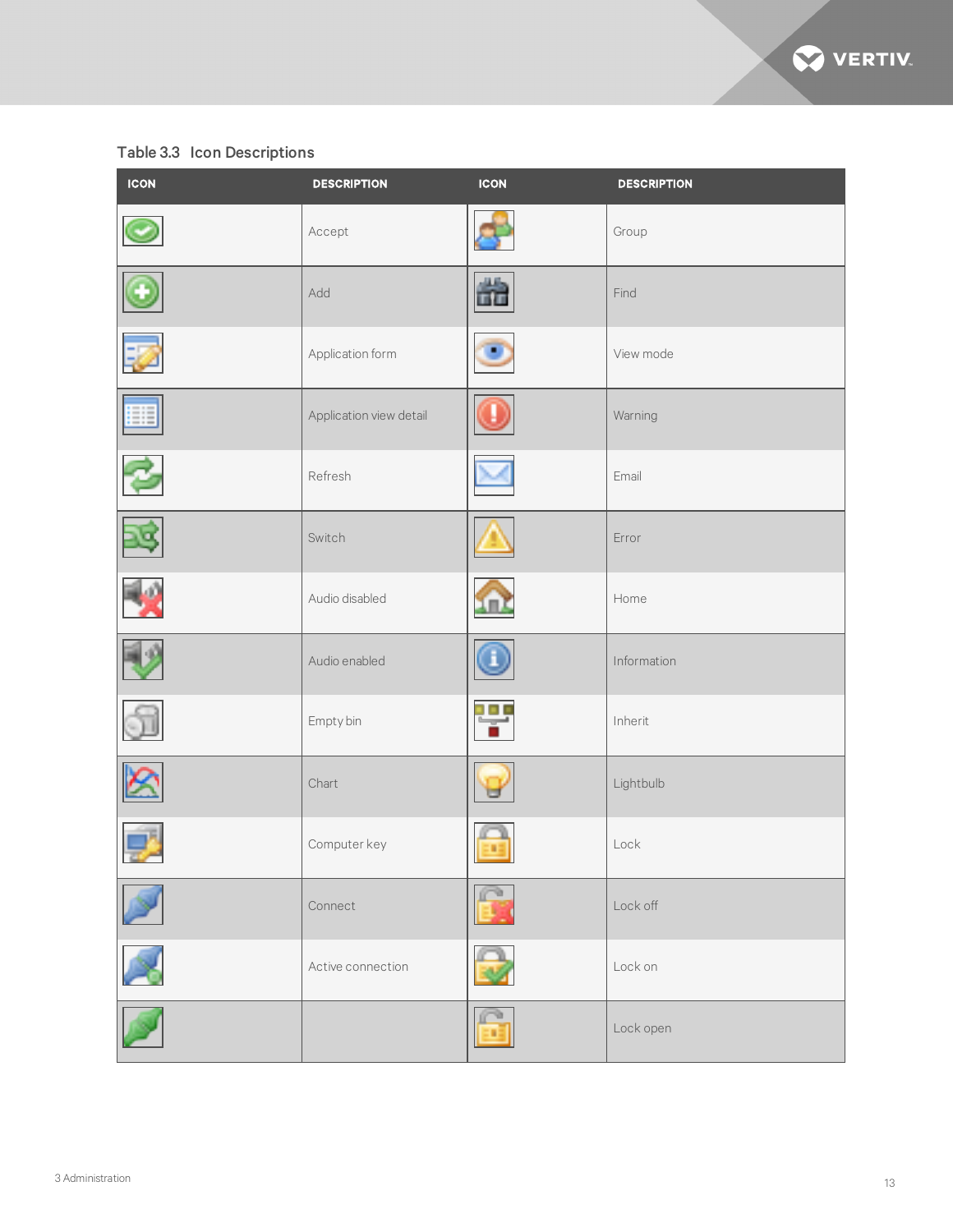|  |  |  | Table 3.3 Icon Descriptions (continued) |
|--|--|--|-----------------------------------------|
|--|--|--|-----------------------------------------|

| <b>ICON</b> | <b>DESCRIPTION</b> | <b>ICON</b> | <b>DESCRIPTION</b>   |
|-------------|--------------------|-------------|----------------------|
|             | Copy page          |             | Configure            |
|             | User               |             | Configure restricted |
|             | Sound              |             | Add server           |
|             | Sound off          |             | Delete server        |
|             | Stop               |             | Servers              |
|             | Table              |             | Serial off           |
|             | Check              |             | Serial on            |
|             | Dual video on      |             | USB off              |
|             | Video off          |             | USB on               |
|             | Video on           |             | Wand                 |
|             | Video wide off     | <b>. .</b>  | Multicast            |
| $\Box$      | Video wide on      |             | Zoom                 |
|             | Cross              |             | Delete               |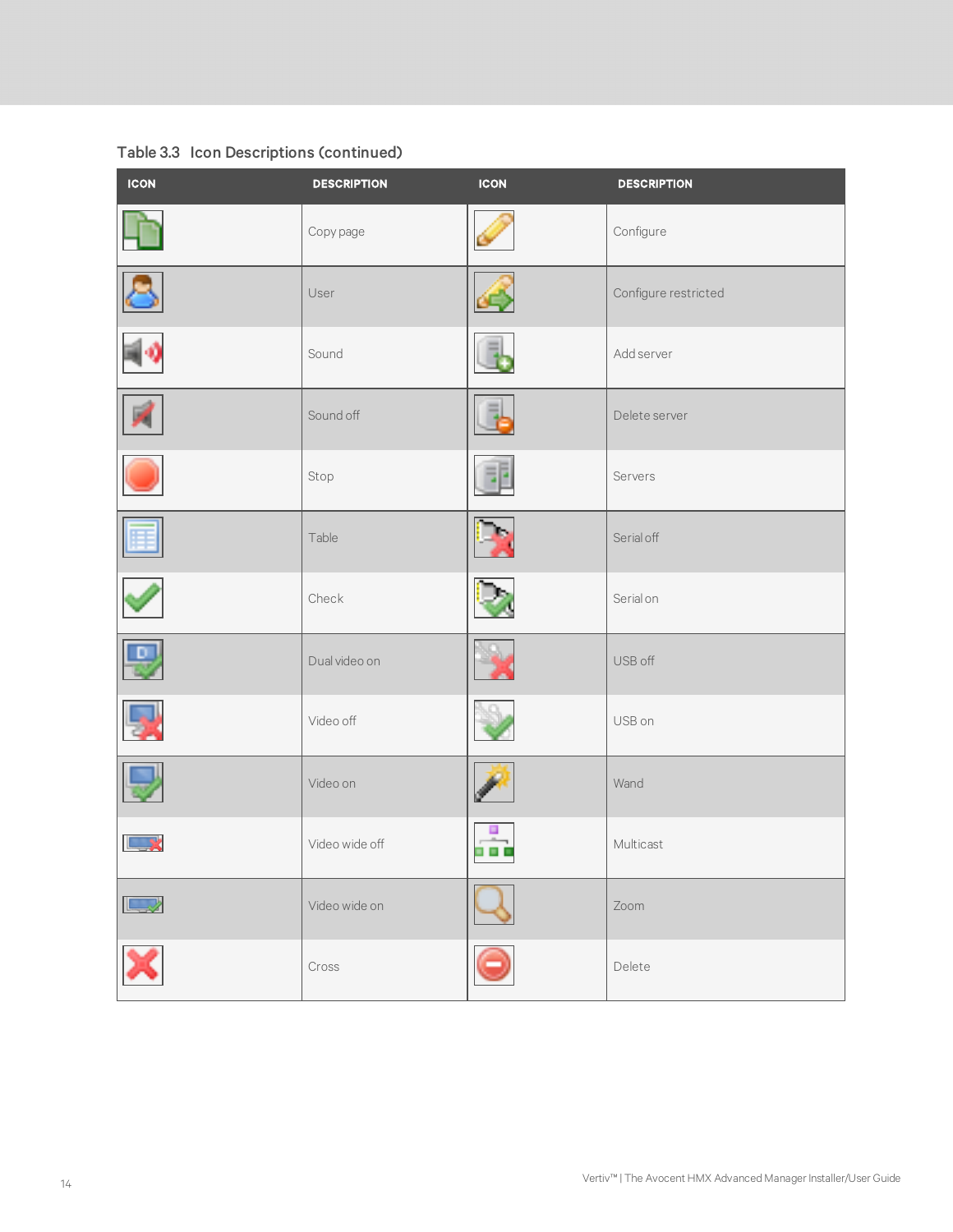

# <span id="page-18-0"></span>**3.1 Dashboard tab**

The Dashboard tab is the Home screen for checking and changing the general status of all HMX Advanced Manager operations. You can also access specific status information from the following buttons on the Dashboard Home screen: Settings, Backups, Updates, Active Connections, Connection Log, Event Log and Remote Support screens. The Home screen is auto-refreshed every 10 seconds to ensure that the most current information is displayed.

# <span id="page-18-1"></span>**3.1.1 Dashboard Home screen**

From the Dashboard Home screen, you can view the following general status information.

| <b>OPTION</b>                                                                                                                                                                                                                                                                                                                                                                                   | <b>DESCRIPTION</b>                                                                                                                                                                                                                                |  |  |
|-------------------------------------------------------------------------------------------------------------------------------------------------------------------------------------------------------------------------------------------------------------------------------------------------------------------------------------------------------------------------------------------------|---------------------------------------------------------------------------------------------------------------------------------------------------------------------------------------------------------------------------------------------------|--|--|
| Shutdown                                                                                                                                                                                                                                                                                                                                                                                        | The admin user can shut down the HMX Advanced Manager server. The OSD is disabled on the receivers. The HMX<br>Advanced Manager server must be manually started again.                                                                            |  |  |
| <b>Restart</b>                                                                                                                                                                                                                                                                                                                                                                                  | The admin user can reboot the HMX Advanced Manager server. The OSD and admin section is unavailable while the<br>server is rebooting.                                                                                                             |  |  |
| Displays the five most recent active sessions and includes the following information for each: when the session<br>started, which user/receiver/channel is used, connection type (icons show audio, video, serial, USB and exclusive)<br>Latest Active<br>and the IP addresses in use.<br>Connections<br>The red unplug icon on the far right allows the admin user to disconnect a connection. |                                                                                                                                                                                                                                                   |  |  |
| Event Log                                                                                                                                                                                                                                                                                                                                                                                       | Displays all actions performed by the admin or users in the HMX Advanced Manager system.                                                                                                                                                          |  |  |
| Latest<br>Channels                                                                                                                                                                                                                                                                                                                                                                              | Displays the last five channels created in the HMX Advanced Manager system. A channel is created by default when a<br>new transmitter is added and configured. The edit icon next to a channel allows the admin user to configure the<br>channel. |  |  |
| Latest User<br>Logins                                                                                                                                                                                                                                                                                                                                                                           | Displays the last five users who logged in (either to the HMX Advanced Manager admin or a receiver).                                                                                                                                              |  |  |
| Latest User<br>Registrations                                                                                                                                                                                                                                                                                                                                                                    | Displays the last five users added to the HMX Advanced Manager system, with a link to edit the user<br>details/permissions.                                                                                                                       |  |  |
| Latest<br>Channel<br>Changes                                                                                                                                                                                                                                                                                                                                                                    | Displays the last five users who changed a channel, either while using the on-screen display (OSD) at a receiver, or via<br>the HMX Advanced Manager admin control panel.                                                                         |  |  |
| Latest<br><b>Receivers</b><br>Added                                                                                                                                                                                                                                                                                                                                                             | Displays the last five receivers to be added and configured in the HMX Advanced Manager network. Click to<br>configure a receiver, connect to channel or disconnect an existing connection.                                                       |  |  |
| Latest<br>Transmitters<br>Added                                                                                                                                                                                                                                                                                                                                                                 | Displays the last five transmitters to be added and configured in the HMX Advanced Manager network. Click to<br>configure a transmitter.                                                                                                          |  |  |

### Table 3.4 Dashboard Home Screen Options

## <span id="page-18-2"></span>**3.1.2 Settings**

From the Dashboard tab, the Settings button displays global options for the HMX Advanced Manager system. This button gives you access to the General, Transmitters, Receivers, Managers, Network, Time, Mail and Active Directory screens.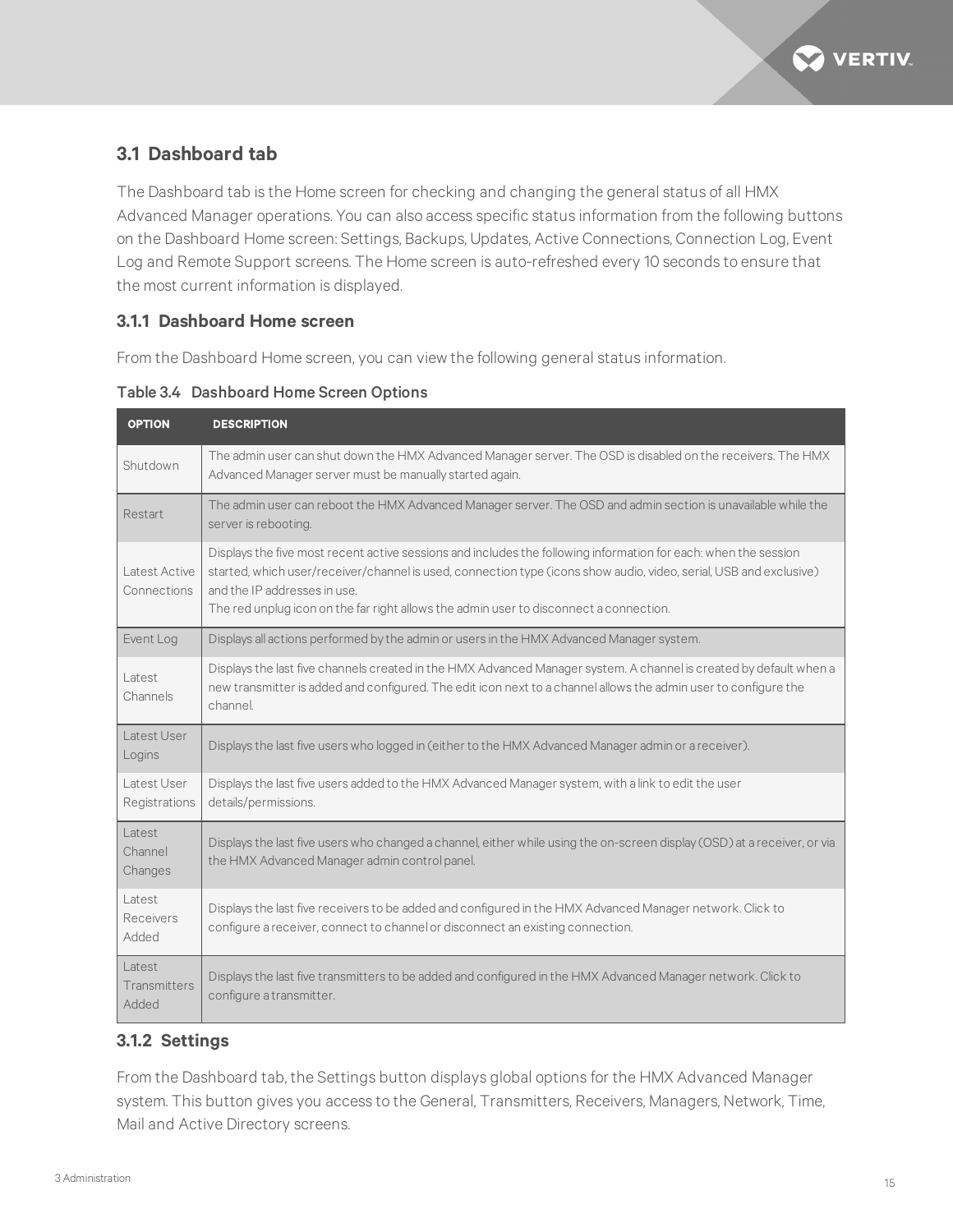# **Settings - General button**

The options in General screen are described in the following table.

| Table 3.5 General Screen Options |  |  |  |
|----------------------------------|--|--|--|
|----------------------------------|--|--|--|

| <b>OPTION</b>                      | <b>DESCRIPTION</b>                                                                                                                                                                                                                                                                                                                                                          |
|------------------------------------|-----------------------------------------------------------------------------------------------------------------------------------------------------------------------------------------------------------------------------------------------------------------------------------------------------------------------------------------------------------------------------|
| Receiver OSD Timeout               | Displays the period of inactivity in the OSD after which a standard user is automatically<br>logged out.                                                                                                                                                                                                                                                                    |
| HMX Advanced Manager Admin Timeout | Displays the period of inactivity in the HMX Advanced Manager config screens after<br>which an admin user is automatically logged out.                                                                                                                                                                                                                                      |
| Anonymous User                     | Displays the user shown in the log when a receiver is set to No login required.                                                                                                                                                                                                                                                                                             |
| <b>Hide Dormant Devices</b>        | Displays the devices that have been offline for more than 24 hours are hidden, if this<br>option is enabled.                                                                                                                                                                                                                                                                |
| Allow All Users Exclusive Access   | Designates if a user can connect to a channel exclusively and prevents any other users<br>from connecting to that channel. If not set, users can connect in view-only mode or<br>shared mode. Settings that are applied specifically to a user override settings applied to<br>user groups. For a detailed explanation, see Allow All Users Exclusive Access on page<br>16. |
| Allow All Users Remote OSD Access  | If this option is enabled, receivers may be switched remotely from another receiver<br>OSD menu.                                                                                                                                                                                                                                                                            |
| Allowed Connection Modes           | Displays the global connection mode setting applied to all new channels. Settings are<br>only applied as a default and can be overridden at the channel level. For a detailed<br>explanation, see Allowed Connection Modes on page 16.                                                                                                                                      |
| Rows per Page                      | Displays the number of rows displayed in the administration section tables.                                                                                                                                                                                                                                                                                                 |
| API - Login Required               | Disables anonymous use of the API.                                                                                                                                                                                                                                                                                                                                          |
| API - Anonymous User               | Determines the user permissions used when accessing the API without logging in.                                                                                                                                                                                                                                                                                             |
| License - Supported Devices        | Displays the number of devices that can be connected to the manager server. Click<br>the upgrade license link to display the Upgrade License screen and upgrade the<br>current license.                                                                                                                                                                                     |
| License - Licensed Features        | Displays the current license features installed. Click the view/change link to display the<br>Licensing screen and add additional feature licenses.                                                                                                                                                                                                                         |

## <span id="page-19-0"></span>**Allow All Users Exclusive Access**

Exclusive mode at user level overrides all other settings. If a user is set to inherit the allow exclusive mode from their user groups and one of the groups has allow exclusive mode granted, or if one of the groups is configured to inherit the allow exclusive mode from a global setting, the user is granted allow exclusive mode.

#### <span id="page-19-1"></span>**Allowed Connection Modes**

By default, all new channels are set to inherit this global value. If a channel has its own setting, the global setting has no effect on that channel. The following table describes the available connection modes.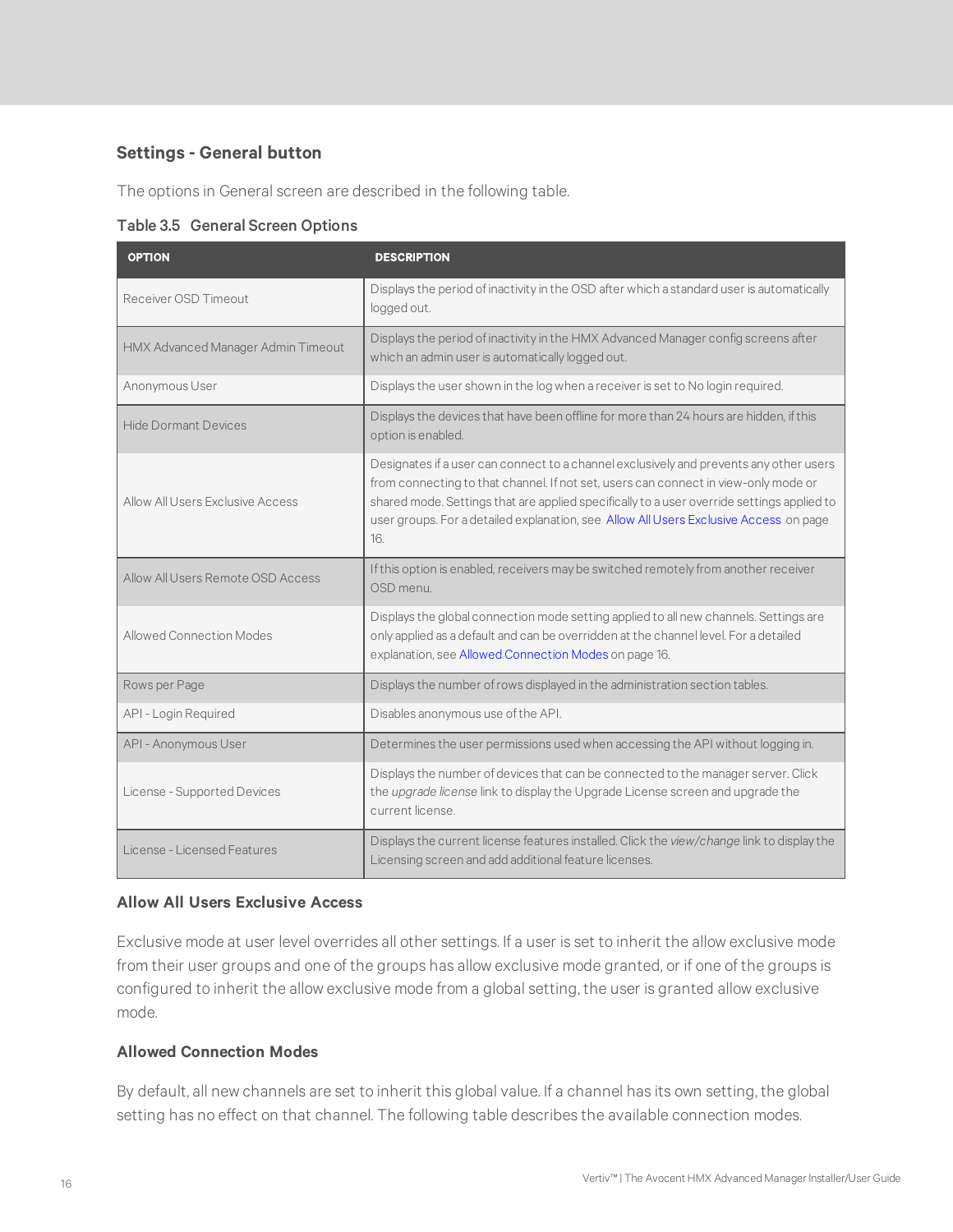

#### Table 3.6 Connection Modes

| <b>MODE</b>              | <b>DESCRIPTION</b>                                                                    |
|--------------------------|---------------------------------------------------------------------------------------|
| View only                | Allows users only to view/hear the video and audio output, the USB channel is denied. |
| View/Shared only*        | Prevents users from gaining exclusive access to a channel.                            |
| Shared only              | Ensures that all connections are shared.                                              |
| Exclusive only           | Ensures that all connections to a channel are made singularly.                        |
| View/Shared & Exclusive* | Permits either type of connection to be made.                                         |

<span id="page-20-0"></span>\* If USB is disabled, Shared mode is not available as an option.

# **Settings - Transmitters button**

Transmitters screen options apply a global configuration settings for all transmitters. Settings made on individual transmitters override the global settings. Individual settings can be modified on the Transmitters tab.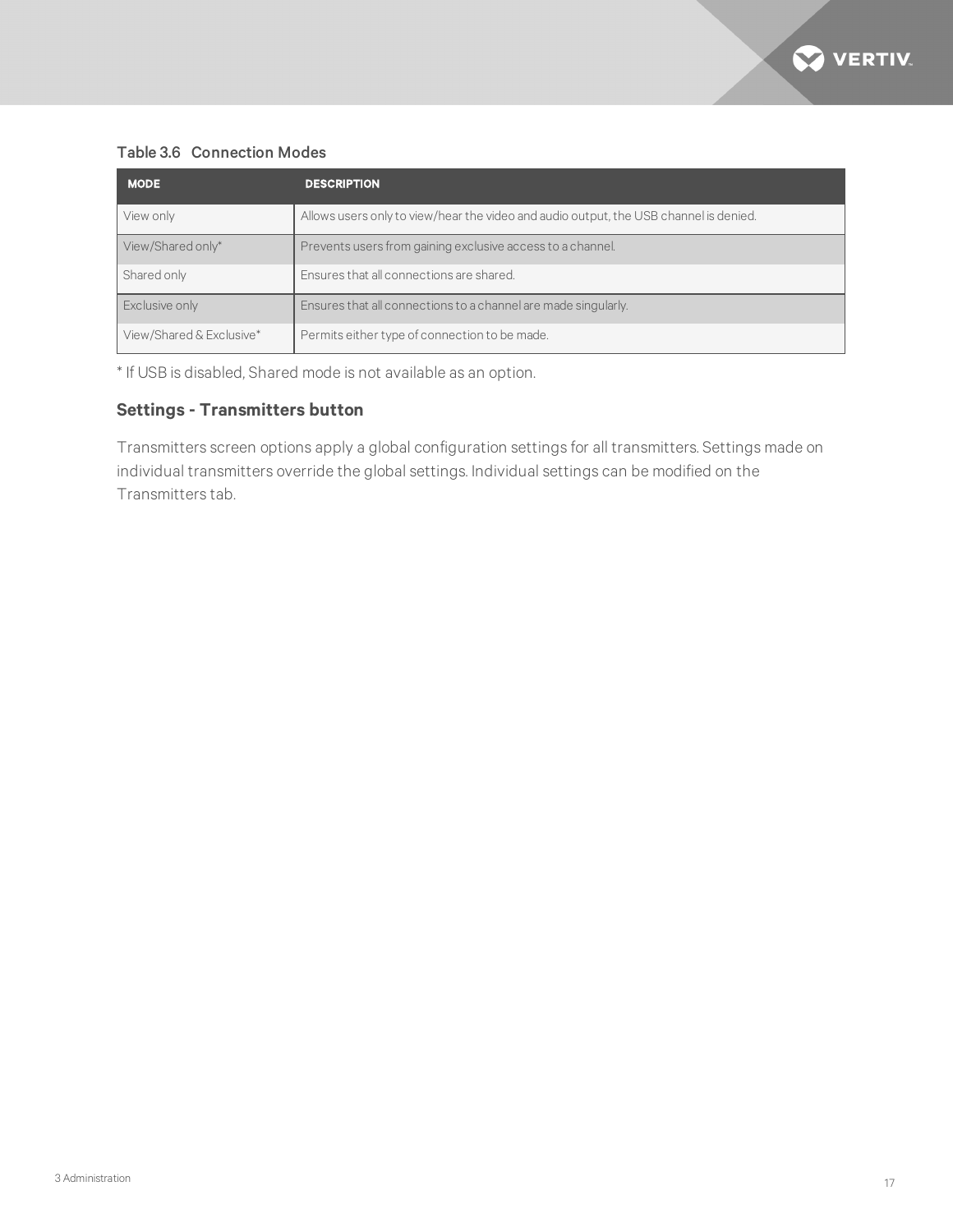# Table 3.7 Transmitter Options

| <b>OPTION</b>                 | <b>DESCRIPTION</b>                                                                                                                                                                                                                                                                                                                                                    |
|-------------------------------|-----------------------------------------------------------------------------------------------------------------------------------------------------------------------------------------------------------------------------------------------------------------------------------------------------------------------------------------------------------------------|
| Anti-Dither                   | Anti-dither solves increased bandwidth issues caused by dithering<br>techniques used on some computers. For transmitters, the anti-<br>dither feature should be enabled.                                                                                                                                                                                              |
| Display Data Channel (DDC)    | DDC determines if the video configuration details are retained from<br>connected display screens or if a static fixed EDID is used. Only the<br>dual extenders support dual-link video resolutions.                                                                                                                                                                   |
| EDID optimization             | EDID optimization compares the transmitter native resolution<br>settings of the monitors when switching. If the monitor has the<br>same native resolution as the previous one, the new EDID is not<br>sent to the graphics card. If the new receiver has a monitor with a<br>different native resolution, the EDID is updated to allow for a<br>change in video mode. |
| Hot Plug Detect Control       | Determines if hot plug detection is enabled for monitors. By default<br>this is enabled.                                                                                                                                                                                                                                                                              |
| Hot Plug Detect Signal Period | The 100 ms (default) setting is sufficient for most graphics cards.                                                                                                                                                                                                                                                                                                   |
| Background Refresh            | Configures or disables the number of frames of video data.<br>Selecting longer periods or disabling this function reduces the<br>required bandwidth.                                                                                                                                                                                                                  |
| Compression Level             | Provides greater compression for increased speed where pixel<br>perfect results are not the primary focus. For a detailed explanation,<br>see Compression Level on page 18.                                                                                                                                                                                           |
| Enable Dummy Boot Keyboard    | Configures a virtual keyboard to report to the USB host during<br>startup. It may be necessary to disable this for use with some KVM<br>switches.                                                                                                                                                                                                                     |
| USB Speed                     | Selects USB 2 Hi-Speed or USB 1 Full Speed.                                                                                                                                                                                                                                                                                                                           |
| <b>USB Hub Size</b>           | Selects the number of USB devices that can be connected to a<br>single transmitter.                                                                                                                                                                                                                                                                                   |
| Reserved USB ports            | Determines how many USB ports can be reserved for transmitters.<br>This setting can only be applied globally. It is not available for<br>individual transmitter configurations because all receivers need to<br>know how many USB ports are available for the advanced USB<br>features.                                                                               |
| Serial port options           | The Serial Parity, Serial Data Bits, Serial Stop Bits and Serial Speed<br>settings allow you to define the key parameters for the AUX port of<br>the transmitter to match the operation of the device attached to it.                                                                                                                                                 |

# <span id="page-21-0"></span>**Compression Level**

From the Transmitter Video Configuration screen, you can choose one of the following compression modes:

• Pixel Perfect - only uses pixel perfect AVCT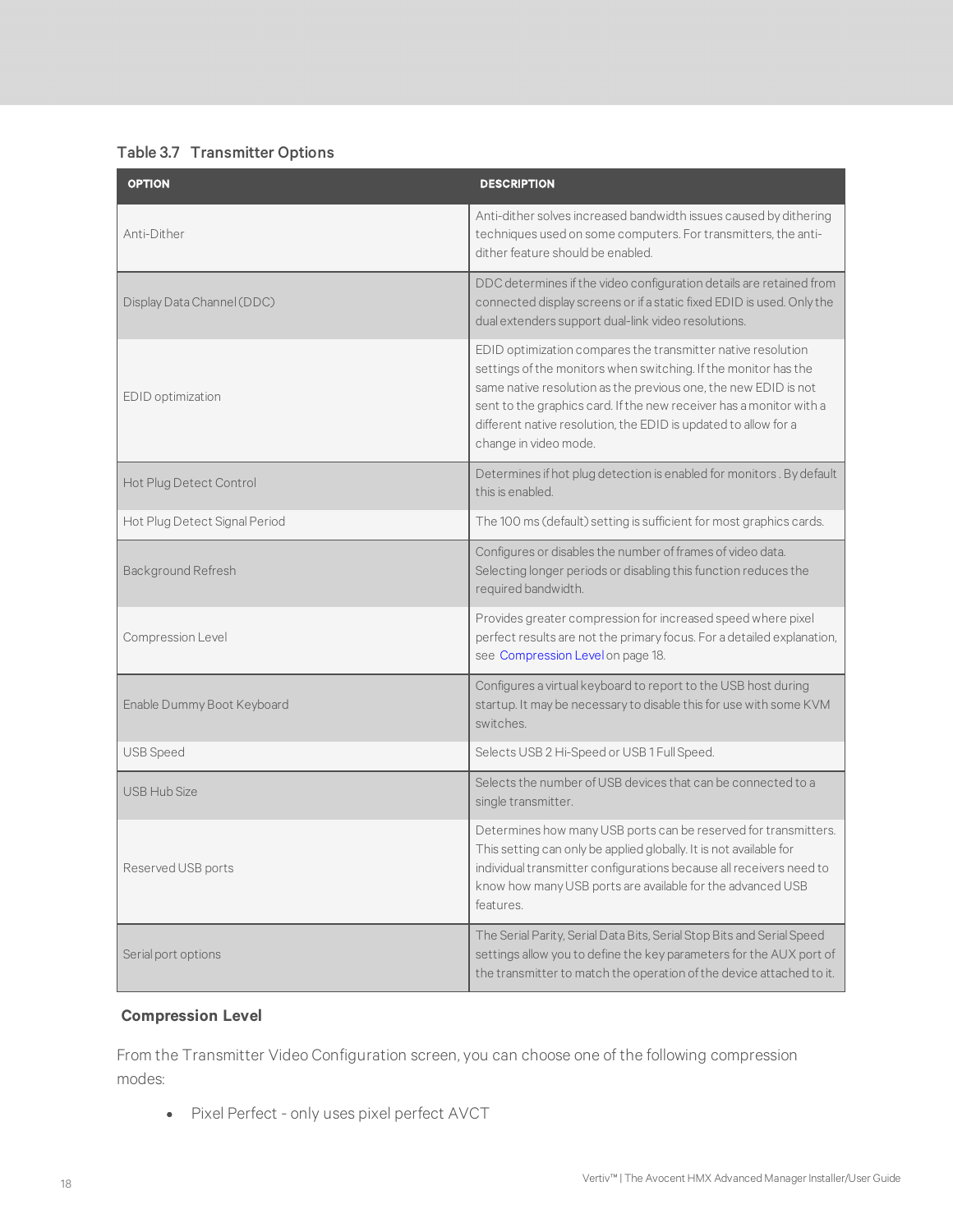

- Adaptive guarantees frame rate, builds to pixel perfect
- Smoothest Video forces the maximum compression
- Advanced allows you to choose the minimum and maximum compression.

## <span id="page-22-0"></span>**3.1.3 USB6000P LAN extender**

The USB6000P LAN extender allows you to connect up to four USB peripherals using a standard LAN or direct cable connection up to 328 feet (100 m) in length. The extender modules support USB version 1.1 and 2.0 devices. USB 3.0 devices can also be used, but they will operate in USB 2.0 compatibility mode.

### **Pairing and unpairing**

If purchased together, the transmitter and receiver are already paired with each other. If the modules are purchased separately, or if you need to change the pairing, follow these steps.

#### To pair modules:

- 1. Ensure the transmitter and receiver modules are either directly connected to each other or are connected to the same subnet on your network.
- 2. Press and hold the Mode button on the rear panel of the transmitter module. Release the button within ten seconds. The green Link indicator will flash.
- 3. Within ten minutes of activating the pairing mode on the transmitter, press and hold the Mode button on the rear panel of the receiver module. Release the button within ten seconds. The green Link indicator will flash.

#### NOTE: Both modules must be connected to the same subnet.

The link indicators on both units may flash slowly. When the link is established between both units, the Link indicators will be on. If more than ten minutes pass before the units are paired, the modules will exit pairing mode and reestablish their previous links.

To cancel pairing mode, press and hold the Mode button a second time and release it within ten seconds.

#### To unpair modules:

With both units on, press and hold the Mode button on the rear panel of either module. The green Link indicators on the front of both modules will no longer illuminate.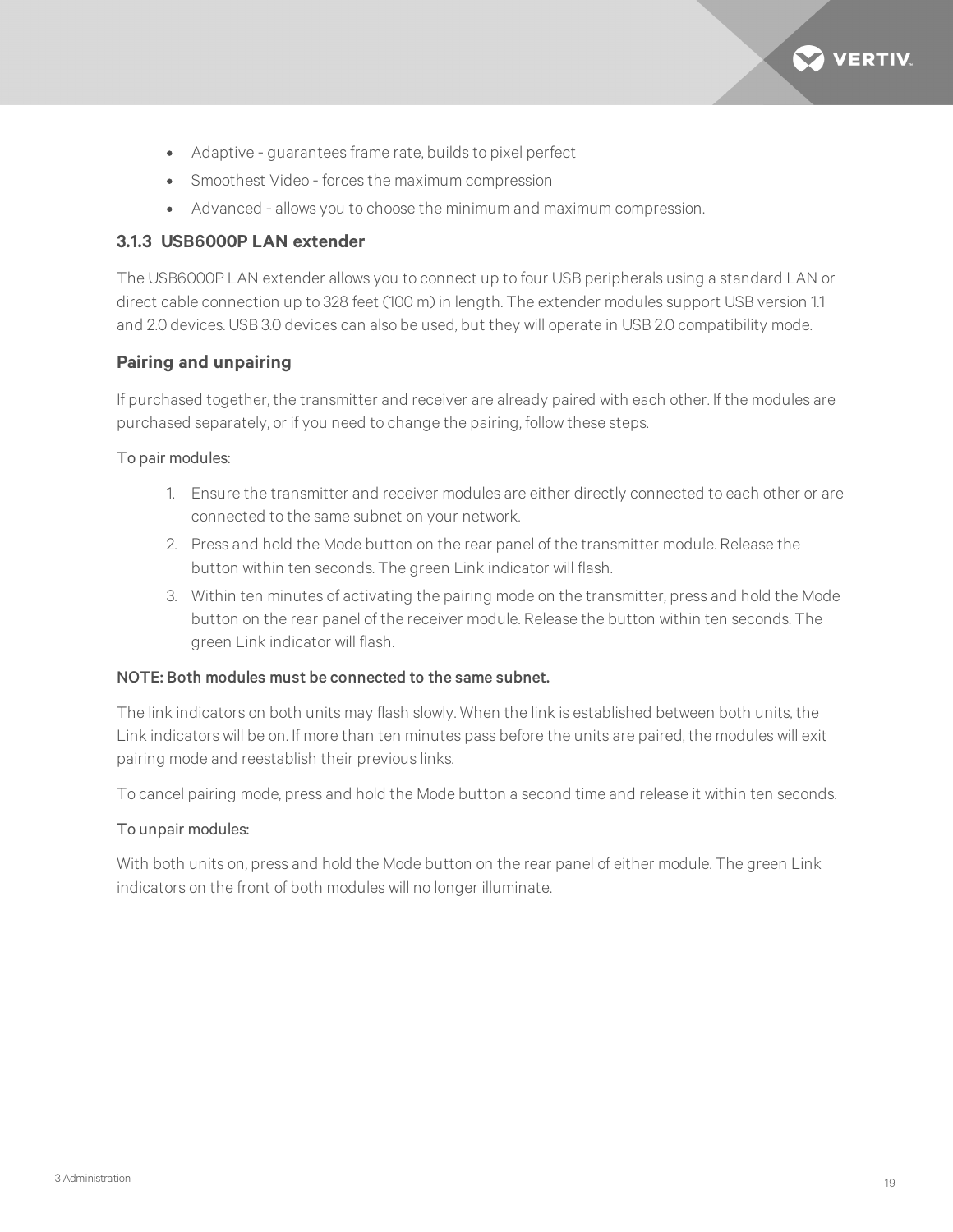|  |  | <b>Table 3.8 Indicator Description</b> |
|--|--|----------------------------------------|
|--|--|----------------------------------------|

| <b>ITEM</b>         | <b>DESCRIPTION</b>                                                                                                                        |
|---------------------|-------------------------------------------------------------------------------------------------------------------------------------------|
| Power (Blue)        | On when power is supplied by the computer for the transmitter module<br>and by the power adaptor for the receiver module.                 |
| Link (Green)        | On when a paired data link is established, fast flash when in pairing mode<br>and slow flash when attempting to establish a pairing link. |
| Host (Green)        | On when modules are correctly enumerated on the computer. Flashes<br>when in a suspended state.                                           |
| Activity<br>(Amber) | Flashes when data transmission is occurring, off when in a suspended<br>state.                                                            |

# **Settings - Receivers button**

Receivers screen options apply a global configuration settings for all receivers. All settings made on individual receivers or receiver groups override the global settings, except hot key settings.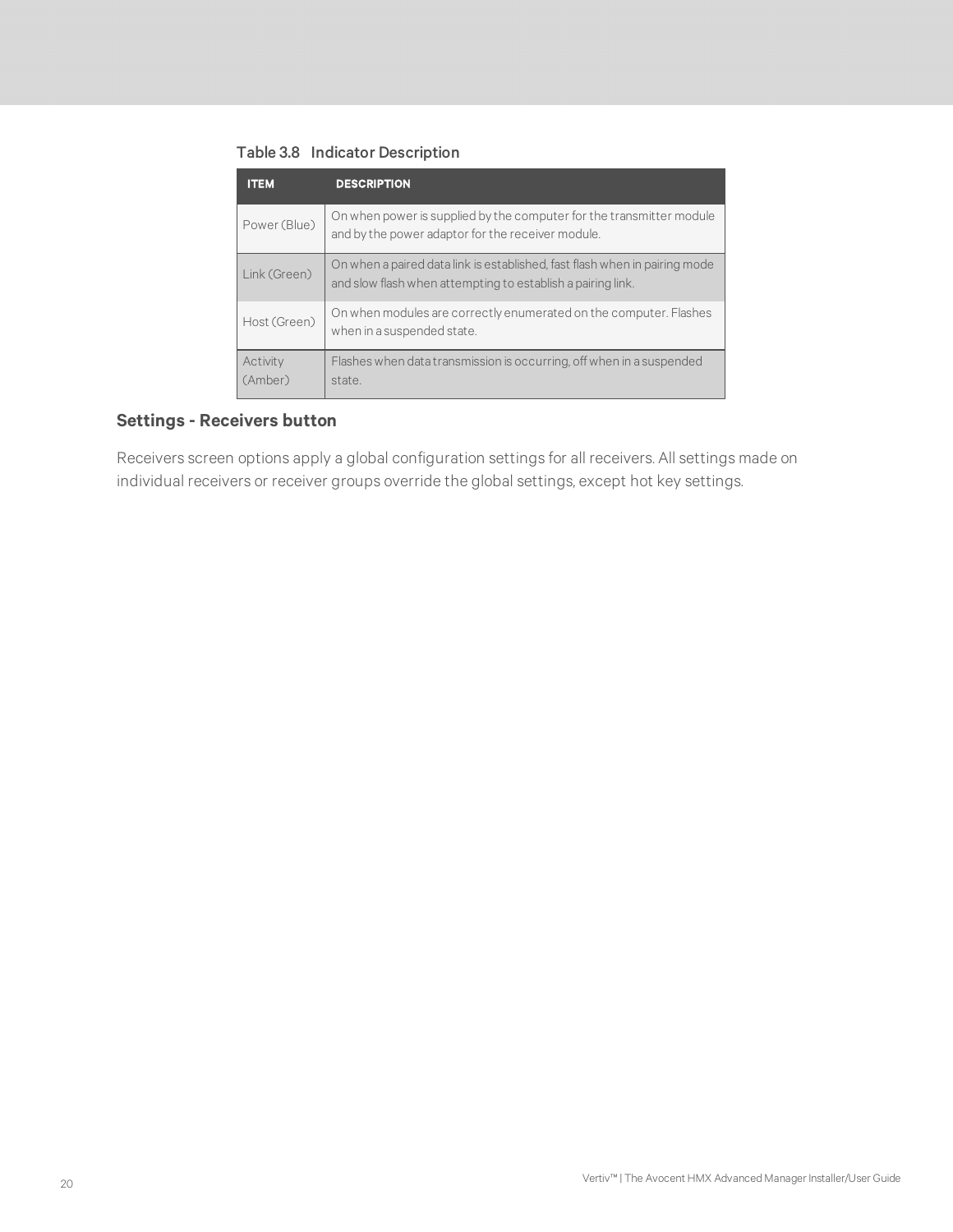

# Table 3.9 Receiver Options

| <b>OPTION</b>                  | <b>DESCRIPTION</b>                                                                                                                                                                                                                                                                                                                                                                                                                                                                  |
|--------------------------------|-------------------------------------------------------------------------------------------------------------------------------------------------------------------------------------------------------------------------------------------------------------------------------------------------------------------------------------------------------------------------------------------------------------------------------------------------------------------------------------|
| Hotkey Settings                | Designates the hotkeys that can be used to invoke certain<br>functions. It is not possible to use both mouse buttons and key<br>combinations or mix left and right shift, ctrl or alt keys.                                                                                                                                                                                                                                                                                         |
| Login Required                 | Designates if you must log in to the receiver.                                                                                                                                                                                                                                                                                                                                                                                                                                      |
| Enable Receiver OSD Alerts     | Enables or disables receiver OSD alerts.                                                                                                                                                                                                                                                                                                                                                                                                                                            |
| Video Compatibility Check      | Reads the EDID from the attached monitor and determines<br>whether the monitor is capable of displaying the selected video<br>mode before connecting a channel. This setting prevents the<br>receiver from displaying a black screen and prevents the user<br>from being locked out if a dual link resolution is selected to display<br>on a single link monitor.                                                                                                                   |
| Force 60Hz                     | Enables or disables the frame rate. If enabled, the receiver frame<br>rate is set at 60 Hz, regardless of the video input frame rate. Video<br>Switching options cannot be altered when this option is enabled.                                                                                                                                                                                                                                                                     |
| Video switching                | Fast switching (default) retains the same frame rate at either 50<br>Hz or 60 Hz, depending on which video resolution is displayed<br>first. Match Frame Rate follows the source frame rate and<br>changes the frame rate every time this changes, even if the video<br>resolution does not change. If you have one receiver switching<br>between 1920 x 1080 @ 60 Hz and 1920 x 1080 @ 50 Hz, this<br>setting changes the frame rate from 60 Hz to 50 Hz every time<br>you switch. |
| Receiver Keyboard Country Code | Allows you to select the language for the keyboard connected to<br>the receiver.                                                                                                                                                                                                                                                                                                                                                                                                    |
| <b>USB Settings</b>            | Global USB settings that can be overridden by the receiver and<br>receiver groups. For more information, see the Global USB<br>settings table.                                                                                                                                                                                                                                                                                                                                      |
| Audio Input Type               | Selects the required audio input type.                                                                                                                                                                                                                                                                                                                                                                                                                                              |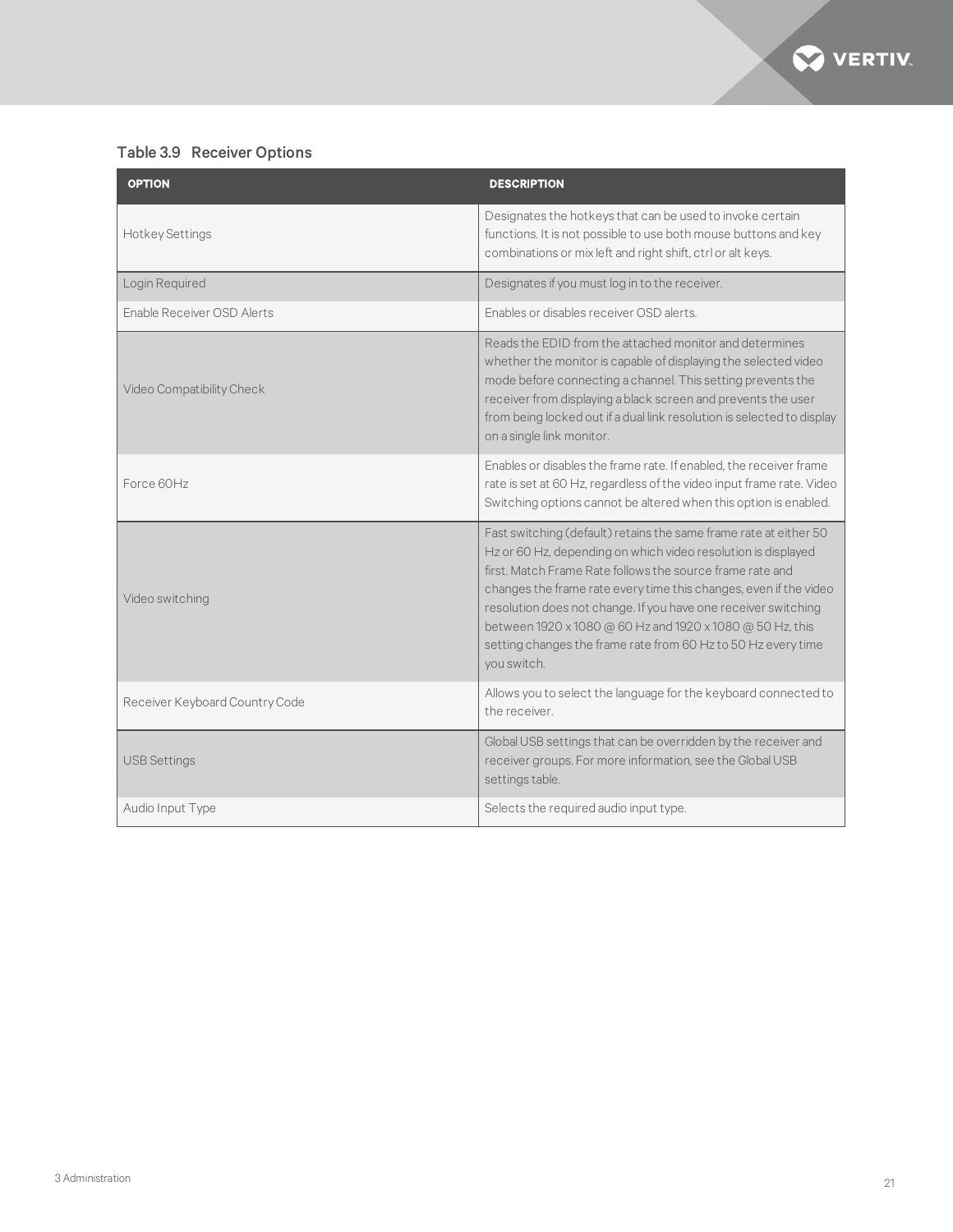#### Table 3.10 Global USB Settings

| <b>SETTING</b>                                    | <b>DESCRIPTION</b>                                                                                                                                                                                                                                            |
|---------------------------------------------------|---------------------------------------------------------------------------------------------------------------------------------------------------------------------------------------------------------------------------------------------------------------|
| HID only                                          | If enabled, only HID devices (mice and keyboards) may be connected to the receiver.                                                                                                                                                                           |
| Disable Isochronous Endpoint<br><b>OSD Alerts</b> | When an isochronous USB device is connected to the receiver, warning messages are not<br>displayed. Extenders do not support isochronous devices.                                                                                                             |
| Enable Isochronous Endpoint<br>Attach             | Some USB devices combine many USB devices behind a USB hub. By enabling this option,<br>devices cannot connect to receivers and the isochronous part of the devices do not work.                                                                              |
| <b>Advanced Port Features</b>                     | The advanced port allows you to determine USB port behavior for use with certain USB devices.<br>The defaults are no reserved ports, merging enabled and no feature code set. Do not change the<br>default settings without direction from Technical Support. |

# **Settings - Managers button**

The Manager screen is used to configure redundant operation for the HMX Advanced Manager servers. With two servers on the same subnet, one server becomes the primary (or Master) and the other becomes the backup (or Slave). If the primary server fails, the backup server takes over until the primary server is repaired. This functionality is only possible if the licenses of both HMX Advanced Manager servers match and both servers control the same number of endpoints.

| <b>OPTION</b>           | <b>DESCRIPTION</b>                                                                                                                                                                                                            |
|-------------------------|-------------------------------------------------------------------------------------------------------------------------------------------------------------------------------------------------------------------------------|
| <b>Primary Timeout</b>  | Number of seconds for the primary server to be unavailable before the backup server<br>takes over.                                                                                                                            |
| <b>Conflict Timeout</b> | Number of seconds after which an inactive server is considered offline.                                                                                                                                                       |
| Backup Check Interval   | Interval between the primary server polling the backup to determine if it is online.                                                                                                                                          |
| Backup Timeout          | Period of time that a backup server can be offline or unreachable before it is considered<br>a failed server.                                                                                                                 |
| Require Authentication  | Designates if managers in the cluster are allowed to communicate without<br>authentication. If No, a manager is permitted to join the cluster by being plugged in. If<br>Yes, a password is required to validate.             |
| Cluster Password        | Allow new managers to join the cluster without disabling the authentication<br>requirement. If this method is used, it is necessary to set the same password on any new<br>machine separately before it can join the cluster. |

#### Table 3.11 Server Redundancy Options

## **Settings - Network button**

The Network screen allows you to set the network configuration for the HMX Advanced Manager network.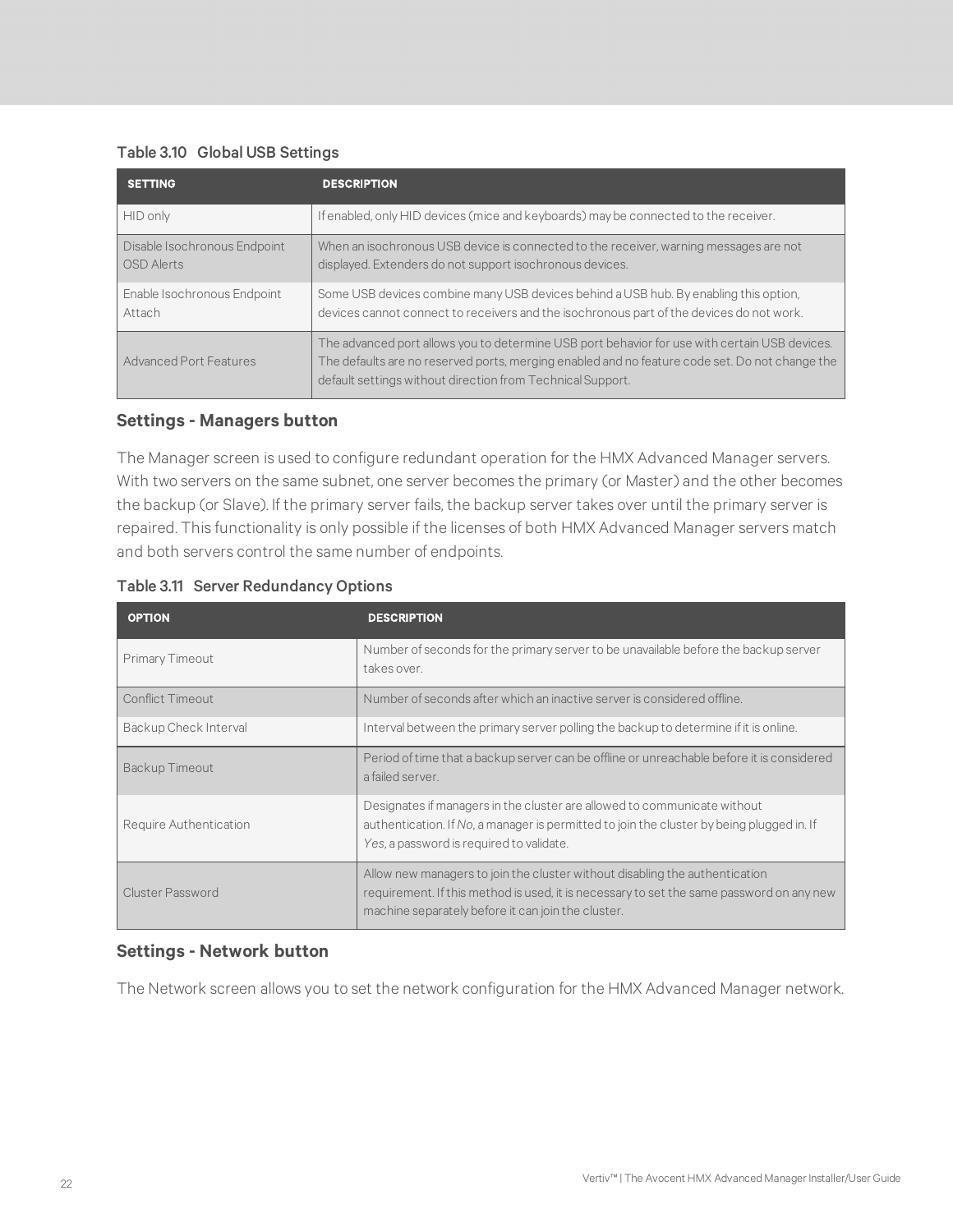

# Table 3.12 Network Options

| <b>OPTION</b>          | <b>DESCRIPTION</b>                                                                                                                                                                                                                                                                                                                                                 |
|------------------------|--------------------------------------------------------------------------------------------------------------------------------------------------------------------------------------------------------------------------------------------------------------------------------------------------------------------------------------------------------------------|
| Syslog Enabled         | Determines whether Syslog should be used to record log data to an<br>external Syslog server.                                                                                                                                                                                                                                                                       |
| Syslog IP Address      | IP address of the external syslog server.                                                                                                                                                                                                                                                                                                                          |
| Require SSL for Web    | Determines if a certificate must be downloaded and all connections<br>use https:// rather than the default http://.                                                                                                                                                                                                                                                |
| Multicast IP Address   | Multicast connections use auto-incrementing IP addresses starting<br>from this value. Ensure there are sufficient addresses above this<br>value, so that all generated addresses are below 239.255.255.255                                                                                                                                                         |
| <b>IP Address Pool</b> | Specifies an IP address pool. Devices are automatically assigned the<br>first available IP address within this pool.                                                                                                                                                                                                                                               |
| Ethernet Port 1        | IP settings for the primary Ethernet port, which must be configured<br>using a static IP address.                                                                                                                                                                                                                                                                  |
| Ethernet Port 2        | IP settings for Ethernet port 2 can be disabled, configured using a<br>static IP address or DHCP                                                                                                                                                                                                                                                                   |
| <b>SNMP</b>            | Allows the HMX Advanced Manager to connect to an external<br>SNMP server. If SNMP is enabled, there are three connection<br>modes:<br>Authentication + privacy (two authentication types,<br>SHA or MD5, and two Privacy types, AES or DES, are<br>available)<br>Authentication only (two authentication types, SHA<br>or MD5, are available)<br>No authentication |

# **Settings - Time button**

Up to three external Network Time Protocol (NTP) servers can be defined.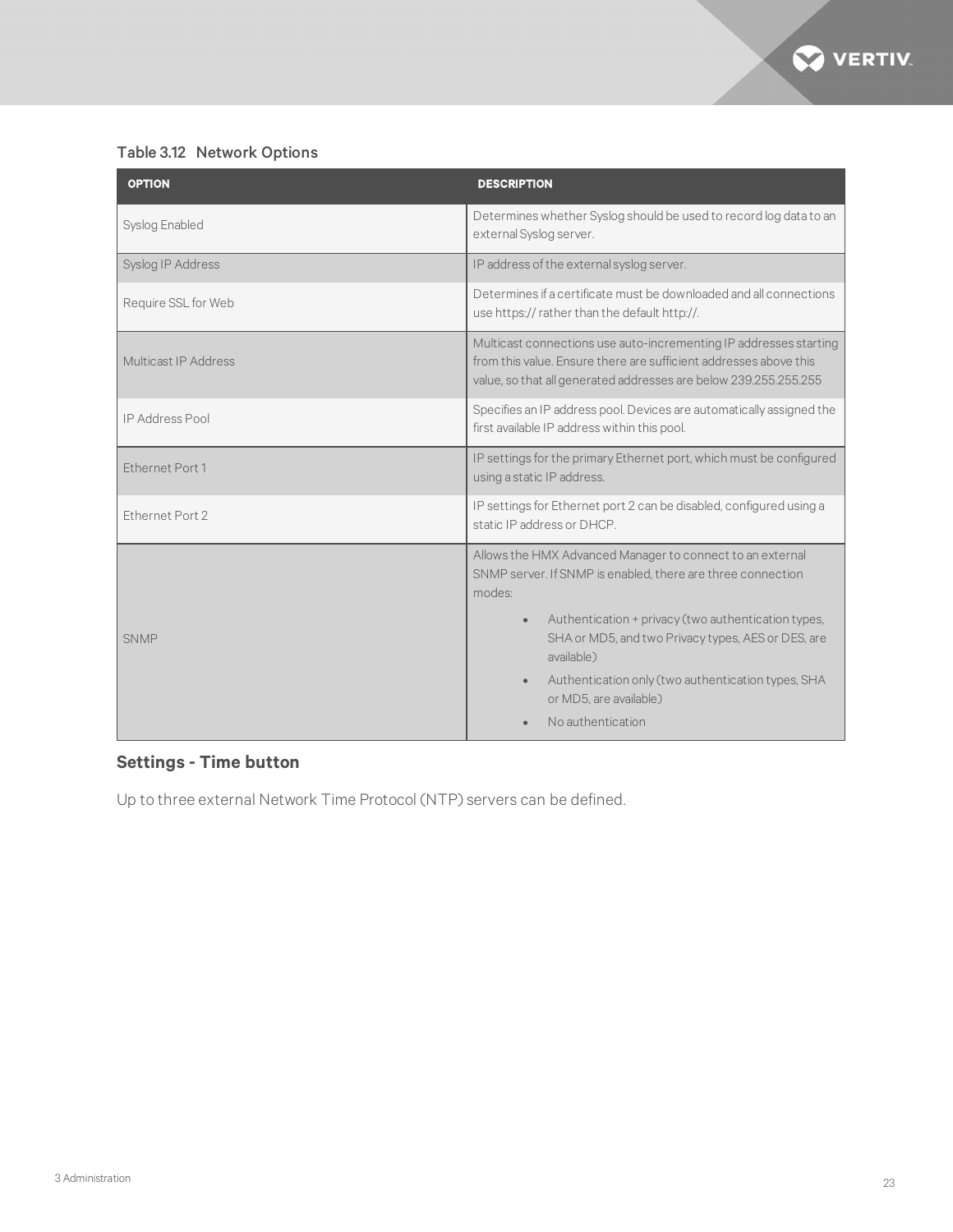# Table 3.13 Time Options

| <b>OPTION</b>                            | <b>DESCRIPTION</b>                                                                                               |
|------------------------------------------|------------------------------------------------------------------------------------------------------------------|
| NTP Enabled                              | Determines whether one or more external Network Time Protocol servers is used to provide<br>time for the server. |
| Server address                           | IP address of the NTP server.                                                                                    |
| NTP Key Number and NTP Key               | For symmetric key authentication of the server, enter an appropriate NTP key number and key.                     |
| Time Zone Area and Time Zone<br>Location | Drop-down list with selectable time zone options.                                                                |

# **Settings - Mail button**

The mail function allows you to configure a mail server to receive email alerts and backups. A mail server must be on the network to use the mail function.

#### Table 3.14 Mail Options

| <b>OPTION</b>            | <b>DESCRIPTION</b>                                                                                |
|--------------------------|---------------------------------------------------------------------------------------------------|
| Mail Enabled             | Determines whether the mail features of HMX<br>Advanced Manager should be invoked.                |
| SMTP Domain name/IP      | Name or IP address of the external SMTP server that<br>will be used to process all outgoing mail. |
| <b>SMTP Port</b>         | Port on the SMTP server.                                                                          |
| Username, Password       | Username and password for access to the SMTP<br>server.                                           |
| Email Address for Alerts | Email address to be used to send alert messages.                                                  |

# **Settings - Active Directory button**

The Active Directory screen is used to configure third-party authentication.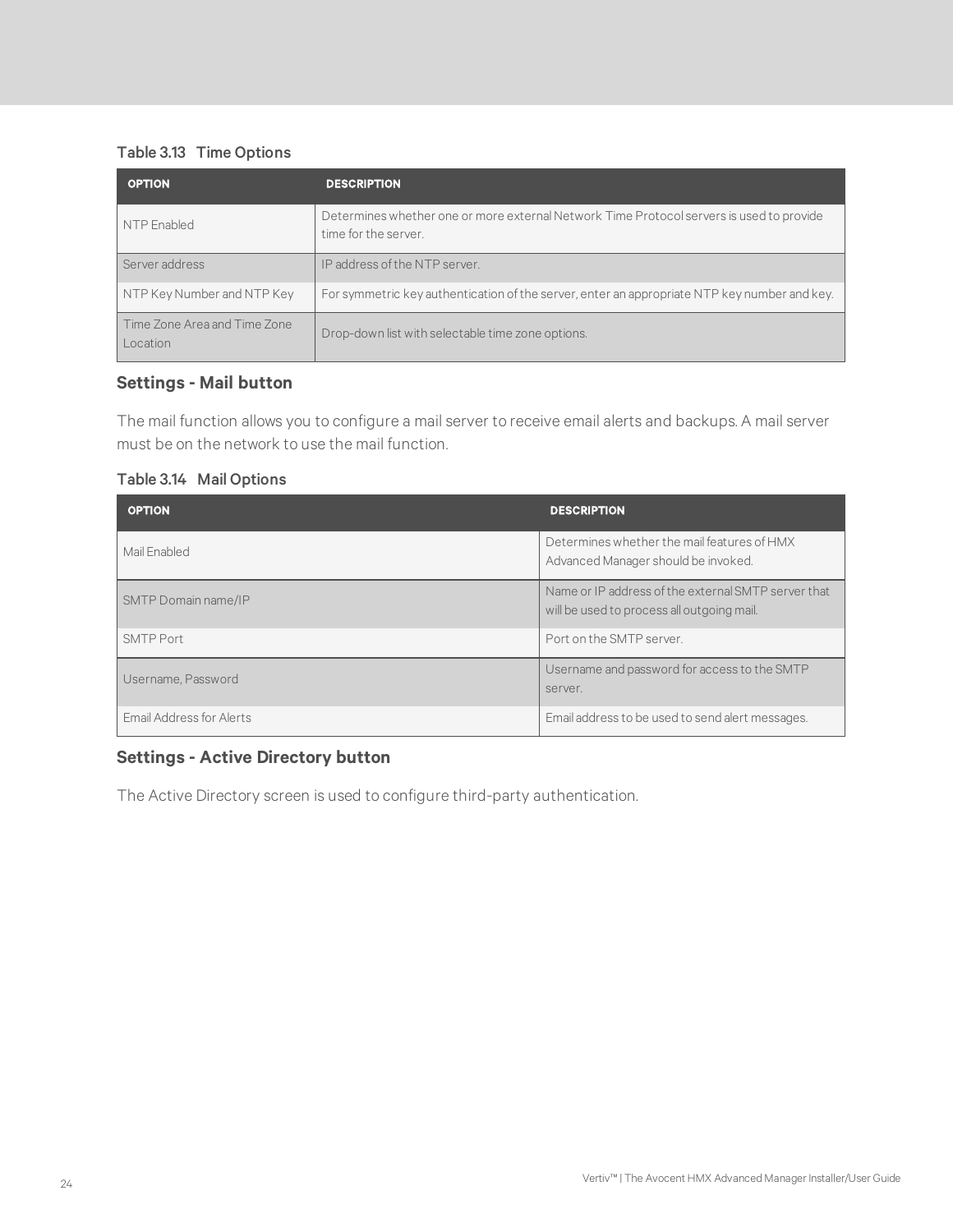

#### Table 3.15 Active Directory options

| <b>OPTION</b>         | <b>DESCRIPTION</b>                                                                       |
|-----------------------|------------------------------------------------------------------------------------------|
| AD Enabled            | Assigns Active Directory features.                                                       |
| <b>Account Suffix</b> | Assigns the account suffix for your domain.                                              |
| Base DN               | Assigns the base distinguished name for the top level of the directory service database. |
| Domain Controller     | Assigns the IP address or name of the server that holds the required directory service.  |
| Username, Password    | Assigns the username and password for the domain account.                                |
| Sync Schedule         | Designates the synchronization schedule.                                                 |

### <span id="page-28-0"></span>**3.1.4 Backups**

Backup copies of the HMX Advanced Manager database, containing all devices, users, channels and logs, can be scheduled to run on a recurring basis or can be performed manually.

#### NOTE: It is a best practice to schedule regular backups of your HMX Advanced Manager database.

#### **Backup Options**

Backups can be scheduled to download to the manager server or your local computer, or they can be emailed to a user.

#### To download to the manager server:

- 1. Verify the Download to your computer option is not checked.
- 2. Click *Backup Now* to save the backup file to the server.

#### To download to your computer:

- 1. Enable the Download to your computer checkbox.
- 2. Click a schedule option and click *Save Setting*.

 $-0r-$ 

Click *Backup Now*.

To email a backup:

## NOTE: The Email backup option requires you to store a valid email address on the *Dashboard - Settings* screen.

- 1. Enable the Email backup checkbox.
- 2. In the Email Backup To field, enter a valid email address.
- 3. Click a schedule option and click *Save Setting*.

-or-

Click *Backup Now*.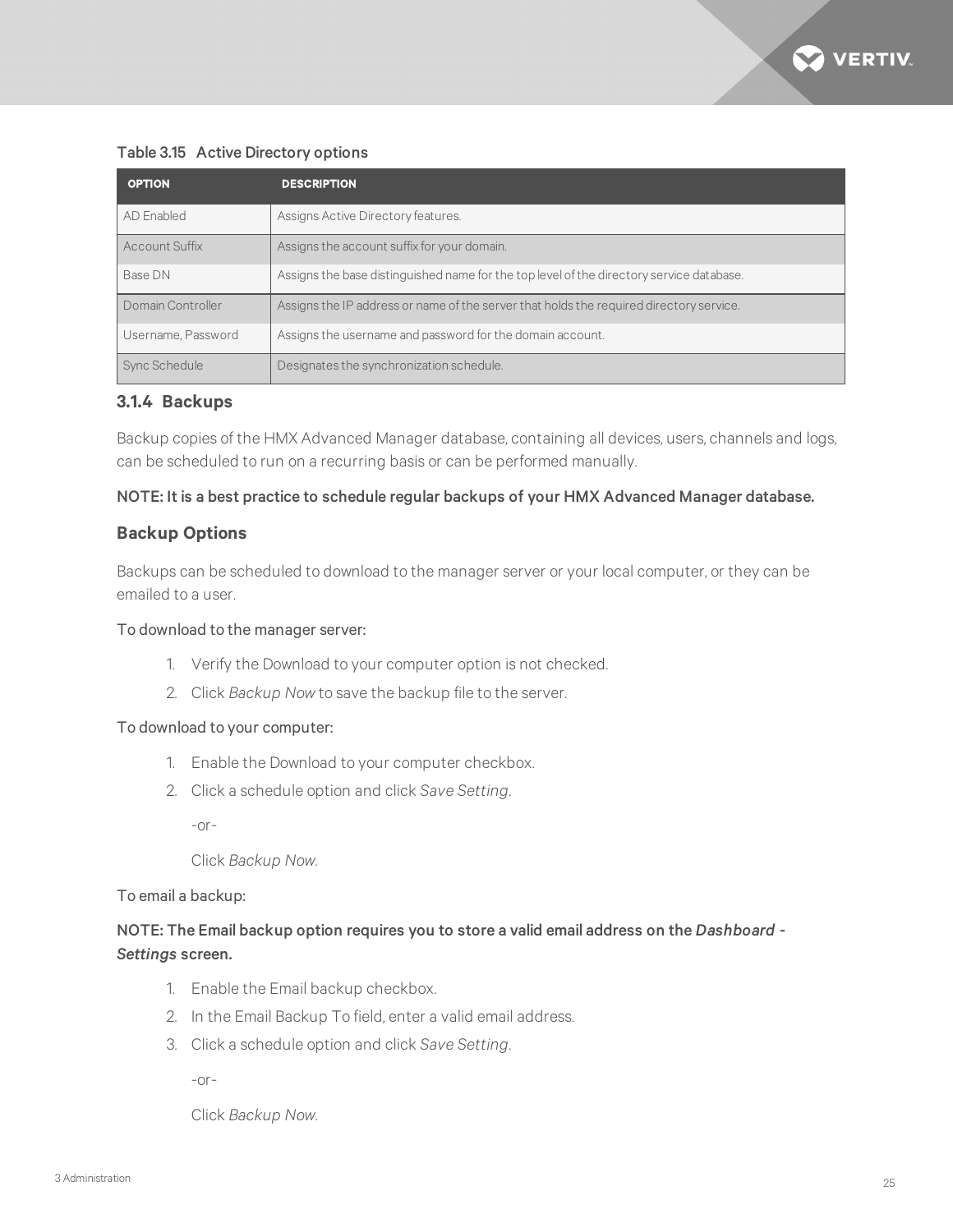NOTE: Emailed backups are encrypted; these backup files are automatically decrypted by the HMX Advanced Manager server when they are used.

## **Restore from Server**

All backups are saved on the server with a time-stamp of when the backup was run. A previous backup can be restored to the server or to a different location.

NOTE: Before restoring a previous backup, back up the current manager server. Restoring the contents of a backup file overwrites all data in the HMX Advanced Manager system with the data in the backup file including configured devices, channels, users, connection logs and action logs.

## **Restore from File**

Restore from file is used to upload a backup file that you have previously downloaded or received by email. Restoring the file overwrites the contents of the current HMX Advanced Manager system.

# **Archive Log to CSV File**

Connection or log data can be archived to a CSV file. Old log data is removed from the database, simultaneously. Clicking *Archive* saves a CSV file to the server.

## **Download CSV Archive**

You can download any archived CSV file created using the archive log by selecting it from the archives saved on the server. The CSV file can be opened in Microsoft Excel to review actions and connections.

# <span id="page-29-0"></span>**3.1.5 Updates**

In the updates screen you can upgrade the manager software, install firmware on the extenders and reset the manager server configuration. In a managed matrix configuration, use the HMX Advanced Manager software to quickly upgrade the firmware across multiple transmitters and receivers. The HMX 5100 and 5200 extenders are not downgradable, so the HMX Advanced Manager server must be upgraded to the same version as the extenders to be compatible.

## **Upgrade the manager software**

The upgrade software function is used to upgrade the manager server to the latest verison.

## To upgrade the manager software:

- 1. From the Vertiv web site or via Technical Support, download the appropriate firmware file.
- 2. Click *Dashboard - Updates*, then under the Reset HMX Manager Configuration, click *Choose File* to locate the firmware file that you downloaded.
- 3. Select the appropriate file on the server and click *Open*.
- 4. Click *Upload*. The file is uploaded, checked and applied.
- 5. Restart the manager server for the update to take effect.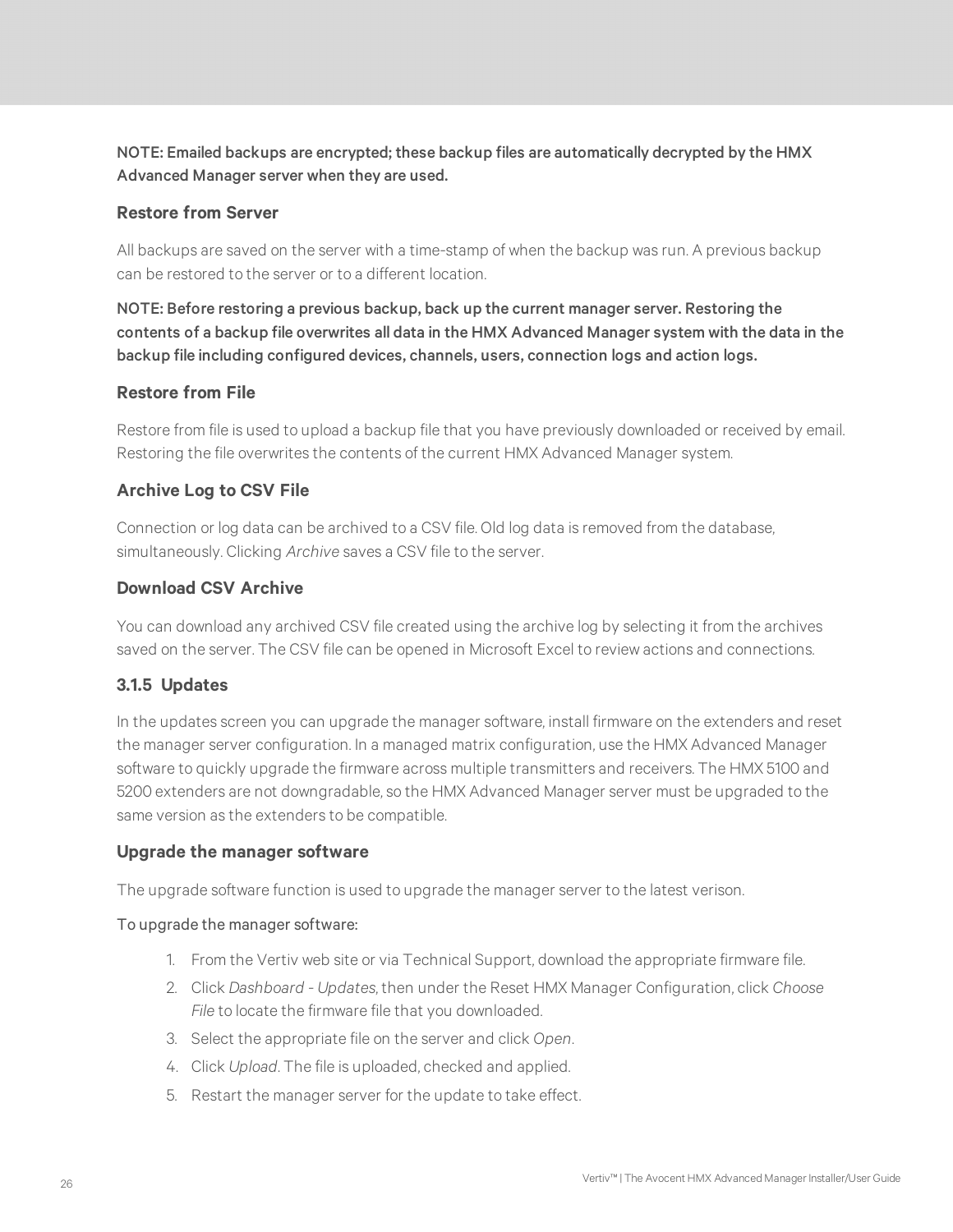

# NOTE: All firmware files are encrypted and digitally-signed for HMX Advanced Manager-server integrity.

### <span id="page-30-0"></span>**Reset the manager configuration**

The HMX Advanced Manager can be reset to its initial configuration, original factory setting or to the latest firmware. All devices, channels, presets, users, groups, backups, logs and uploaded firmware files are removed.

# CAUTION: It is recommended that you download a backup before continuing.

#### To reset the manager configuration:

- 1. From the Dashboard tab, click *Updates*.
- 2. Select the checkbox to enable the Also reset the manager IP address option.
- 3. Select the checkbox to enable the Also delete security certificates option.
- 4. Click *Reset HMX Manager Configuration*.
- 5. Click *Reset* on the pop-up.

#### NOTE: The reset pop-up is displayed until all of the data is reset.

6. After the reset completes, click *Restart Now*. The restart takes up to two minutes to complete.

#### **Firmware Upgrade**

Before you can upgrade firmware for the extenders, you first need to download the firmware file.

#### To upload new transmitter/receiver firmware:

- 1. From the Vertiv web site , download the appropriate firmware file.
- 2. Click *Dashboard - Updates*, then under the Upload New TX/RX Firmware, click *Choose File* to locate the firmware file that you downloaded.
- 3. Select the appropriate file on the server and click *Open*.
- 4. Click *Upload*. The file is uploaded, checked and applied.

#### To upgrade firmware globally:

- 1. Under Install Firmware onto Devices, select the device type and firmware type.
- 2. Click the Available firmware drop-down menu and select the new firmware version.
- 3. Click *Install* to apply the firmware to the devices.
- 4. Click to enable the Upgrade boxes next to each device to apply the firmware upgrade.

 $-or-$ 

Select *Upgrade All* to apply the firmware globally to all devices.

#### NOTE: Select *Reboot First* or *Reboot All First* when using the Upgrade All option.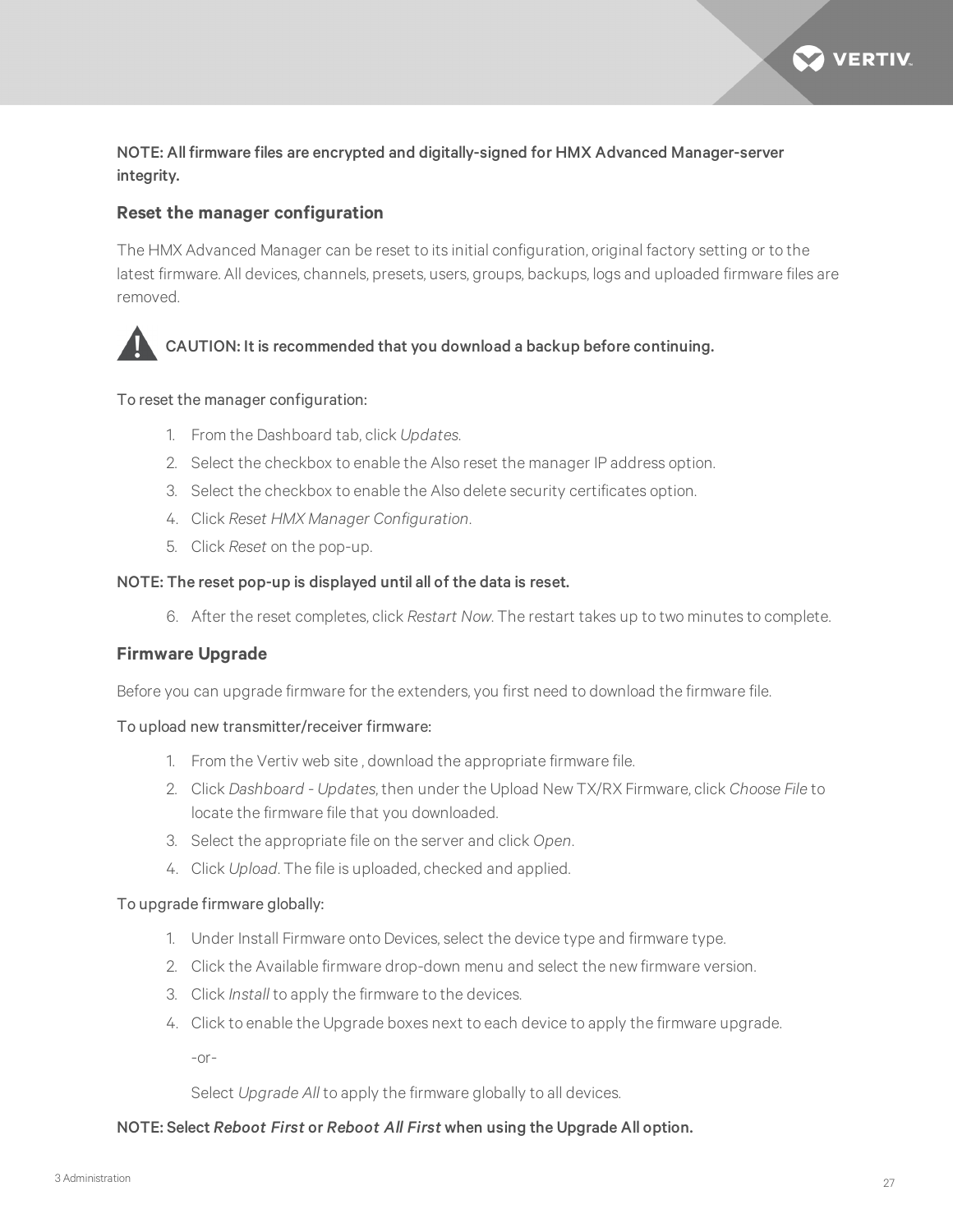5. Click *Upgrade Selected* to create a queue of devices to be upgraded. The status of devices is displayed on the receiver/transmitter and device screens, including if the device is in the queue to be upgraded or if it is in the process of rebooting with the new firmware.

# <span id="page-31-0"></span>**3.1.6 Active Connections**

<span id="page-31-1"></span>Shows only connections that are currently active in the HMX Advanced Manager network.

# **3.1.7 Connection Log**

The Connection log displays all connections in the HMX Advanced Manager system. Direct links display the IP address of the receiver only and multicast broadcasts are indicated by the multicast icon and the common multicast IP address.

# <span id="page-31-2"></span>**3.1.8 Event Log**

The Event log displays events in the Manager system. The event list can be filtered using a drop-down list from the top of the screen and event log data can be archived to a .CSV file via the Archive log data link.

# <span id="page-31-3"></span>**3.1.9 Remote Support**

The remote support provides Technical Support remote access to the HMX Advanced Manager server.

<span id="page-31-4"></span>NOTE: Contact Technical Support before enabling remote support.

# **3.2 Adding Extenders**

Unless extenders have been locally configured using the System Configuration utility, new extenders that are added to the network automatically appear in the HMX Advanced Manager software. When the HMX Advanced Manager server sees the connection, each extender is displayed in the administrator view of the dashboard, and is ready for configuration.

To prevent overwriting configurations, if you have initially configured your extender with the System Configuration utility, you must perform a factory reset on the extender before adding it into the HMX Advanced Manager software. For more information to factory reset the transmitters and receivers, see the Avocent® HMX High Performance KVM Extender System Installer/User Guide.

When adding an extender, if the extender is not located by the HMX Advanced Manager software, proceed as follows.

#### To add a new extender:

- 1. Connect the extender unit to the network and ensure it is turned on.
- 2. On a local computer connected to the same subnet as the extender, log in to the HMX Advanced Manager server as admin.
- 3. Verify the extender is displayed at the top of the Dashboard screen. If not, verify the following:
	- The extender is using the factory default settings.
	- The extender is located in the same Ethernet segment as the HMX Advanced Manager server.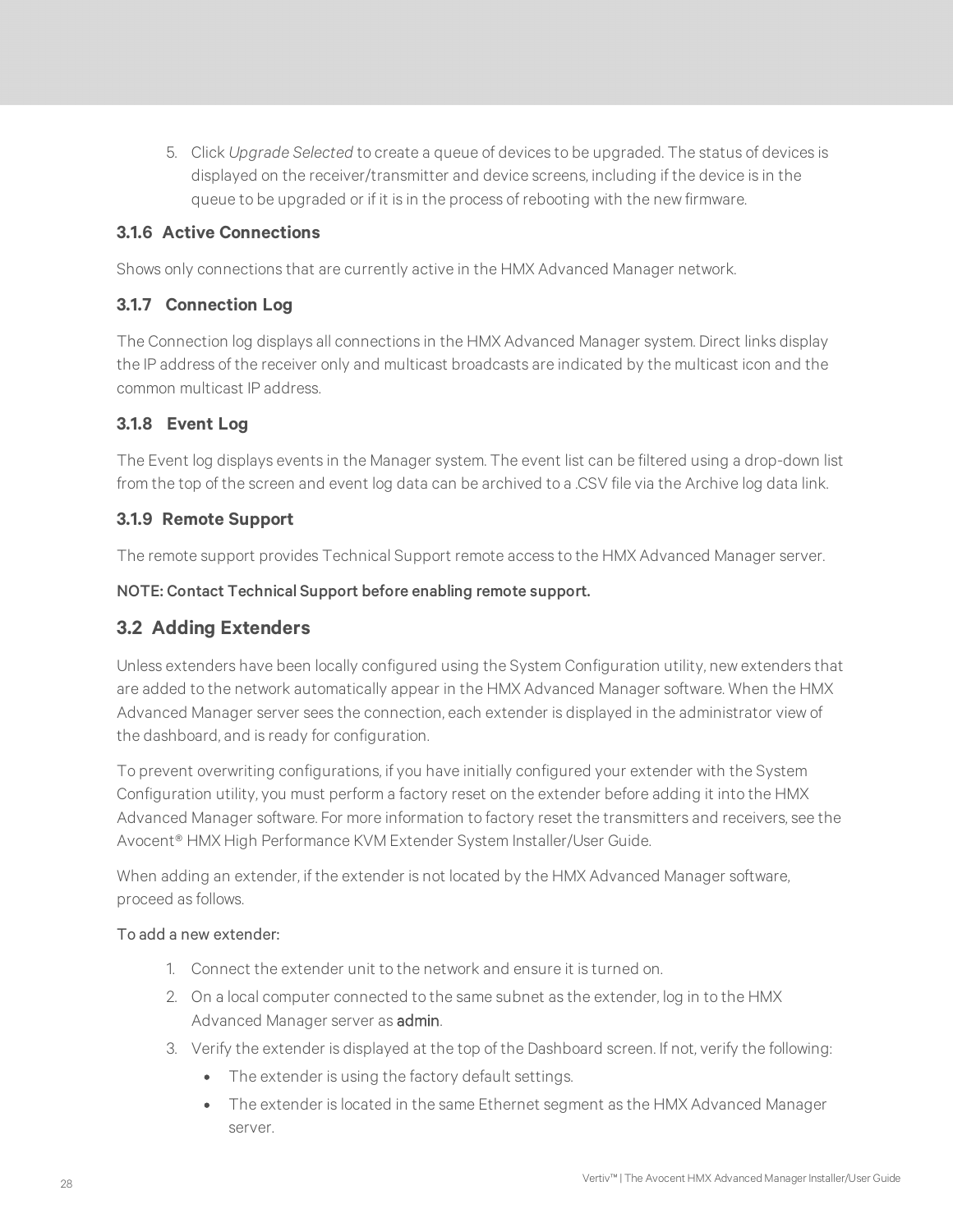

- The extender and the extender cables are connected properly.
- 4. For a single extender, click *Configure*.

 $-0r-$ 

For multiple extenders, click *Configure All New Devices*.

- 5. Click the configuration icon and on the Configure New devices screen, enter a new IP address for each extender.
- 6. Enter a unique description and location for each extender.

#### NOTE: If necessary, click the extender icon to flash the front panel indicator and confirm the location.

7. Click *Save* to restart the new extender to save the new IP address.

#### <span id="page-32-0"></span>NOTE: The extenders can be updated from the relevant transmitter and receiver screens.

#### **3.2.1 Channels tab**

The Channels tab provides access to all settings and options related directly to the video, audio and USB streams, collectively known as channels, emanating from any number of transmitters. From this tab, you can view and add channels and channel groups.

### **View Channels**

The View Channels screen lists all channels that currently exist in the HMX Advanced Manager system. A channel is automatically created for every transmitter when it is added and configured in the HMX Advanced Manager network. The new default channel for each added transmitter inherits the name of the transmitter. These default names can be altered at any time. New channels can be created manually.

In the list of channels, the Allowed Connections column indicates how each channel can be accessed by users. By default, these settings are inherited from the global setting, however, each channel can be modified as required.

## To add a channel:

- 1. Click the *Channels* tab and click *Add Channel*.
- 2. Enter the Channel Name, Description and Location.
- 3. Using the drop-down menus, select the available video, audio, USB and serial stream from the transmitter. You can select all four streams from the same transmitter or select the streams from different transmitters.

# NOTE: Where necessary, channels can be created without video, audio, USB and/or serial. Only one receiver can use the serial port of a transmitter at any time.

4. Select the type of Allowed Connections.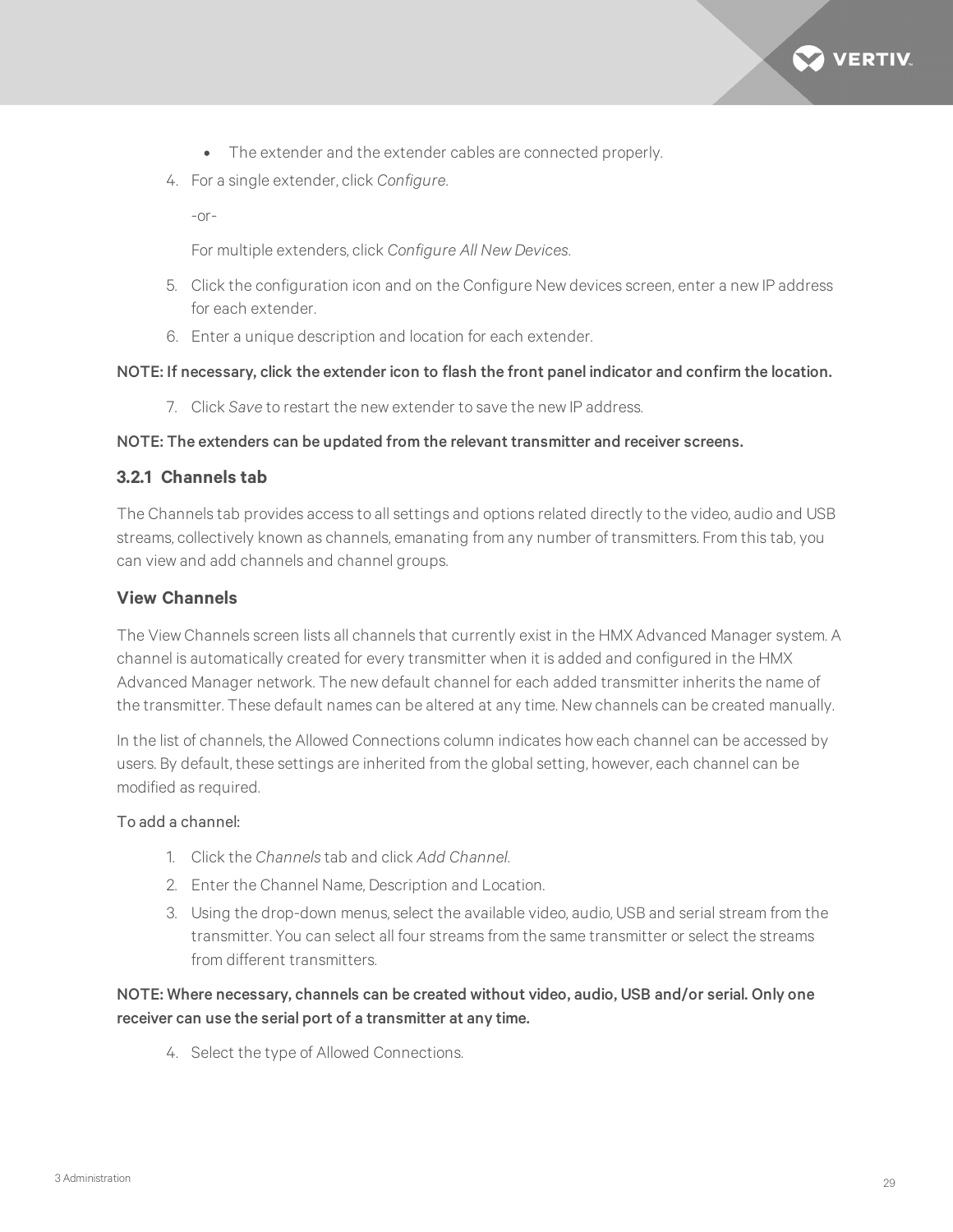# NOTE: This setting for each channel designates if exclusive access is permitted. If you deny exclusive access rights, exclusive access for any user cannot take place for this channel, regardless of other settings.

5. Select the Group Membership and Permissions for the channel and click *Save*. The channel automatically inherits the key settings of that group.

## To add a channel group:

- 1. Click the *Channels* tab and click *Add Channel Group*.
- 2. Enter the Channel Group Name and Description.
- 3. Select the Group Membership and Permissions for the channel group and click *Save*. The Group Membership and Permissions sections use the same method to determine inclusion and exclusion.

#### To add a channel to a group membership or permission:

<span id="page-33-0"></span>Select the channel from the left column and add it to the right column.

## **3.2.2 Receivers tab**

The Receivers tab displays a table of all receiver devices in the HMX Advanced Manager network. From this tab you can view or search for receivers, create or delete receivers, view receiver groups or update the receiver firmware.

#### To add a Receiver Group:

- 1. From the Receiver tab, click *Add Receiver Group*.
- 2. Enter a unique Group name and Description.
- 3. Select the appropriate radio button for Login Required. If *No* , anyone can use the receiver and connect to a channel.
- 4. Select the appropriate radio button for Enable OSD Alerts.
- 5. Select the appropriate radio button for Enable Video Compatibility Check. This option reads the EDID from the attached monitor and determines if the monitor is capable of displaying the selected video mode before connecting to the channel.
- 6. Select Force 60Hz option, as desired. If enabled, the receiver frame rate is held at 60Hz regardless of the video input frame rate.

#### NOTE: The Video Switching options cannot be altered when this option is enabled.

- 7. Select the appropriate video switching option.
	- Fast Switching (default state) Retains the same frame rate (at either 50Hz or 60Hz) depending upon which video resolution was displayed first.
	- Match Frame Rate Follows the source frame rate and will change the frame rate every time this changes even if the video resolution doesn't change.
- 8. Select the Group Memberships and Permissions for the group and click *Save*.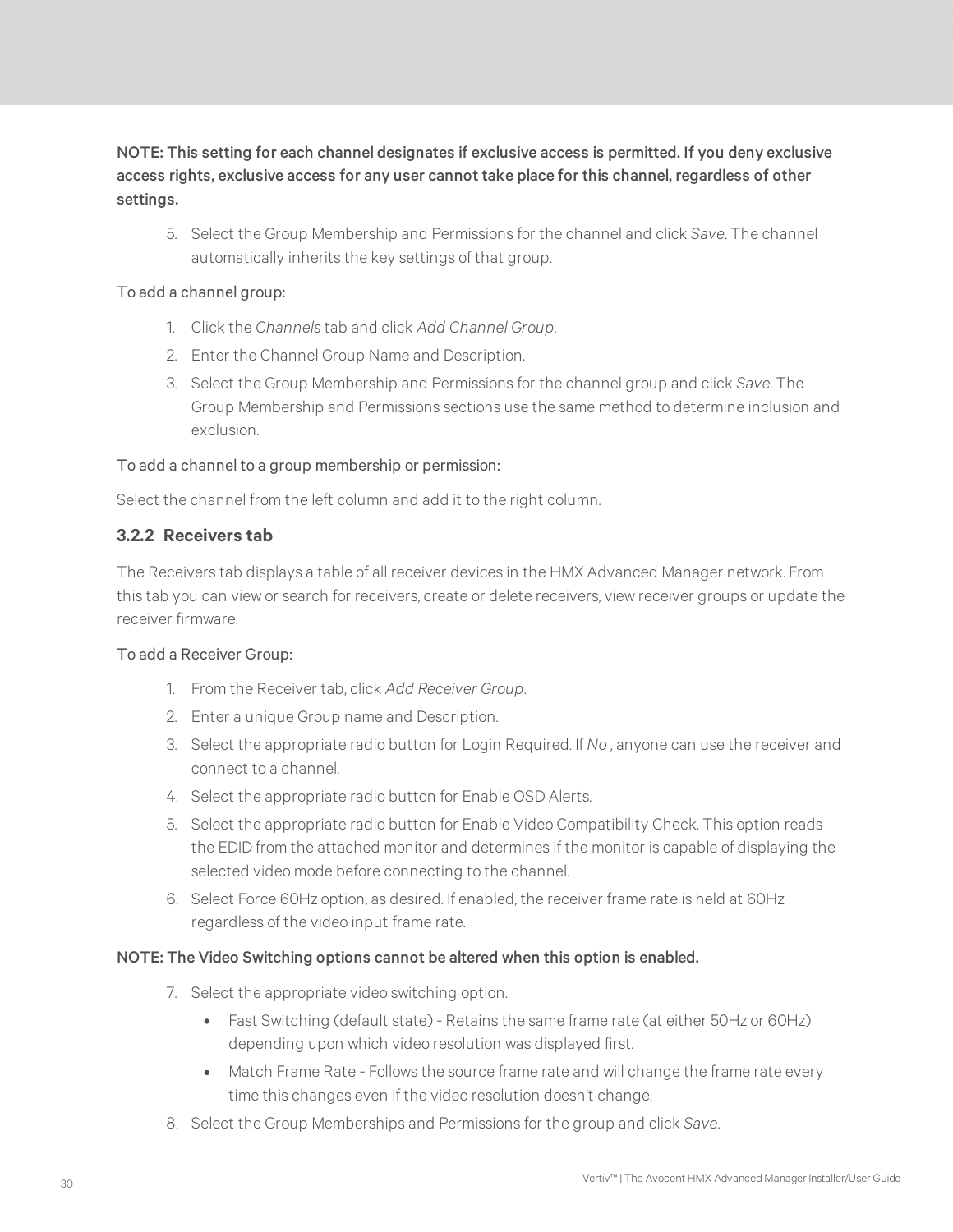

# <span id="page-34-0"></span>**3.2.3 Transmitters tab**

The Transmitters tab displays all transmitter devices in the HMX Advanced Manager network. Individual ransmitters can be edited by selecting the pencil icon in the manage column. Changes made on this screen override global settings. For more information on the options available, see Settings - [Transmitters](#page-20-0) [button](#page-20-0) on page 17.

## <span id="page-34-1"></span>**3.2.4 Managers tab**

The Managers tab displays all servers in the HMX Advanced Manager network. Basic settings are editable. For installations that require greater redundancy, it is possible to have two HMX Advanced Manager servers running on the same subnet.

| <b>ROLE</b>  | <b>DESCRIPTION</b>                                                                                                                                                                                                                                |
|--------------|---------------------------------------------------------------------------------------------------------------------------------------------------------------------------------------------------------------------------------------------------|
| Unconfigured | The server is a factory fresh device or a factory reset has been performed.                                                                                                                                                                       |
| Solo         | The solo server is a standalone HMX Advanced Manager server. If there is only one HMX Advanced Manager on the<br>subnet, this is the role that is used. All HMX Advanced Manager servers with firmware less than 4.1 are set to the solo<br>role. |
| Primary      | The primary server is configured as a fully functional HMX Advanced Manager server from which a backup server can<br>be slaved.                                                                                                                   |
| Backup       | The backup server is configured to serve as a backup to the primary server.                                                                                                                                                                       |

Table 3.16 Manager Roles

The server status on the Managers tab cannot be edited, but the following are the available status options.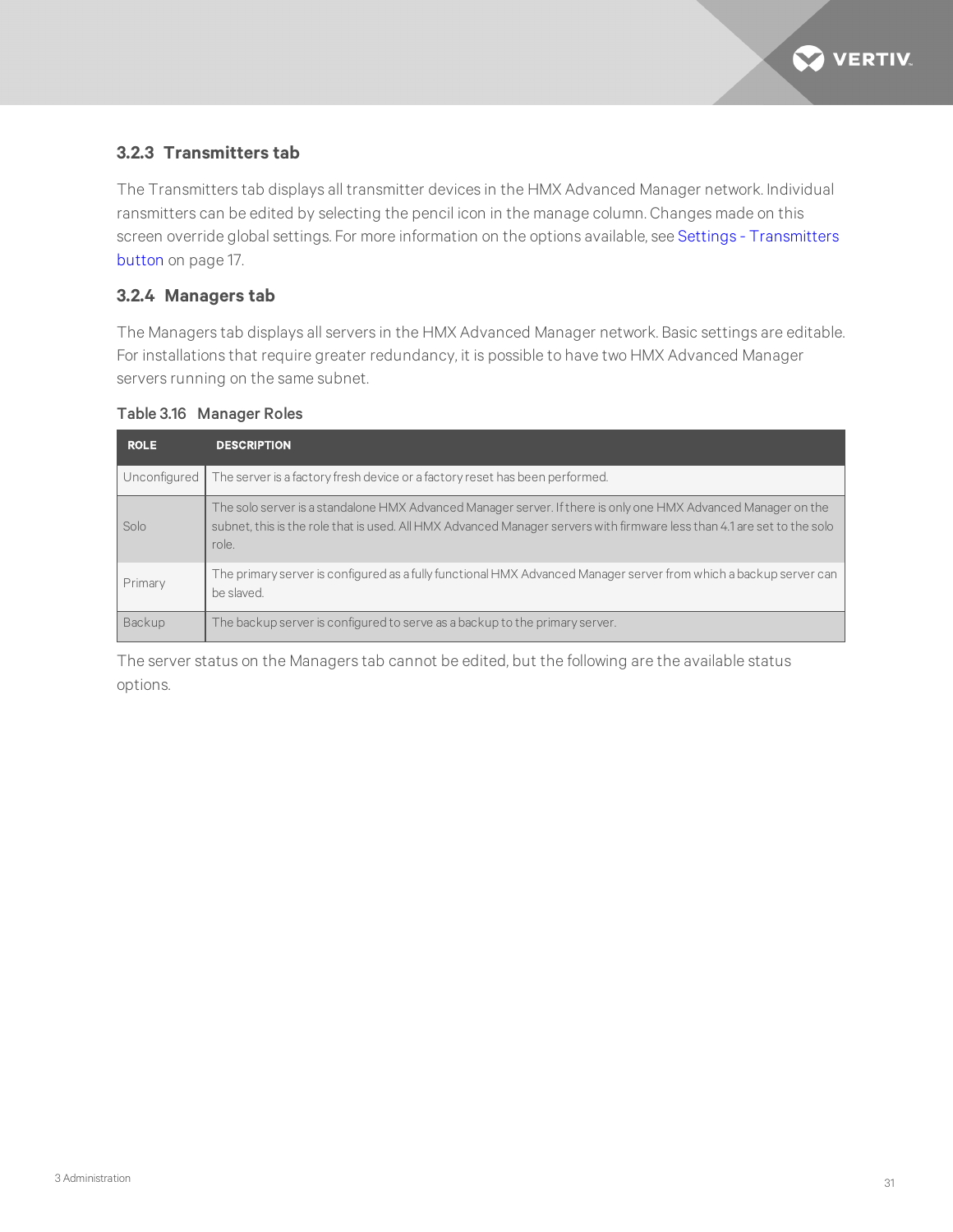#### Table 3.17

Server Status

| <b>STATUS</b> | <b>DESCRIPTION</b>                                                                                                                                                                                                                                                                                                                                                                                 |
|---------------|----------------------------------------------------------------------------------------------------------------------------------------------------------------------------------------------------------------------------------------------------------------------------------------------------------------------------------------------------------------------------------------------------|
| Active        | The server is functioning as an HMX Advanced Manager server and is administering extenders. Primary or solo servers<br>with this status are fully functional HMX Advanced Manager servers that accept network configuration changes. A<br>backup server with this status functions as an Active primary server. It executes channel changes, but does not accept<br>network configuration changes. |
| Standby       | The standby server maintains its database as a copy of the primary server in readiness to take over, if necessary.                                                                                                                                                                                                                                                                                 |
| Offline       | The offline server is not able to obtain a copy of the database.                                                                                                                                                                                                                                                                                                                                   |
| Initializing  | The initial status after the server starts up.                                                                                                                                                                                                                                                                                                                                                     |
| Quiescent     | An active server on the network, but cannot function. Typically you will see this status if there are two primary servers on<br>the same subnet.                                                                                                                                                                                                                                                   |
| Failed        | The server has failed.                                                                                                                                                                                                                                                                                                                                                                             |

# <span id="page-35-0"></span>**3.2.5 Users tab**

The Users tab displays all users in the HMX Advanced Manager network. From this tab, you can view or search for users, create or delete users and view user groups. The two types of users in the HMX Advanced Manager system are:

- Admin users can access the HMX Advanced Manager software and change the operation of the software.
- Regular users can access one or more computers that are linked to the HMX transmitters. The HMX receiver provides an On Screen Display (OSD) that lists all the accessible computers and allows permitted access.

The View Users screen displays information about each user. The users can be edited by selecting the pencil icon in the manage column. In the list, the admin user is always present and cannot be deleted. The username and details of the admin account can be edited as required.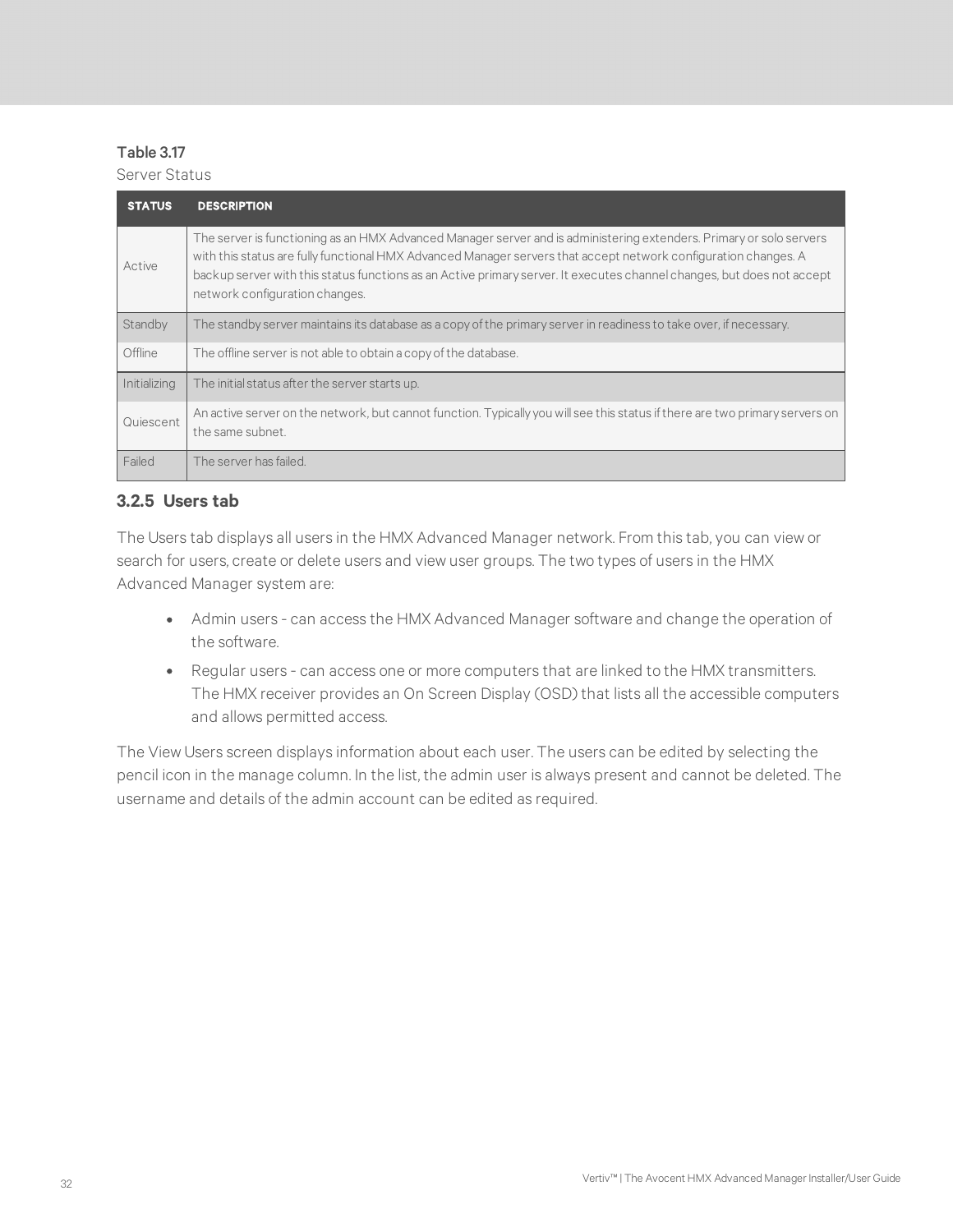

#### Table 3.18 User Information

| <b>FIELD</b>                         | <b>DESCRIPTION</b>                                                                                             |
|--------------------------------------|----------------------------------------------------------------------------------------------------------------|
| <b>AD</b>                            | Indicates if the user is imported from Active Directory.                                                       |
| Username                             | Account username.                                                                                              |
| User Groups                          | Number of groups to which the user belongs.                                                                    |
| Channels                             | Number of channels the user can access.                                                                        |
| Receivers                            | Number of receivers the user can access.                                                                       |
| Allow Exclusive                      | Indicates if the user is permitted to access channels in exclusive mode. Options are: Yes, No or<br>Inherited. |
| Suspended                            | Indicates if the user account is suspended.                                                                    |
| <b>HMX Advanced Manager</b><br>Admin | Indicates if the user has admin privileges.                                                                    |

#### **Permissions**

Permissions between a user and a receiver can be applied in any of the following ways:

- User to Receiver
- User to User Group to Receiver
- User to User Group to Receiver Group to Receiver
- User to Receiver Group to Receiver

#### To add a user:

- 1. From the Users tab, click *Add User*.
- 2. Enter a unique Username, First Name, Last Name and Email.
- 3. Select the appropriate Required Password option.
- 4. If a password is required, enter the password twice.
- 5. Select the HMX Admin option to deny or grant admin rights.
- 6. Select the appropriate Account Suspended option.
- 7. Select the Allow Private Mode option to designate if the user is able to connect to channels exclusively. When this option is set to Inherit from user groups/Global Setting, if any user or group that this user is a member of is granted exclusive permission, this user also has exclusive access.
- 8. Select the Enable Remote OSD option to deny or grant permission to the selected user to use the remote OSD functionality that allows access to remote receivers. Access allows the user to change channels or presets even though the user has not logged into those receivers.
- 9. Select the Group Membership and Permissions for the user and click *Save*

#### NOTE: By default, all users are initially granted permission to allreceivers.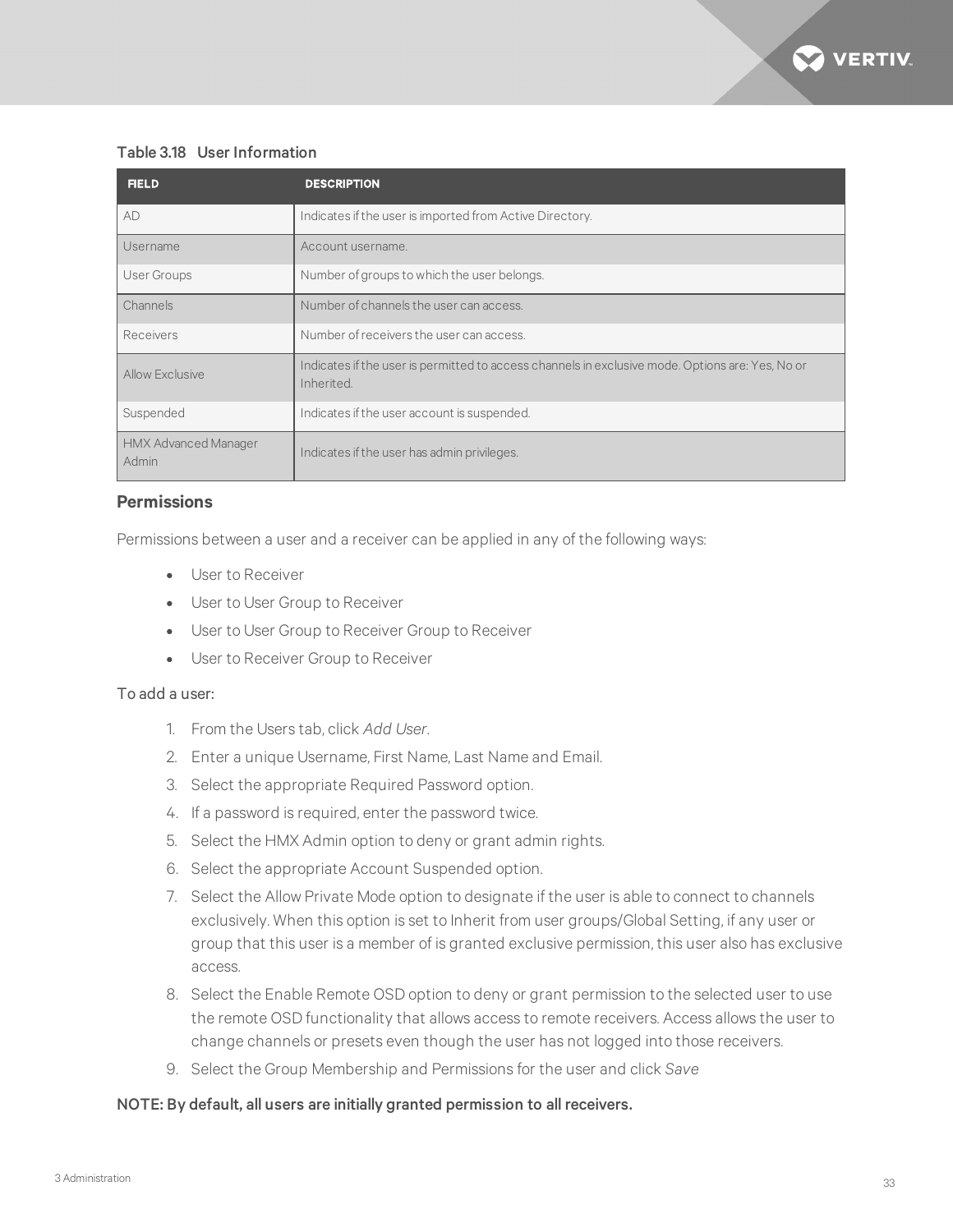#### To add a user group:

- 1. From the Users tab, click *Add User Group*.
- 2. Enter a unique User Group Name.
- 3. Select the Allow Private Mode option to designate if the user group is to connect to channels exclusively.
- 4. Select the Enable Remote OSD option to deny or grant permission to the selected user group to use the remote OSD functionality that allows access to remote receivers.
- 5. Select the Group Membership and Permissions for the user group and click *Save*

## **Active Directory**

To simplify integration with existing systems in your organization, the HMX Advanced Manager software can be synchronized with an LDAP or Active Directory server. This allows a list of users and user groups, along with their usernames and group memberships to be imported.

NOTE: If a user is synced with Active Directory, it is not possible to change the Username, First/Last Name, Password, or User Group membership. These items must be edited on the Active Directory server and the changes will filter through to HMX Advanced Manager software the next time a sync takes place with Active Directory.

To configure Active Directory:

NOTE: Active Directory must be enabled on the *Dashboard - Settings - Active Directory* screen before integration. For more information on Active Directory setup, see [Settings](#page-18-2) on page 15.

- 1. From the *Dashboard - Settings* screen, configure the Active Directory server.
- 2. Scan the AD server for a list of folders and users/groups within those folders.
- 3. Once scanned, the Import Users from Active Directory screen shows all folders that are available on the AD server.
- 4. Use the *Include Users* and *Include Groups* checkbox columns on the right to select which items to import.
	- a. If an AD user was not in the HMX Advanced Manager user database, they are imported.
	- b. If an AD user is already in the HMX Advanced Manager user database, they are kept.
	- c. If an AD user is not marked for Import/Sync from the AD import screen, and they already exist in the HMX Advanced Manager user database, they are removed from the HMX Advanced Manager user database during the sync operation.

# NOTE: To prevent the removal of users from the HMX Advanced Manager system, always select all users for Import/Sync.

- 5. Select the required *Re-Synchronize* interval.
- 6. Select to synchronize immediately.
	- $-0r$ -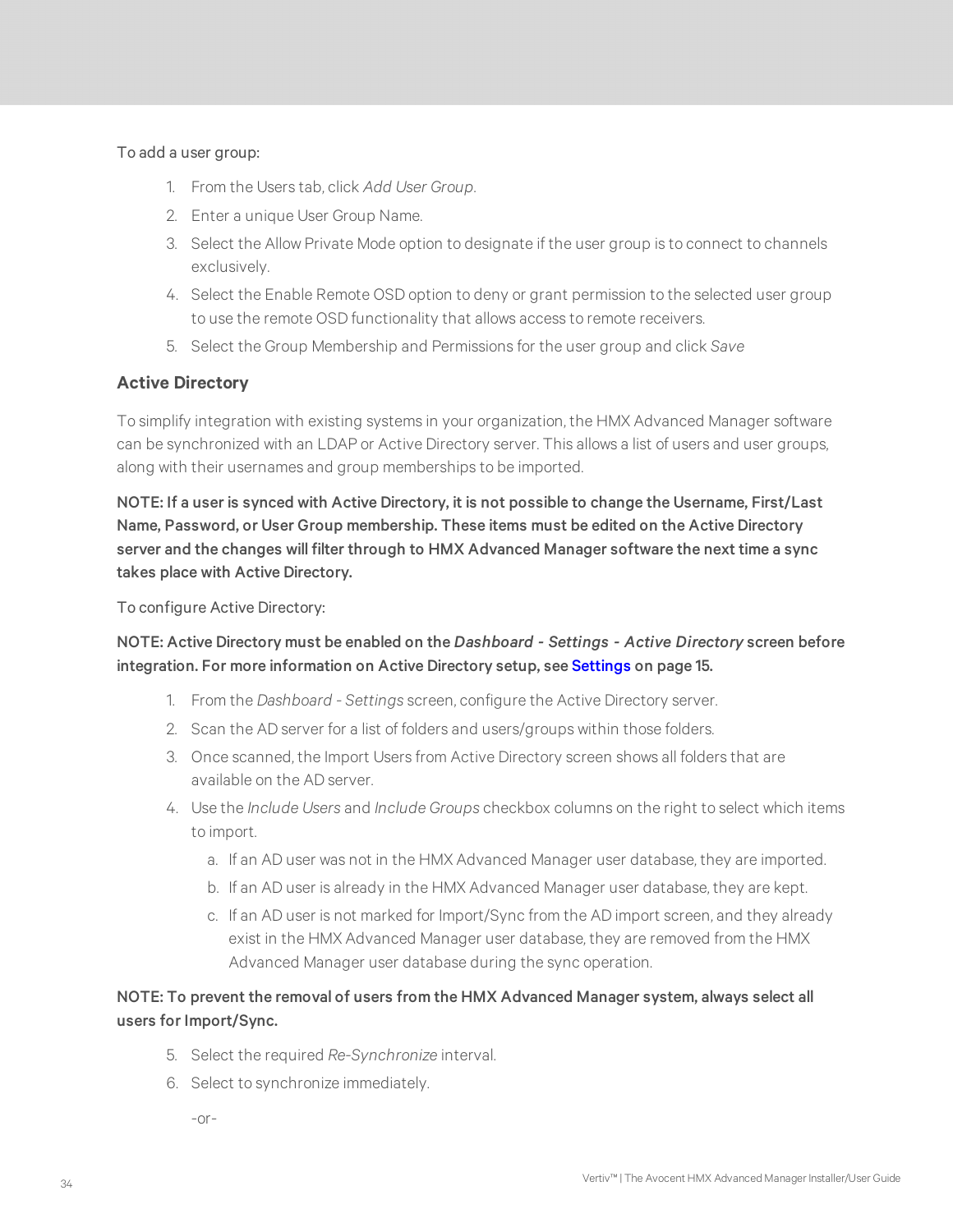

Click *Preview* to view the list of users to be added/updated/ removed for this synchronization.

- 7. If changes are necessary, return to the filter screen and edit your settings.
- 8. When configuration is complete, click *Save and Sync* to synchronize the selected items in the HMX Advanced Manager user database.

## NOTE: The HMX Advanced Manager server only imports folders/groups/users up to the limit set by the AD server. Any users/groups beyond the limit are not imported.

#### <span id="page-38-0"></span>**3.2.6 Presets tab**

A preset allows multiple receivers to switch between transmitters using a single action. Administrators can create new presets or configure existing presets. The presets table displays the preset name, description, allowed connection modes and the number of receiver-channel pairs in the preset. If any preset-pairs are configured incorrectly, a warning triangle appears and the preset is not usable.

## NOTE: Permissions are not configured for a preset. Instead, a preset is available to users who have permission to use all receivers and channels in the preset.

#### To add presets:

- 1. From the Presets tab, click *Add Preset*.
- 2. Enter a Preset Name and Description.
- 3. From the drop-down menu, select a receiver and a channel for Pair 1.
- 4. Click *Add another pair* to define another pair and repeat the previous step.

## NOTE: While channels can be assigned to multiple receivers, each receiver can only appear once in a single preset.

5. Select an Allowed Connections option and click *Save*.

#### <span id="page-38-1"></span>NOTE: If multicasting is present, it is not possible to choose the Exclusive only connection mode.

#### **3.2.7 Statistics tab**

The Statistics tab displays a range of real-time data measurements related to links in the HMX Advanced Manager network. The statistics are useful for troubleshooting or optimization purposes.

#### To view statistics:

- 1. From the *Statistics* tab, click the graph icon for the extender.
- 2. Click the name of an extender to display its available statistics in a dynamic graph.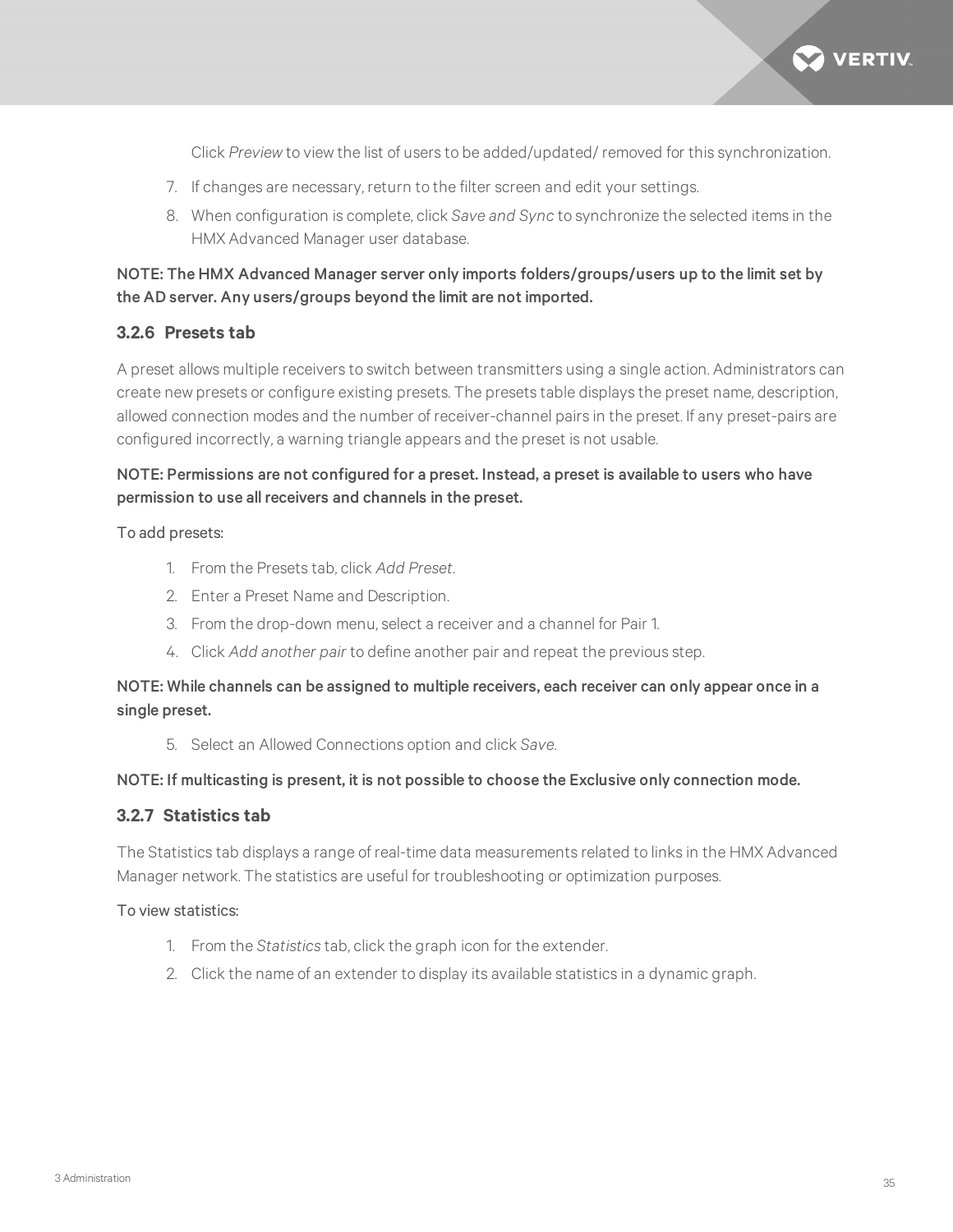This page intentionally left blank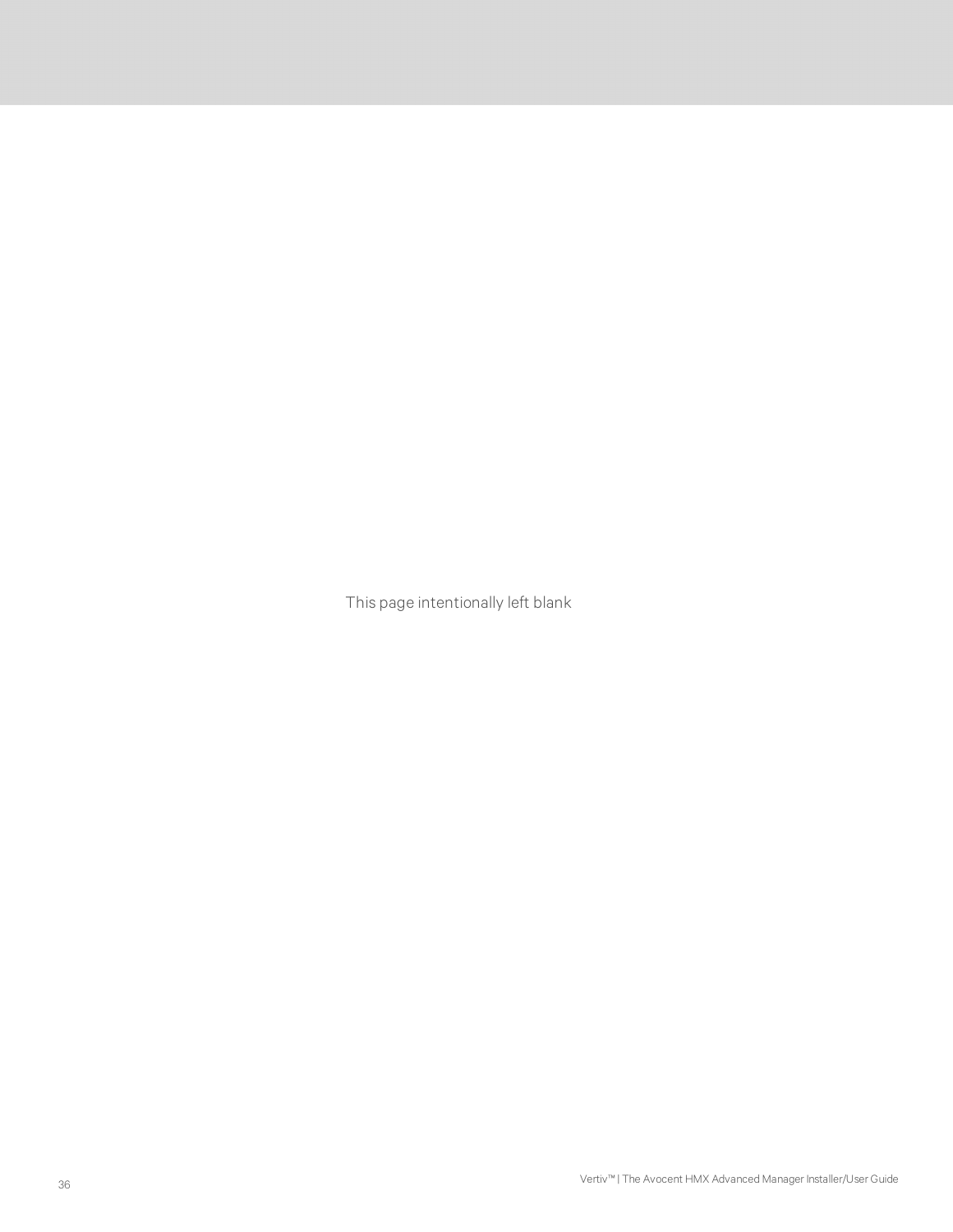**SZ VERTIV** 

# <span id="page-40-0"></span>4 EXTERNAL API

The HMX Advanced Manager API version 4 allows external applications to access key routines in the HMX Advanced Manager software.

| Table 4.1 Methods |
|-------------------|
|-------------------|

| <b>ACTION</b>      | <b>COMMAND</b>                                                      |
|--------------------|---------------------------------------------------------------------|
| login              | (http:// <hmx manager.ip.address="">/api/#login)</hmx>              |
| info               | (http:// <hmx manager.ip.address="">/api/#info)</hmx>               |
| logout             | (http:// <hmx manager.ip.address="">/api/#logout)</hmx>             |
| get devices        | (http:// <hmx manager.ip.address="">/api/#get_devices)</hmx>        |
| get channels       | (http:// <hmx manager.ip.address="">/api/#get_channels)</hmx>       |
| get_presets        | (http:// <hmx manager.ip.address="">/api/#get_presets)</hmx>        |
| connect channel    | (http:// <hmx manager.ip.address="">/api/#connect_channel)</hmx>    |
| connect_preset     | (http:// <hmx manager.ip.address="">/api/#connect_preset)</hmx>     |
| disconnect channel | (http:// <hmx manager.ip.address="">/api/#disconnect_channel)</hmx> |
| disconnect_preset  | (http:// <hmx manager.ip.address="">/api/#disconnect_preset)</hmx>  |
| create_preset      | (http:// <hmx manager.ip.address="">/api/#create_preset)</hmx>      |
| delete_preset      | (http:// <hmx manager.ip.address="">/api/#delete_preset)</hmx>      |
| create channel     | (http:// <hmx manager.ip.address="">/api/#create_channel)</hmx>     |
| delete channel     | (http:// <hmx manager.ip.address="">/api/#delete_channel)</hmx>     |

# **Login**

The API requires a valid user login to be presented in the first request. The API returns an authentication code, which must be passed in all future requests. This authentication code can be reused until a log out request is made, at which point the authentication code is longer valid.

The concept of an anonymous user can apply to the API. If no login username and password are provided, the API returns an authentication token for the anonymous user (either the same one as for the OSD or a created anonymous API user account).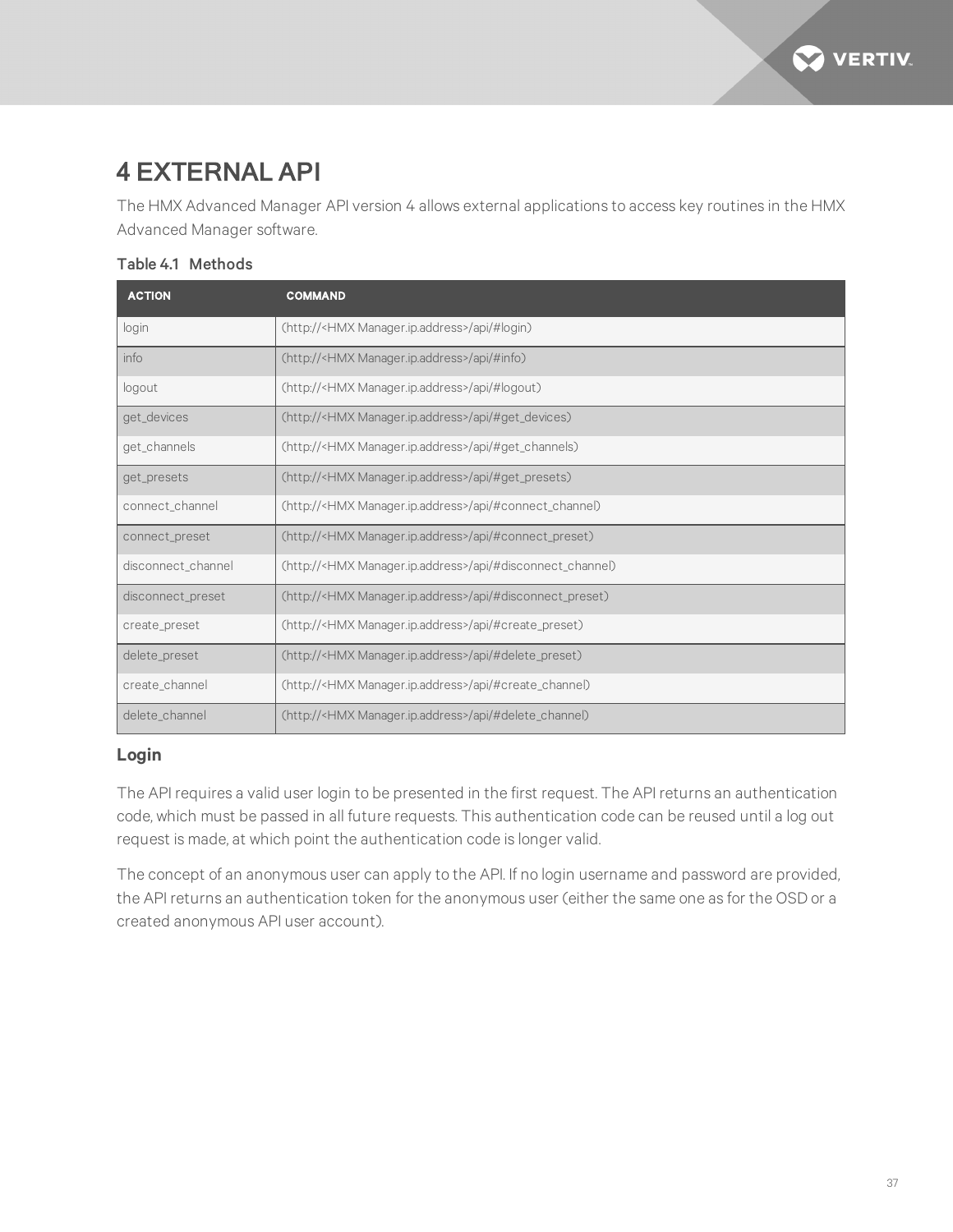#### Table 4.2 Input Parameters

| <b>PARAMETER</b> | <b>DESCRIPTION</b>                       |
|------------------|------------------------------------------|
| username         | Current user                             |
| password         | Current user password                    |
|                  | HMX Manager API version for this request |

#### Table 4.3 Output Values

| <b>VALUE</b>   | <b>DESCRIPTION</b>                          |
|----------------|---------------------------------------------|
| version        | Current API version number                  |
| timestamp      | Current server time                         |
| <b>SUCCESS</b> | $Q = \text{fail}, 1 = \text{success}$       |
| token          | Authentication code for future API requests |

#### **Examples**

#### Input

/api/?v=1&method=login&username=xxxxx&password=xxxxx

#### Output

```
<api_response>
<version>1</version>
<timestamp>2012-12-14 12:12:12</timestamp>
<success>1</success>
<token>5cf494a71c29e9465a57a81e0a2d602c</token>
</api_response>
or
<api_response>
<version>1</version>
<timestamp>2012-12-14 12:12:12</timestamp>
<success>0</success>
<errors>
<error>
<code>2</code>
<msg>Invalid username or password</msg>
</error>
</errors>
</api_response>
```
### **Logout**

The authentication token provided by the Login function can be used until the logout function is called.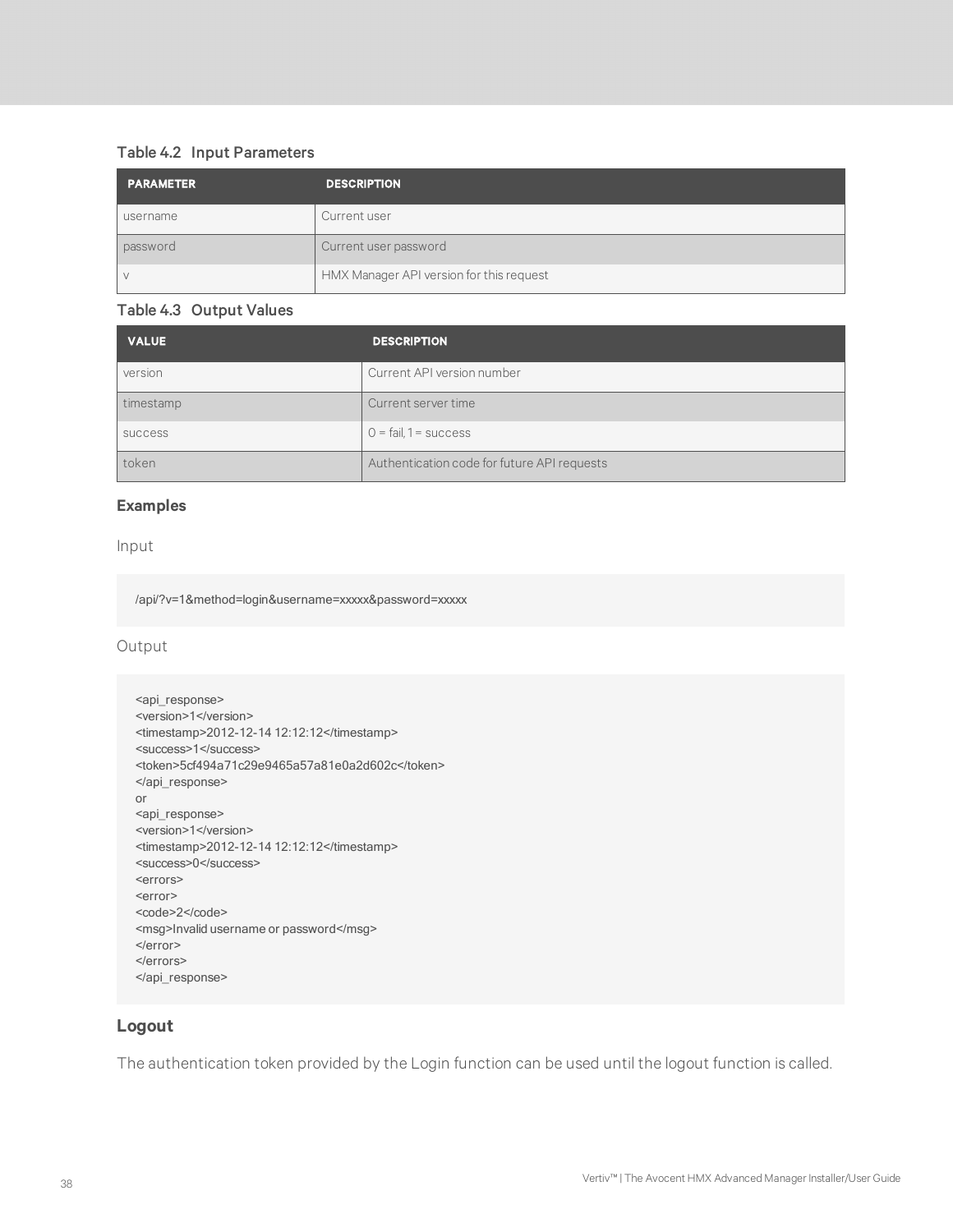

#### Table 4.4 Input Parameters

| <b>PARAMETER</b> | <b>DESCRIPTION</b>                          |
|------------------|---------------------------------------------|
| token            | Authentication code for future API requests |
| $\vee$           | HMX Manager API for this request            |

#### Table 4.5 Output Values

| <b>VALUE</b>   | <b>DESCRIPTION</b>          |
|----------------|-----------------------------|
| timestamp      | Current server time         |
| <b>SUCCESS</b> | $\circ$ = fail, 1 = success |

#### **Examples**

Input

/api/?method=logout&token=xxxxx&v=1

#### Output

<api\_response> <version>1</version> <timestamp>2011-02-04 15:24:15</time> <success>1</success> </api\_response> or <api\_response> <version>1</version> <timestamp>2012-12-12 12:12:12</timestamp> <success>0</success> <errors> <error> <code>3</code> <msg>Error logging out (you may already have logged out)</msg> </error> </errors> </api\_response>

## **get\_devices**

The get\_devices function returns a list of devices.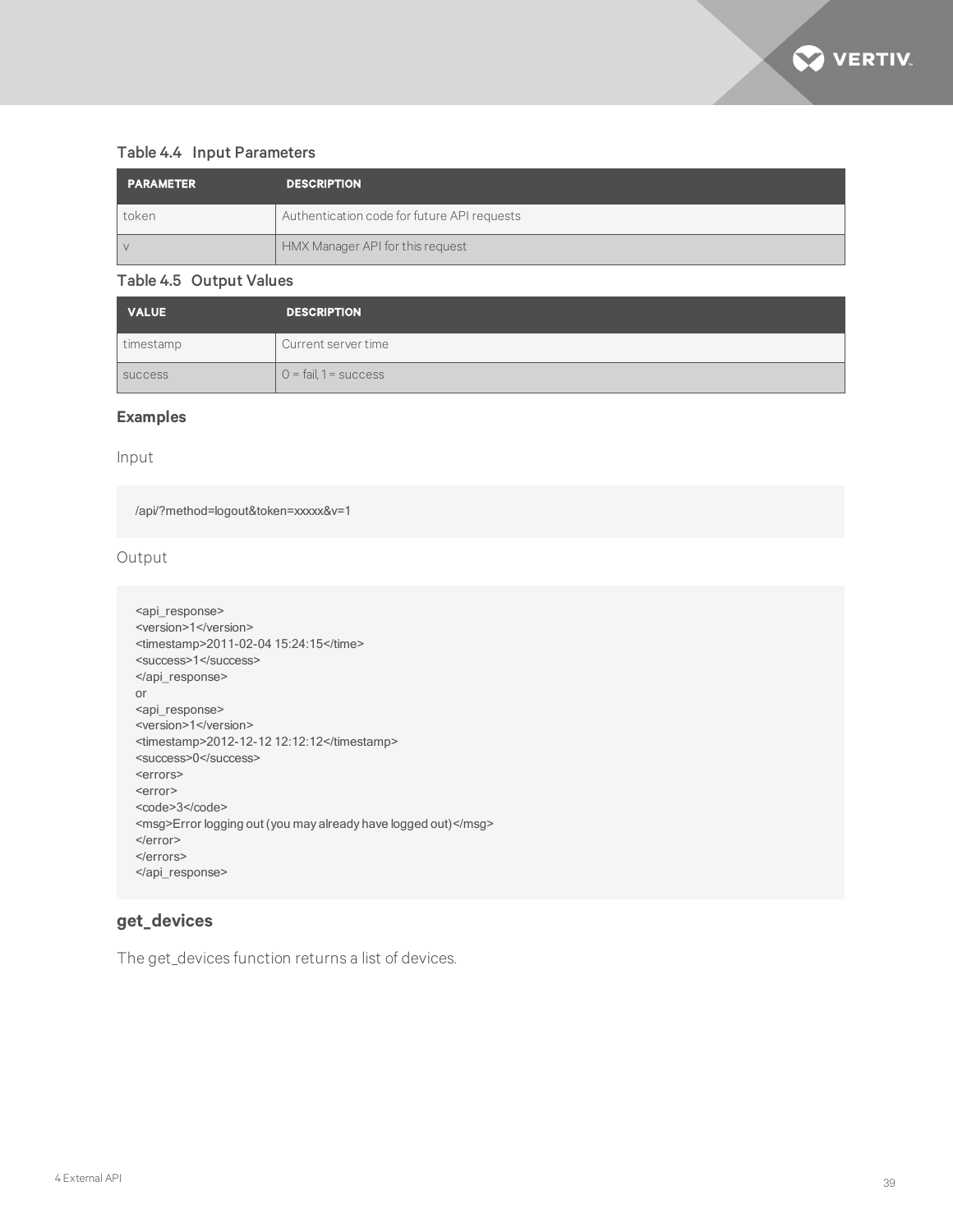# Table 4.6 Input Parameters

| <b>PARAMETER</b>     | <b>DESCRIPTION</b>                                                                                                                                           |
|----------------------|--------------------------------------------------------------------------------------------------------------------------------------------------------------|
| token                | Authentication code for future API requests                                                                                                                  |
| $\vee$               | HMX Manager API version for this request                                                                                                                     |
| device_type          | Receivers = $rx$ , transmitters = $tx$ ; default = $rx$                                                                                                      |
| filter_d_name        | Device name search string, optional                                                                                                                          |
| filter_d_description | Device name search string, optional                                                                                                                          |
| filter d location    | Device name search string, optional                                                                                                                          |
| sort                 | Sorts results by name/description/location; default = name, optional                                                                                         |
| sort dir             | Optional; sort direction for results asc/desc; default = asc                                                                                                 |
| status               | Optional; ",'outdated_HMX Manager_ip','rebooting','offline','outdated_firmware','invalid_backup_<br>firmware','rebooting','upgrading_firmware','backup_mode' |
| show_all             | Optional; if configured and not blank, shows all receivers, not just those the logged-in user is permitted<br>to use                                         |
| page                 | Page number to start showing results; default = 1                                                                                                            |
| results_per_page     | Number of results per page. Default = 1000                                                                                                                   |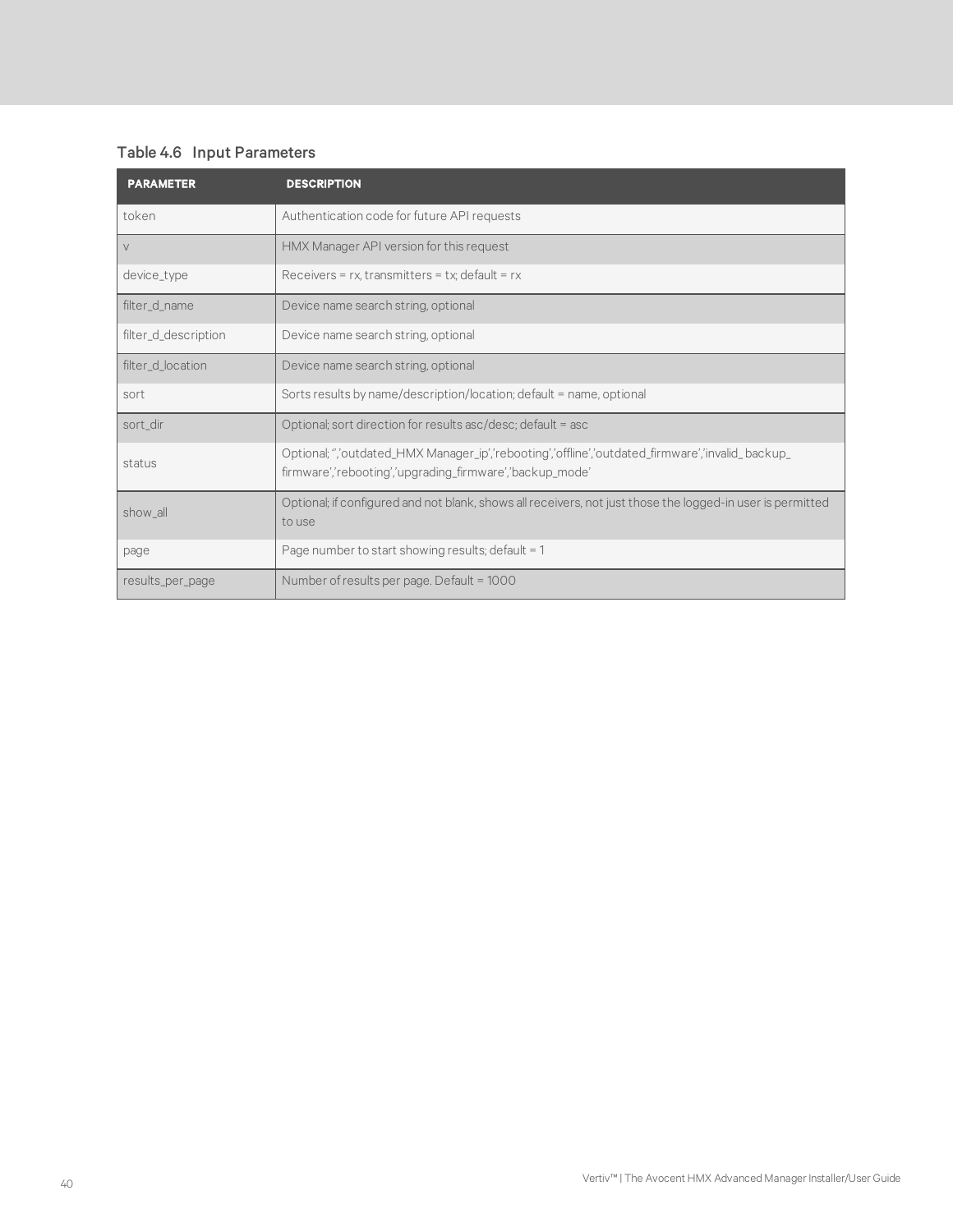

# Table 4.7 Output Values

| <b>VALUE</b>     | <b>DESCRIPTION</b>                                                                                                      |
|------------------|-------------------------------------------------------------------------------------------------------------------------|
| version          | Current API version number                                                                                              |
| timestamp        | Current server time                                                                                                     |
| <b>SUCCESS</b>   | $0 = \text{fail}, 1 = \text{success}$                                                                                   |
| page             | Page number                                                                                                             |
| results_per_page | Number of results per page; default is unlimited                                                                        |
| total_devices    | Total number of devices.                                                                                                |
|                  | Number of devices on this page.                                                                                         |
|                  | For each device:                                                                                                        |
|                  | attribute: item<br>d id (device id)                                                                                     |
|                  | d_mac_address (MAC address for interface 1)                                                                             |
|                  | d_mac_address2 (MAC address for interface 2)                                                                            |
|                  | d name (device name)                                                                                                    |
|                  | d_online (0 = interface 1 offline, 1 = interface 1 online)                                                              |
|                  | d_online2 (0 = interface 2 offline, 1 = interface 2 online)                                                             |
|                  | d_type (rx, tx)                                                                                                         |
|                  | $d_{\text{v}}$ version (1 = ALIF1000R/ALIF1000T, 2 = all other devices)                                                 |
| count_devices    | d_variant ('b' = ALIF2002T, 'v' = ALIF2112T, 's' = ALIF1002R/ALIF1002T,'t' = ALIF2020R/ALIF2020T)                       |
|                  | d_ip_address (IP address for interface 1)                                                                               |
|                  | d_ip_address2 (IP address for interface 2)                                                                              |
|                  | d_description (device description)                                                                                      |
|                  | d location (device location)                                                                                            |
|                  | $d_{\text{configured}}(0 = no, 1 = yes)$                                                                                |
|                  | $d_{value}$ firmware (0 = no, 1 = yes)                                                                                  |
|                  | $d_value$ backup_firmware (0 = no, 1 = yes)                                                                             |
|                  | d_firmware (Firmware version. For example, 2.5.17879)                                                                   |
|                  | d_backup_firmware (backup firmware version)                                                                             |
|                  | d_date_added (Date device added to HMX Manager network. For example, 2012-07-13 22:17:22)                               |
|                  | d_status (0 = device offline, 1 = device online, 2 = rebooting, 4 = firmware_upgrading, 6 = running<br>backup firmware) |

The following property is only returned for transmitters:

count\_transmitter\_channels (the number of channels containing this transmitter)

The following properties are only returned for receivers: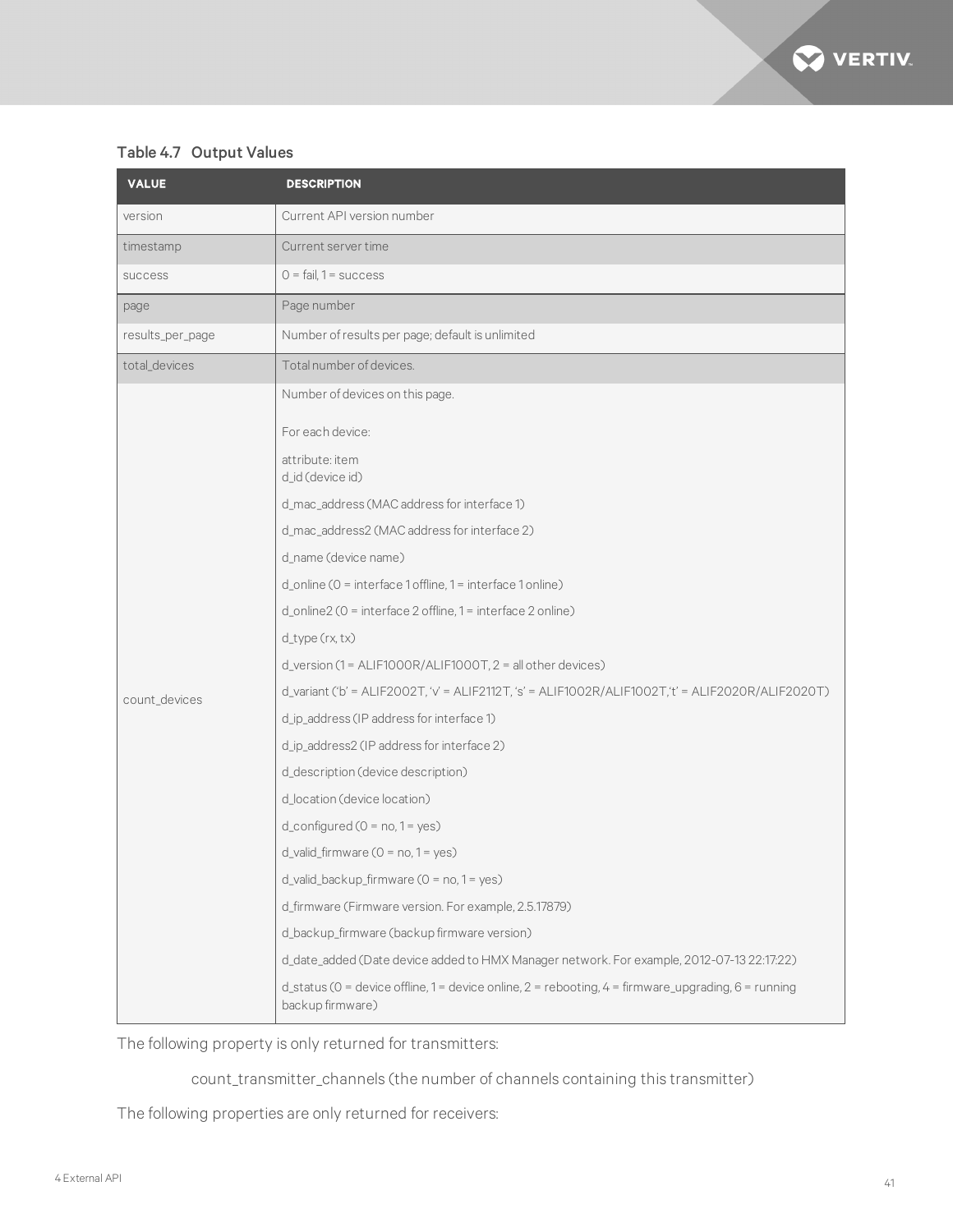- con\_exclusive (0/1 if the last connection is/was in exclusive mode)
- con\_control (0/1 if the last connection has/had USB enabled)
- con\_start\_time (start time of last connection e.g. 2012-09-07 13:33:17)
- con\_end\_time (empty if connection still active, else date/time the connection was ended. For example, 2012-09-07 13:33:17)
- u username (username of the user who initiated the last connection)
- u id (user ID of the user who initiated the last connection)
- c\_name (name of the channel last connected)
- count\_receiver\_groups (the number of receiver groups this receiver is a part of)
- count\_receiver\_presets (the number of presets this receiver is a part of)
- count users (the number of users who have access to this receiver)

#### **Examples**

Input

/api/?v=2&method=get\_devices&token=xxxxx /api/?v=2&method=get\_devices&device\_type=tx&page=2&results\_per\_ page=3&token=xxxxx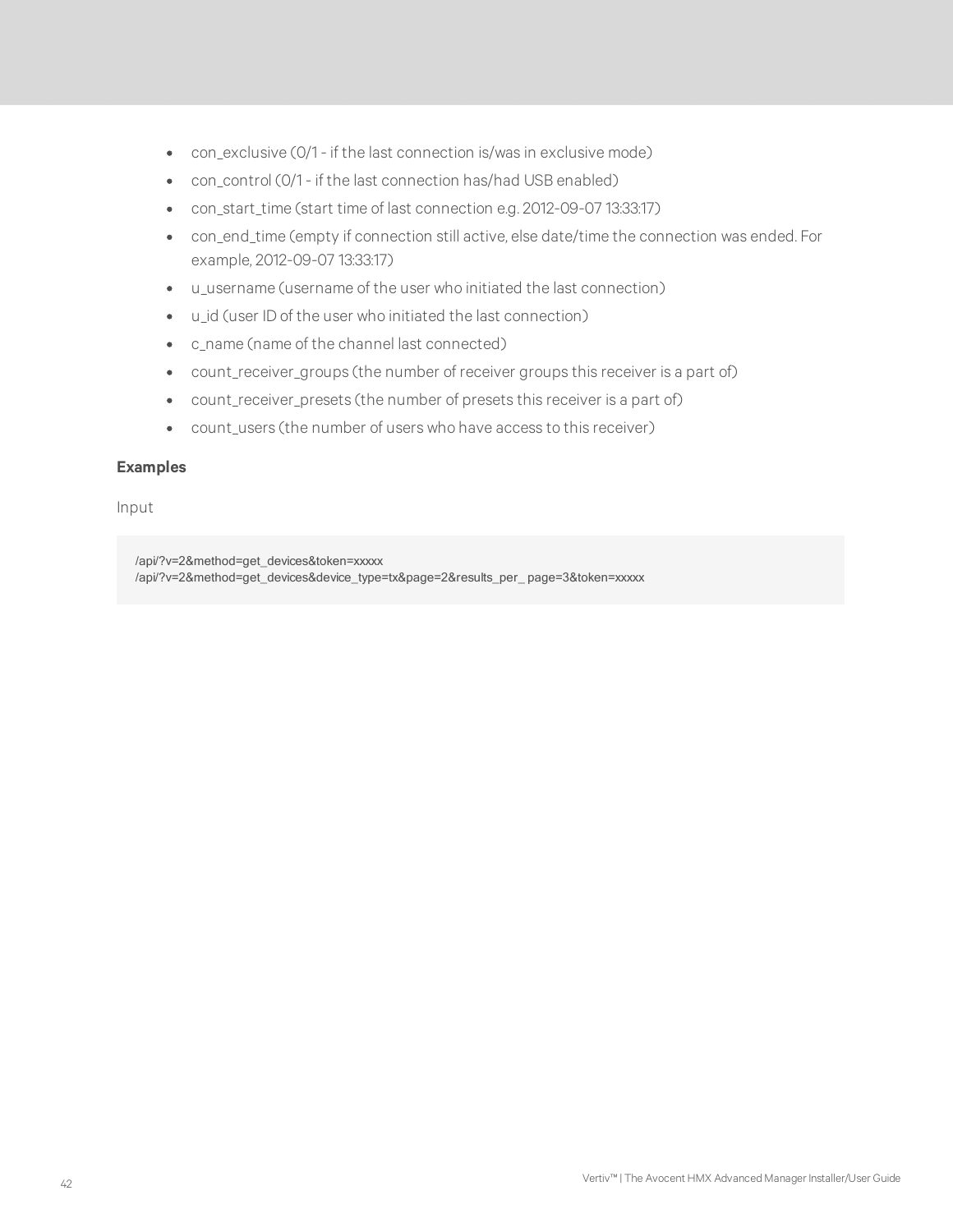

#### Output

<api\_response> <version>2</version> <timestamp>2012-09-12 14:56:11</timestamp> <success>1</success> <page>2</page> <results\_per\_page>3</results\_per\_page> <total\_devices>12</total\_devices> <count\_devices>3</count\_devices> <devices> <device item="4"> <d\_id>170</d\_id> <d\_mac\_address>00:0F:58:01:6E:3D</d\_mac\_address> <d\_mac\_address2>00:0F:58:5B:6E:3D</d\_mac\_address2> <d\_name>RX 123</d\_name> <d\_online>1</d\_online> <d\_online2>0</d\_online2> <d\_type>rx</d\_type> <d\_version>2</d\_version> <d\_variant></d\_variant> <d\_ip\_address>10.10.10.66</d\_ip\_address> <d\_ip\_address2>10.10.10.67</d\_ip\_address2> <d description></d description> <d\_location>Server Rack 3</d\_location> <d\_configured>1</d\_configured> <d\_valid\_firmware>1</d\_valid\_firmware> <d\_valid\_backup\_firmware>1</d\_valid\_backup\_firmware> <d\_firmware>2.3.16682</d\_firmware> <d\_backup\_firmware>2.3.16682</d\_backup\_firmware> <d\_date\_added>2012-07-14 01:37:07</d\_date\_added> <d\_status>1</d\_status> <con\_exclusive>0</con\_exclusive> <con\_control>1</con\_control> <con\_start\_time>2012-09-07 13:33:19</con\_start\_time> <con\_end\_time/> <u\_username>admin</u\_username> <u\_id>1</u\_id> <c\_name>Channel 1</c\_name> <count\_receiver\_groups>1</count\_receiver\_groups> <count\_receiver\_presets>2</count\_receiver\_presets> <count\_users>1</count\_users> </device> </devices>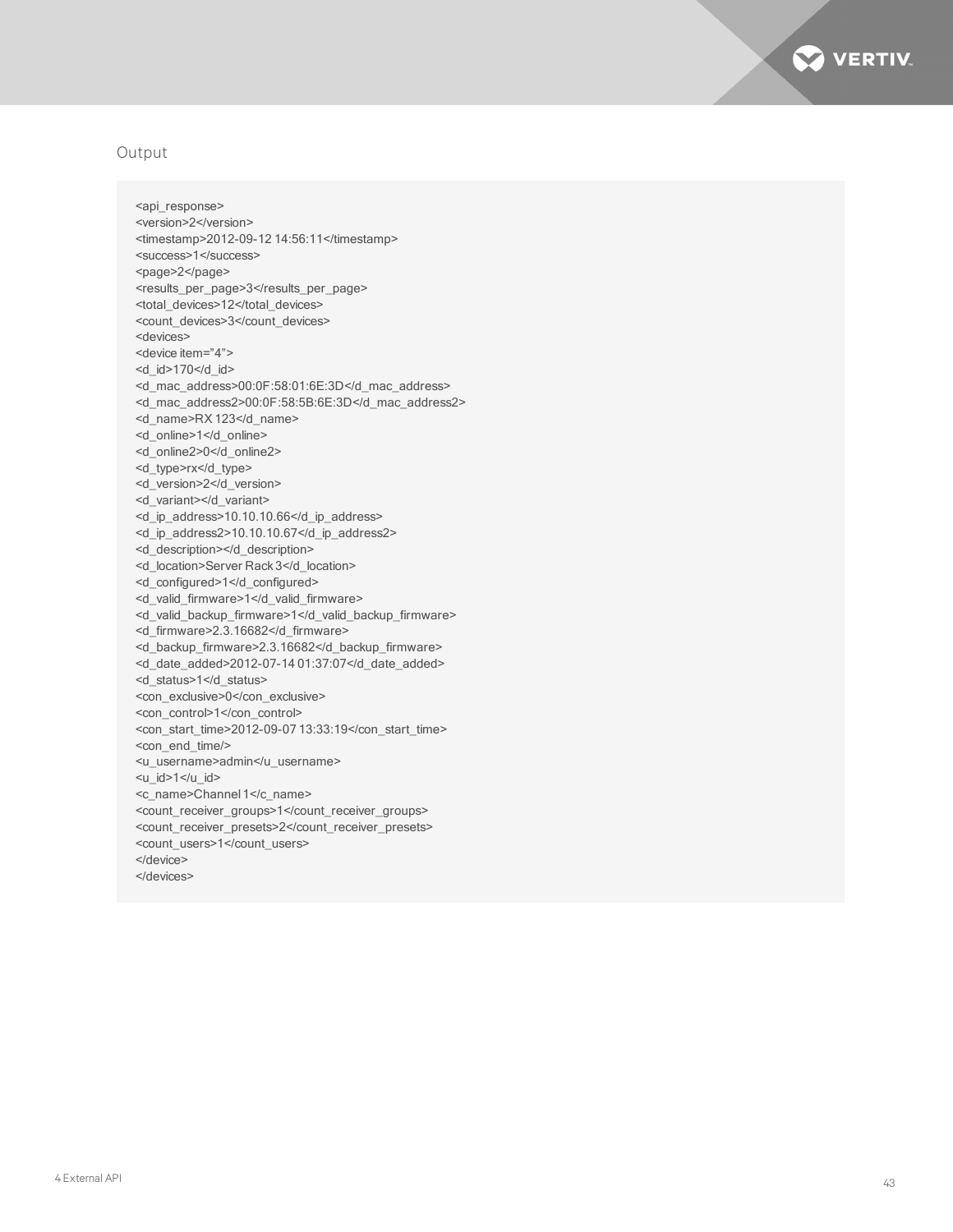</api\_response> <api\_response> <version>2</version> <timestamp>2012-09-12 14:56:11</timestamp> <success>1</success> <page>1</page> <results\_per\_page>1</results\_per\_page> <total\_devices>1</total\_devices> <count\_devices>1</count\_devices> <devices> <device item="1"> <d\_id>64</d\_id> <d\_mac\_address>00:0F:58:01:56:85</d\_mac\_address> <d\_mac\_address2>00:0F:58:5B:56:85</d\_mac\_address2> <d\_name>TX 456</d\_name> <d\_online>0</d\_online> <d\_online2>0</d\_online2> <d\_type>tx</d\_type> <d\_version>1</d\_version> <d\_variant></d\_variant> <d\_ip\_address>1.1.201.31</d\_ip\_address> <d\_ip\_address2>1.1.201.32</d\_ip\_address2> <d\_description></d\_description> <d\_location></d\_location> <d\_configured>1</d\_configured> <d\_valid\_firmware>1</d\_valid\_firmware> <d\_valid\_backup\_firmware>1</d\_valid\_backup\_firmware> <d\_firmware>2.1.15747</d\_firmware> <d\_backup\_firmware>2.1.15747</d\_backup\_firmware> <d\_date\_added>2012-07-13 17:50:04</d\_date\_added> <d\_status>0</d\_status> <count\_transmitter\_channels>3</count\_transmitter\_channels> </device> </devices> </api\_response>

#### **get\_channels**

The get\_channels function returns a list of channels available to the authenticated user for a specific receiver.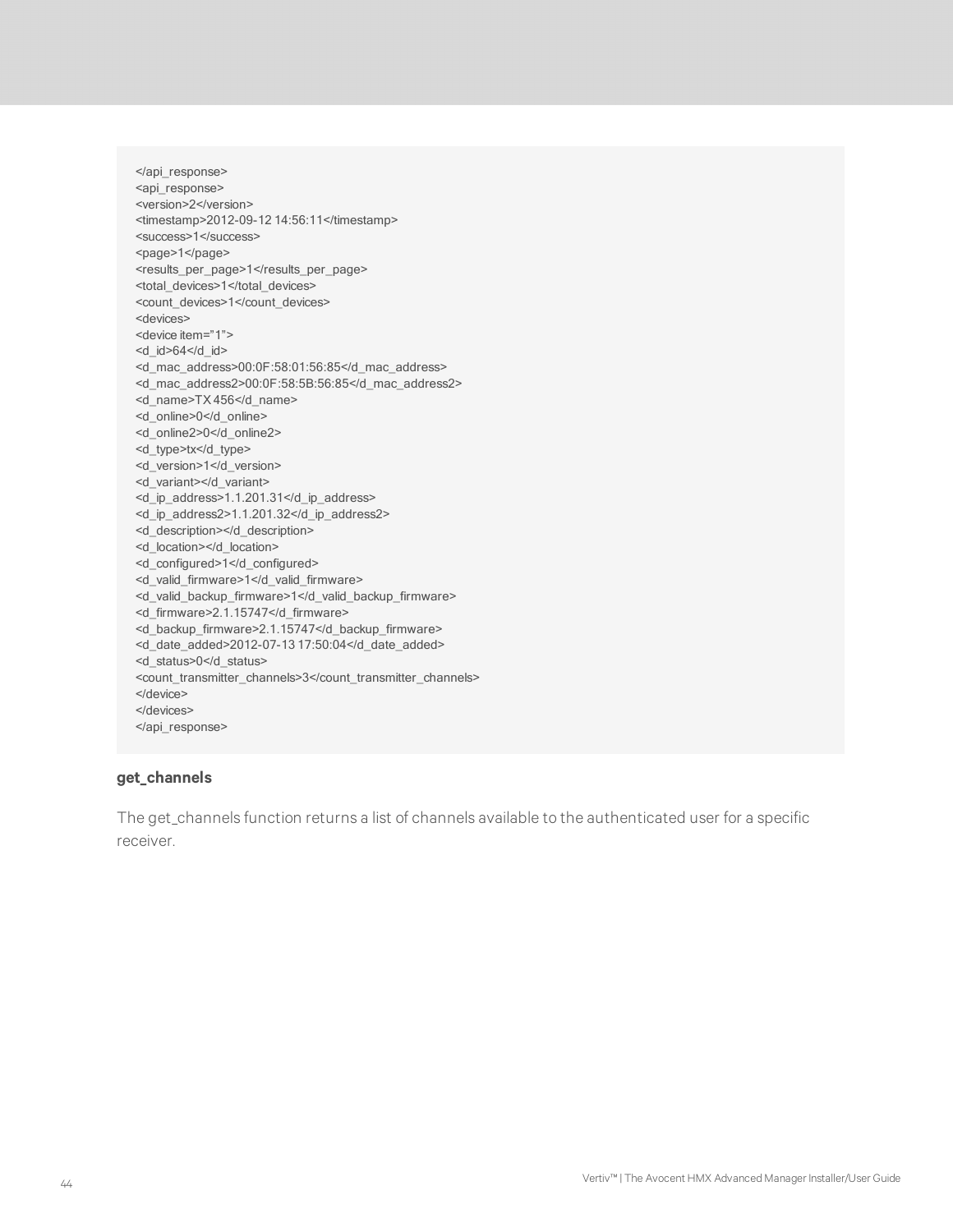

# Table 4.8 Input Parameters

| <b>PARAMETER</b>     | <b>DESCRIPTION</b>                                                                                                  |
|----------------------|---------------------------------------------------------------------------------------------------------------------|
| token                | Authentication code for future API requests                                                                         |
| $\vee$               | HMX Manager API version for this request                                                                            |
| device id            | ID of the receiver connected to this channel; recommended to ensure full checks for connection<br>mode availability |
| filter c name        | Channel name search string                                                                                          |
| filter_c_description | Channel name search string                                                                                          |
| filter c location    | Channel name search string                                                                                          |
| filter favourites    | Set this non-empty to only show the favorites of the user                                                           |
| page                 | Page number to start showing results; default = 1                                                                   |
| results_per_page     | Number of results per page; default = 1000                                                                          |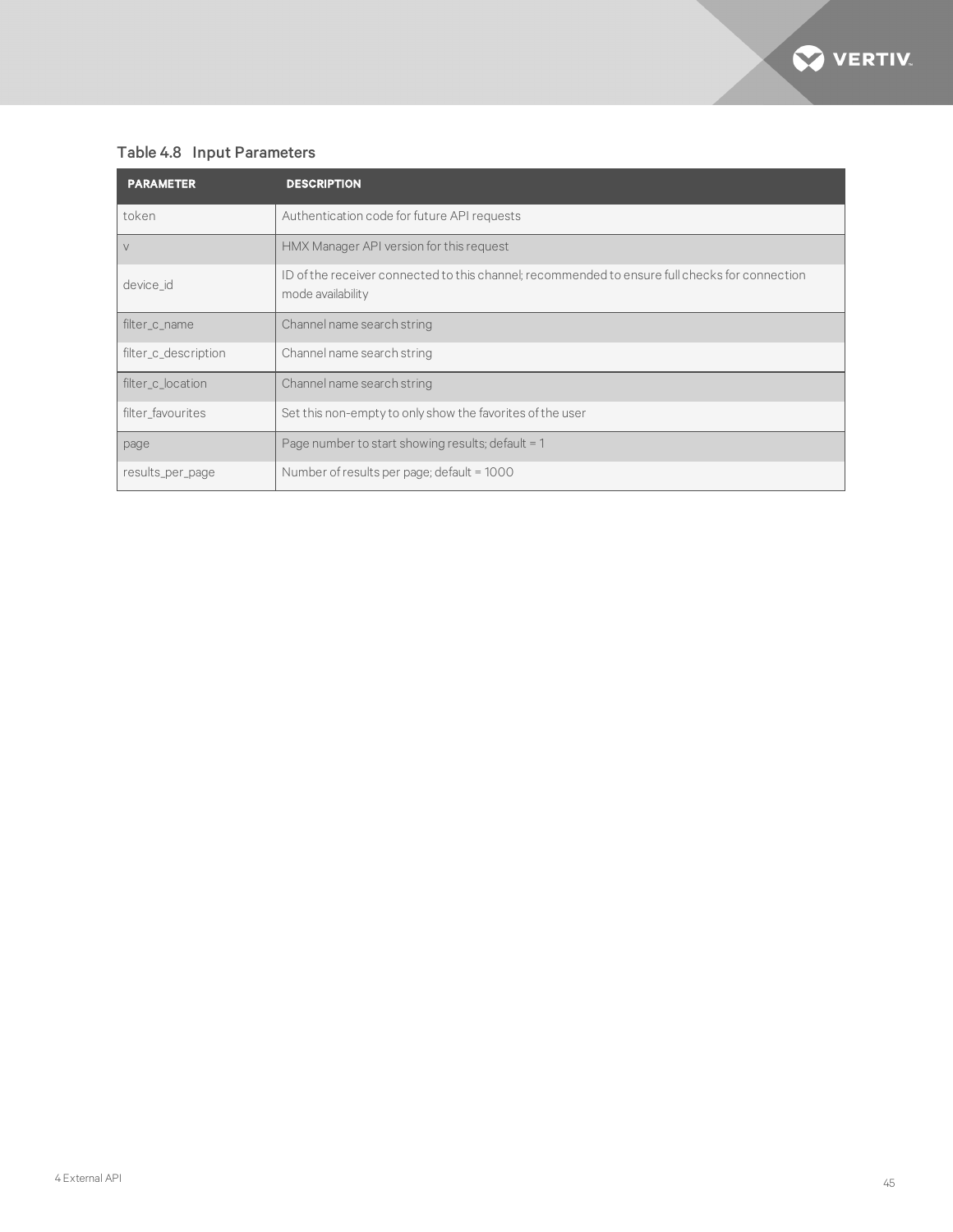# Table 4.9 Output Values

| <b>VALUE</b>     | <b>DESCRIPTION</b>                                                                                                                                         |
|------------------|------------------------------------------------------------------------------------------------------------------------------------------------------------|
| version          | Current API version number                                                                                                                                 |
| timestamp        | Current server time                                                                                                                                        |
| success          | $0 = \text{fail}$ , 1 = success                                                                                                                            |
| page             | Page number                                                                                                                                                |
| results_per_page | Number of results per page; default = unlimited                                                                                                            |
|                  | Number of channels on this page available to the authenticated user<br>For each channel:                                                                   |
|                  | attribute: item (for example, 17th channel)                                                                                                                |
|                  | c id (channel id)                                                                                                                                          |
| count channels   | c name (channel name)                                                                                                                                      |
|                  | c_description (channel description)                                                                                                                        |
|                  | c_location (channel location)                                                                                                                              |
|                  | c_favourite (True if this channel is in user favorites, 0-9 if it is a numbered shortcut)                                                                  |
|                  | disabled/enabled/hidden - if the user can connect to the preset in view-only mode                                                                          |
| view_button      | disabled - not allowed because it is in use by someone else, hidden = never, enabled = yes                                                                 |
|                  | Not necessarily an accurate indication that other connections may interfere if the device_id of the<br>proposed receiver in the connection is not provided |
| shared_button    | Disabled/enabled/hidden, but in shared mode                                                                                                                |
| exclusive_button | Disabled/enabled/hidden, but in exclusive mode                                                                                                             |
| c_video1         | Device ID                                                                                                                                                  |
| c_video1_head    | 1 2                                                                                                                                                        |
| c_video2         | Device ID                                                                                                                                                  |
| c_video2_head    | 1 2                                                                                                                                                        |
| c_audio          | Device ID                                                                                                                                                  |
| c_usb            | Device ID                                                                                                                                                  |
| c_serial         | Device ID                                                                                                                                                  |

## **Examples**

Input

/api/?v=2&method=get\_channels&token=xxxxx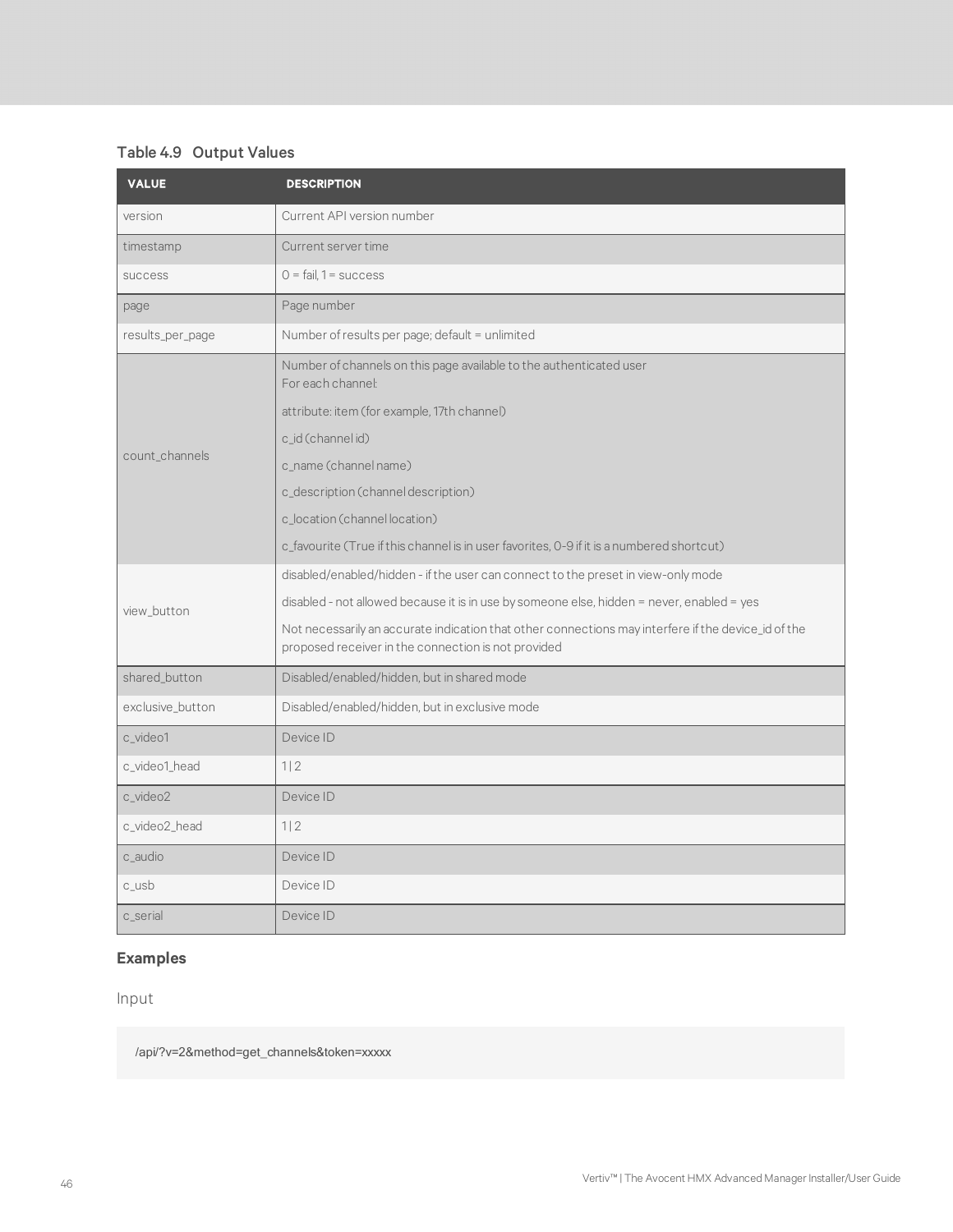

#### Output

<api\_response> <version>2</version> <timestamp>2012-12-14 12:12:12</timestamp> <success>1</success> <page>1</page> <results\_per\_page>10</results\_per\_page> <count\_channels>2</count\_channels> <channel item="1"> <c\_id>3</c\_id> <c\_name>Channel 1</c\_name> <c\_description>Description for Channel 1</c\_description> <c\_location>Location of Channel 1</c\_location> <c\_favourite>false</c\_favourite> <view\_button>disabled</view\_button> <shared\_button>disabled</shared\_button> <exclusive\_button>disabled</exclusive\_button> </channel> <channel item="2">  $<$ c id $>5$  $<$ /c id $>$ <c\_name>Channel 2</c\_name> <c\_description>Description for Channel 2</c\_description> <c\_location>Location of Channel 2</c\_location> <c\_favourite>2</c\_favourite> <view\_button>disabled</view\_button> <shared\_button>enabled</shared\_button> <exclusive\_button>hidden</exclusive\_button> </channel> </api\_response>

#### **get\_presets**

The get\_presets function returns a list of presets available to the authenticated user.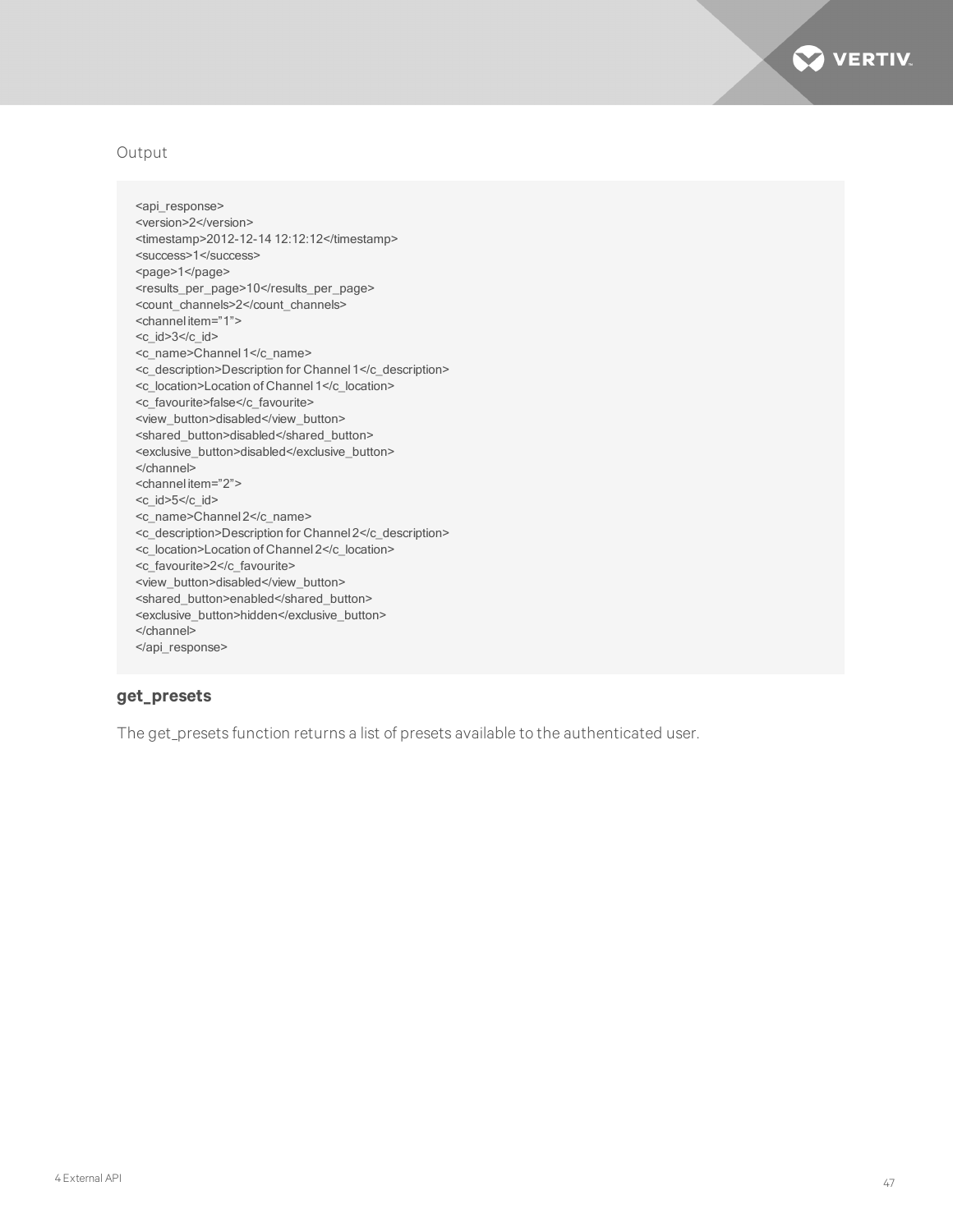# Table 4.10 Input Parameters

| <b>PARAMETER</b> | <b>DESCRIPTION</b>                                     |
|------------------|--------------------------------------------------------|
| token            | Authentication code for future API requests            |
|                  | HMX Manager API version for this request               |
| results_per_page | Number of results per page; default is 1000            |
| page             | Page number to start showing results for; default is 1 |

# Table 4.11 Output Values

| <b>VALUE</b>       | <b>DESCRIPTION</b>                                                                                                                                                                                                                                     |
|--------------------|--------------------------------------------------------------------------------------------------------------------------------------------------------------------------------------------------------------------------------------------------------|
| version            | Current API version number                                                                                                                                                                                                                             |
| timestamp          | Current server time                                                                                                                                                                                                                                    |
| <b>SUCCESS</b>     | $0 = \text{fail}$ . 1 = success                                                                                                                                                                                                                        |
| page               | Page number                                                                                                                                                                                                                                            |
| results_per_page   | Number of results per page; default = unlimited                                                                                                                                                                                                        |
| total_presets      | Total number of presets available to the authenticated user                                                                                                                                                                                            |
|                    | Number of presets on this page available to the authenticated user                                                                                                                                                                                     |
| count_presets      | For each connection_preset:<br>attribute: item (for example, 17th preset)<br>$\bullet$<br>cp_id (preset id)<br>$\bullet$<br>cp_name (preset name)<br>cp_description (preset description)<br>cp_pairs (number of channel-receiver pairs in this preset) |
| problem_cp_pairs   | Number of channel-receiver pairs that are mis-configured (for example, receiver offline or<br>receiver not defined                                                                                                                                     |
| cp_active          | If all, any or none of the channel-receiver pairs in this preset are currently connected; values are<br>full, partial and none                                                                                                                         |
| connected_rx_count | Number of receivers in this preset that are already connected                                                                                                                                                                                          |
| view button        | Disabled/enabled/hidden - if the user can connect to the preset in view-only mode<br>Disabled = no; it is in use by someone else, enabled = yes, hidden = never                                                                                        |
| shared_button      | Disabled/enabled/hidden, but in shared mode                                                                                                                                                                                                            |
| exclusive_button   | Disabled/enabled/hidden, but in exclusive mode                                                                                                                                                                                                         |

# **Examples**

Input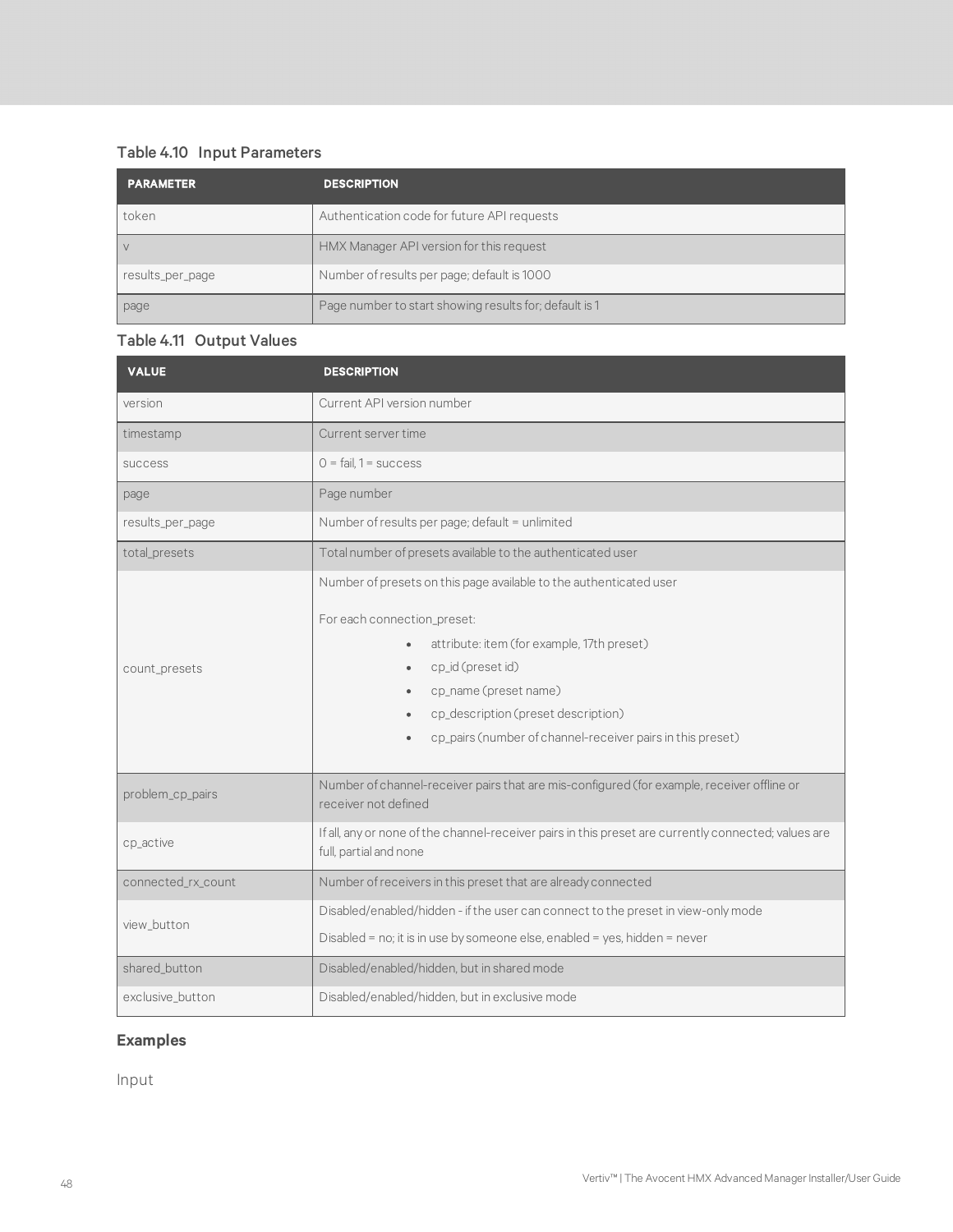

/api/?v=1&method=get\_presets&token=xxxxx

#### Output

<api\_response> <version>1</version> <timestamp>2012-12-14 12:12:12</timestamp> <success>1</success> <page>1</page> <results\_per\_page>10</results\_per\_page> <total\_presets>2</total\_presets> <count\_presets>2</count\_presets> <connection\_preset item="1"> <cp\_id>3</cp\_id> <cp\_name>Preset 1</cp\_name> <cp\_description>Description for Preset 1</cp\_description> <cp\_pairs>1</cp\_pairs> <problem\_cp\_pairs/> <cp\_active>full</cp\_active> <connected\_rx\_count>1</connected\_rx\_count> <view\_button>disabled</view\_button> <shared\_button>disabled</shared\_button> <exclusive\_button>disabled</exclusive\_button> </connection\_preset> <connection\_preset item="2"> <cp\_id>4</cp\_id> <cp\_name>Preset 2</cp\_name> <cp\_description>Description for Preset 2</cp\_description> <cp\_pairs>2</cp\_pairs> <problem\_cp\_pairs/> <cp\_active>none</cp\_active> <connected\_rx\_count/> <view\_button>enabled</view\_button> <shared\_button>hidden</shared\_button> <exclusive\_button>hidden</exclusive\_button> </connection\_preset> </api\_response>

#### **connect\_channel**

The connect\_channel function connects a receiver to a channel.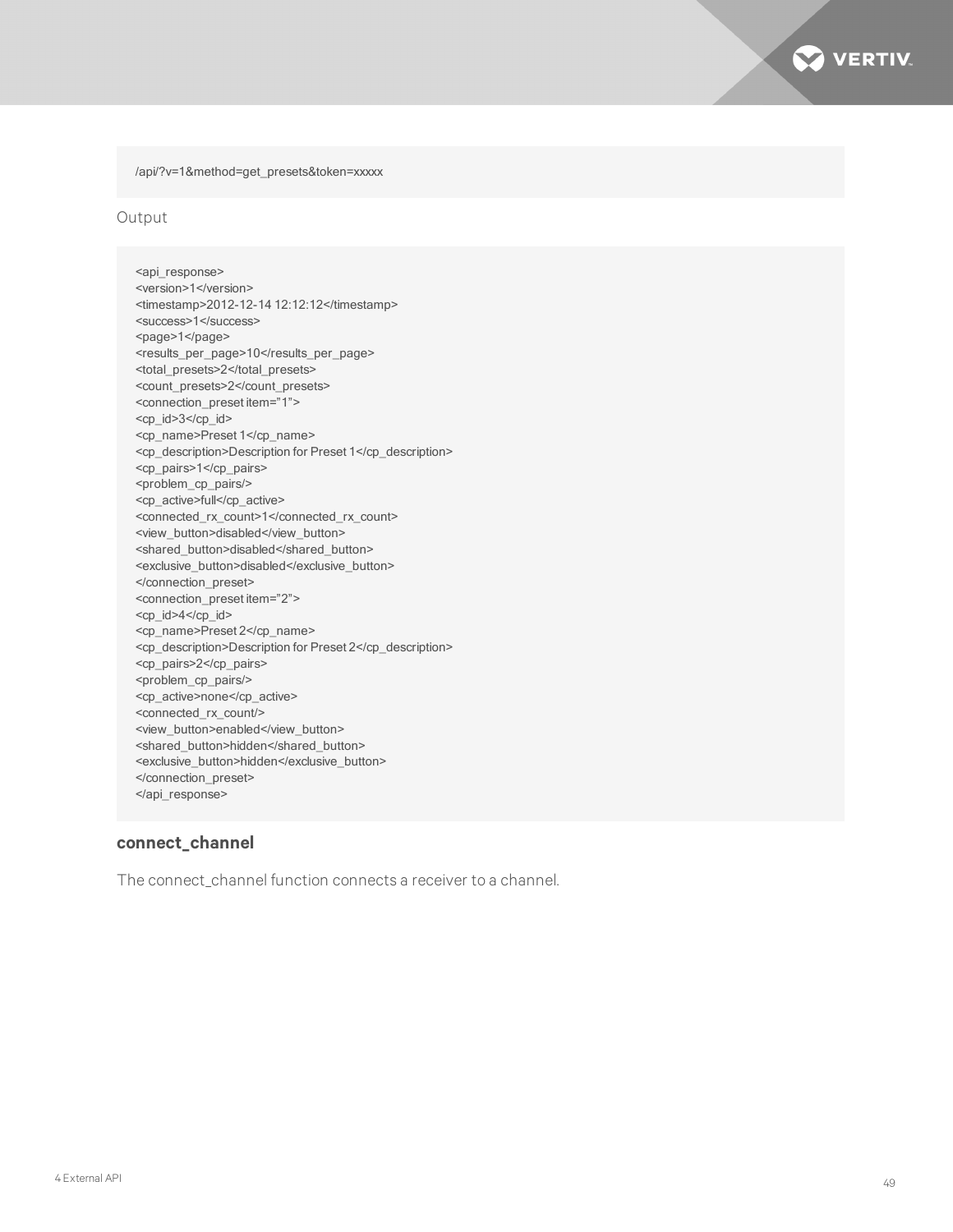#### Table 4.12 Input Parameters

| <b>PARAMETER</b> | <b>DESCRIPTION</b>                             |
|------------------|------------------------------------------------|
| token            | Authentication code for future API requests    |
|                  | HMX Manager API version for this request       |
| c_id             | ID of the channel acquired from get_channels   |
| rx id            | ID of the receiver acquired from get_receivers |
| view only        | Options are $O/1$ ; default = 0; optional      |
| exclusive        | Options are $O/1$ ; default = 0; optional      |

#### Table 4.13 Output Values

| <b>VALUE</b>   | <b>DESCRIPTION</b>              |
|----------------|---------------------------------|
| version        | Current API version number      |
| timestamp      | Current server time             |
| <b>SUCCESS</b> | $Q = \text{fail}$ , 1 = success |
| errors         | Details about returned errors   |

#### **Examples**

Input

/api/?v=2&method=connect\_channel&token=xxxxx&c\_id=1&rx\_id=2&exclusive=1

#### Output

```
<api_response>
<version>2</version>
<timestamp>2012-12-12 12:12:12</timestamp>
<success>1</success>
</api_response>
or
<api_response>
<version>2</version>
<timestamp>2012-12-12 12:12:12</timestamp>
<success>0</success>
<errors>
<error>
<code>231</code>
<msg>ERROR - exclusive connection not available</msg>
</error>
</errors>|
</api_response>
```
#### **connect\_preset**

The connect\_preset function connects all channel-receiver pairs in a preset.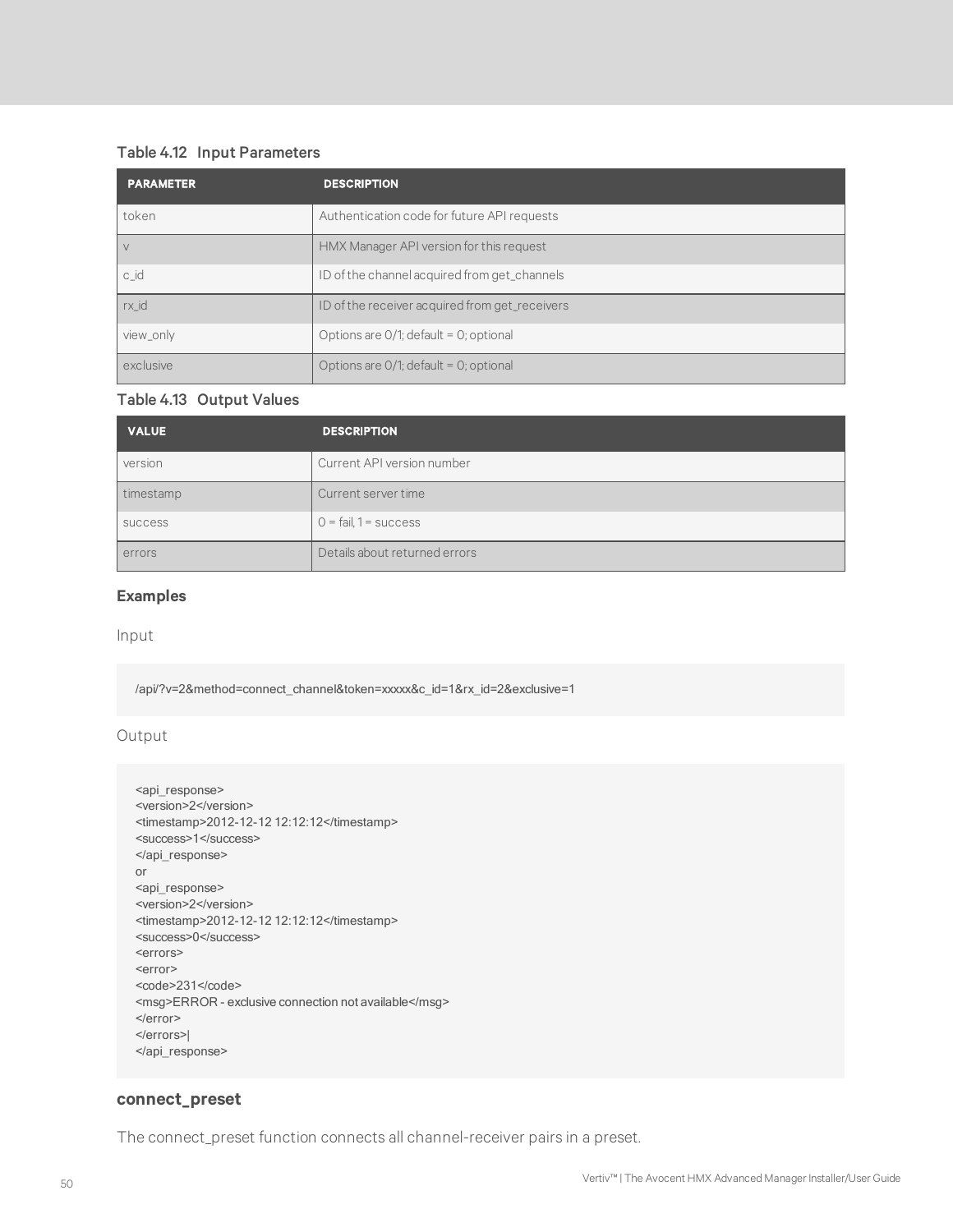

### Table 4.14 Input Parameters

| <b>PARAMETER</b> | <b>DESCRIPTION</b>                                                                       |
|------------------|------------------------------------------------------------------------------------------|
| token            | Authentication code for future API requests                                              |
|                  | HMX Manager API version for this request.                                                |
| id               | ID of the preset acquired from get_presets.                                              |
| force            | Determines whether to ignore errors with the preset pairs, optional, $O/1$ ; default = 0 |
| view only        | Optional, $O/1$ ; default = 0                                                            |
| exclusive        | Optional, $O/1$ ; default = 0                                                            |

#### Table 4.15 Output Values

| <b>VALUE</b>   | <b>DESCRIPTION</b>                    |
|----------------|---------------------------------------|
| version        | Current API version number            |
| timestamp      | Current server time                   |
| <b>SUCCESS</b> | $Q = \text{fail}, 1 = \text{success}$ |
| errors         | Details on errors are returned        |

#### **Examples**

Input

/api/?v=1&method=connect\_preset&token=xxxxx&id=1&force=1

#### Output

```
<api_response>
<version>1</version>
<timestamp>2012-12-12 12:12:12</timestamp>
<success>1</success>
</api_response>
or
<api_response>
<version>1</version>
<timestamp>2012-12-12 12:12:12</timestamp>
<success>0</success>
<errors>
<error>
<code>210</code>
<msg>".$config['error_codes'][210]."</msg>
</error>
</errors>
</api_response>
```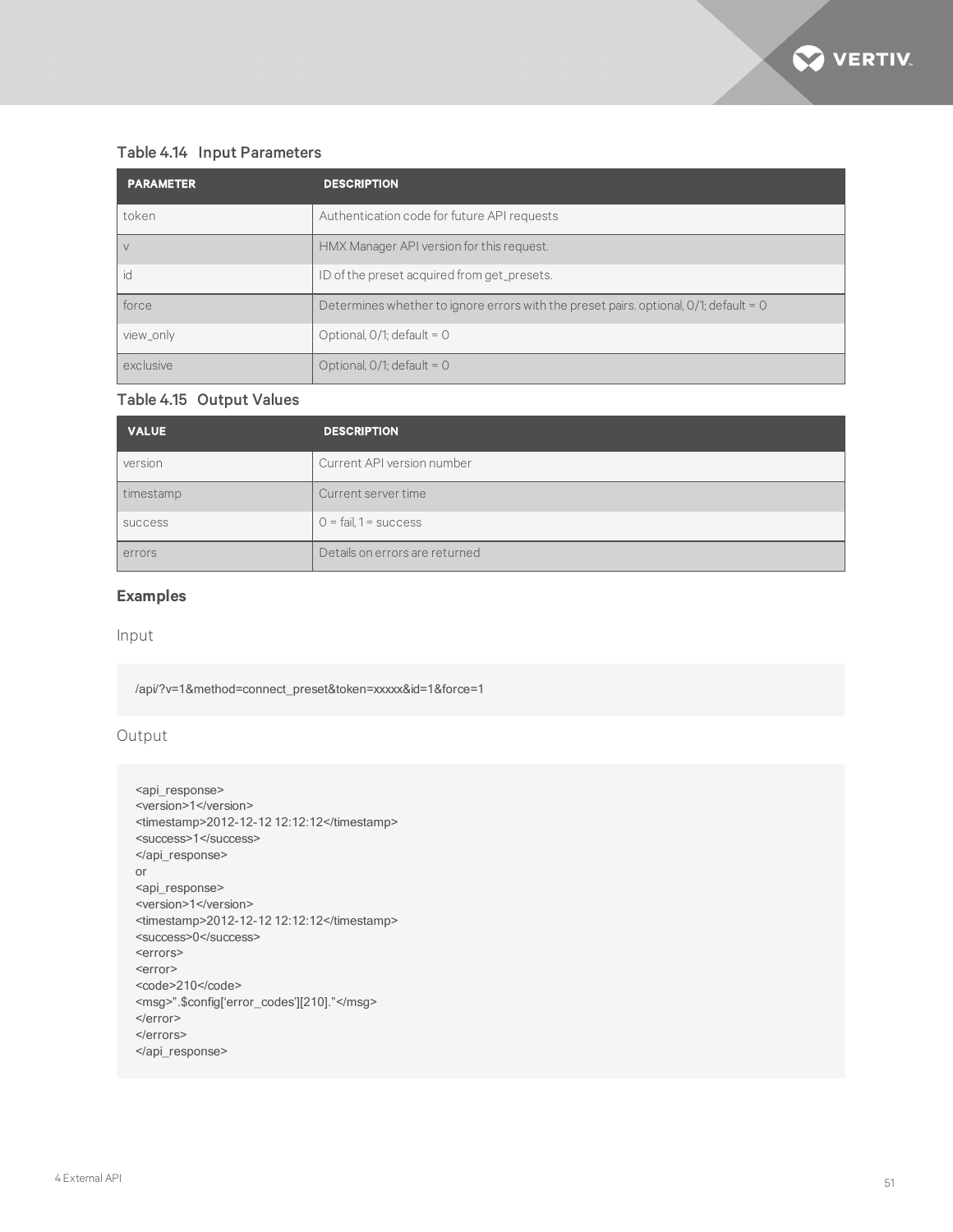# **disconnect\_channel**

The disconnect\_channel function disconnects a receiver, a number of receivers or all connected receivers.

#### Table 4.16 Input Parameters

| <b>PARAMETER</b> | <b>DESCRIPTION</b>                                                                                                         |
|------------------|----------------------------------------------------------------------------------------------------------------------------|
| token            | Authentication code for future API requests                                                                                |
|                  | HMX Manager API version for this request                                                                                   |
| rx id            | ID of the receiver as an integer or comma-separated set of integers; optional, if not supplied all<br>connections will end |
| force            | Determine whether to disconnect existing connections by other users or for offline receivers                               |

#### Table 4.17 Output Values

| <b>VALUE</b>   | <b>DESCRIPTION</b>              |
|----------------|---------------------------------|
| version        | Current API version number      |
| timestamp      | Current server time             |
| <b>SUCCESS</b> | $Q = \text{fail}$ ; 1 = success |
| errors         | Details on errors are returned  |

#### **Examples**

Input

```
/api/?v=2&method=disconnect_channel&token=xxxxx&rx_id=1
/api/?v=2&method=disconnect_channel&token=xxxxx&rx_id=1,2,3
/api/?v=2&method=disconnect_channel&token=xxxxx&force=1
```
#### Output

```
<api_response>
<version>2</version>
<timestamp>2012-12-12 12:12:12</timestamp>
<success>1</success>
</api_response>
```
#### **disconnect\_preset**

The disconnect\_preset function disconnects all channel-receiver pairs in a preset or disconnects all connections in the whole HMX Manager network.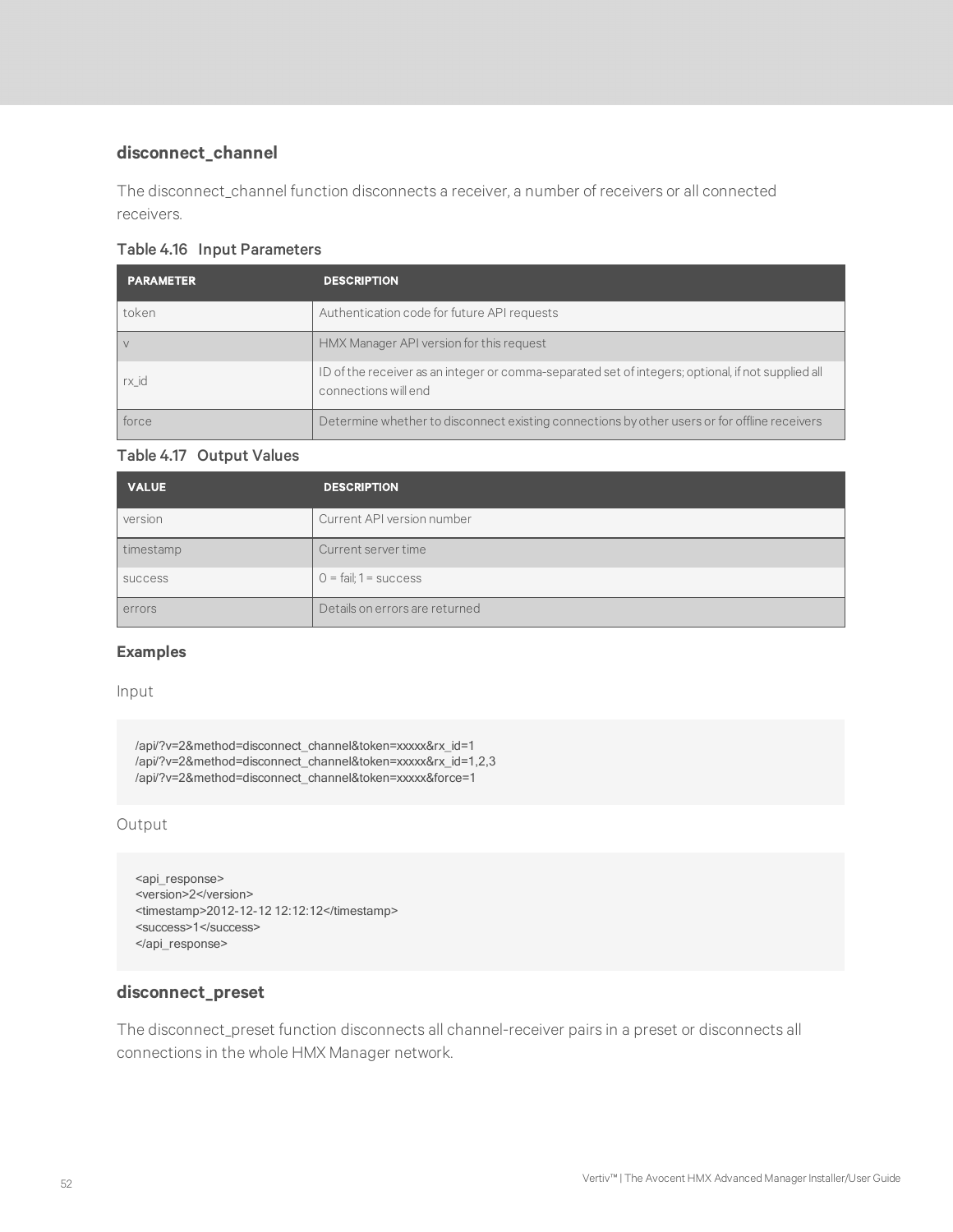

#### Table 4.18 Input Parameters

| <b>PARAMETER</b> | <b>DESCRIPTION</b>                                                |
|------------------|-------------------------------------------------------------------|
| token            | Authentication code for future API requests                       |
|                  | HMX Manager API version for this request                          |
| id               | If not supplied, all connections end; optional                    |
| force            | Determines whether to ignore errors with some of the preset pairs |

#### Table 4.19 Output Values

| <b>VALUE</b>   | <b>DESCRIPTION</b>                    |
|----------------|---------------------------------------|
| version        | Current API version number            |
| timestamp      | Current server time                   |
| <b>SUCCESS</b> | $0 = \text{fail}, 1 = \text{success}$ |
| errors         | Details on errors are returned        |

#### **Examples**

Input

/api/?v=1&method=disconnect\_preset&token=xxxxx&id=1&force=1

#### Output

```
<api_response>
<version>1</version>
<timestamp>2012-12-12 12:12:12</timestamp>
<success>1</success>
</api_response>
```
#### **create\_preset**

The create\_preset function creates a new preset.The API user must have admin privileges to call this method successfully.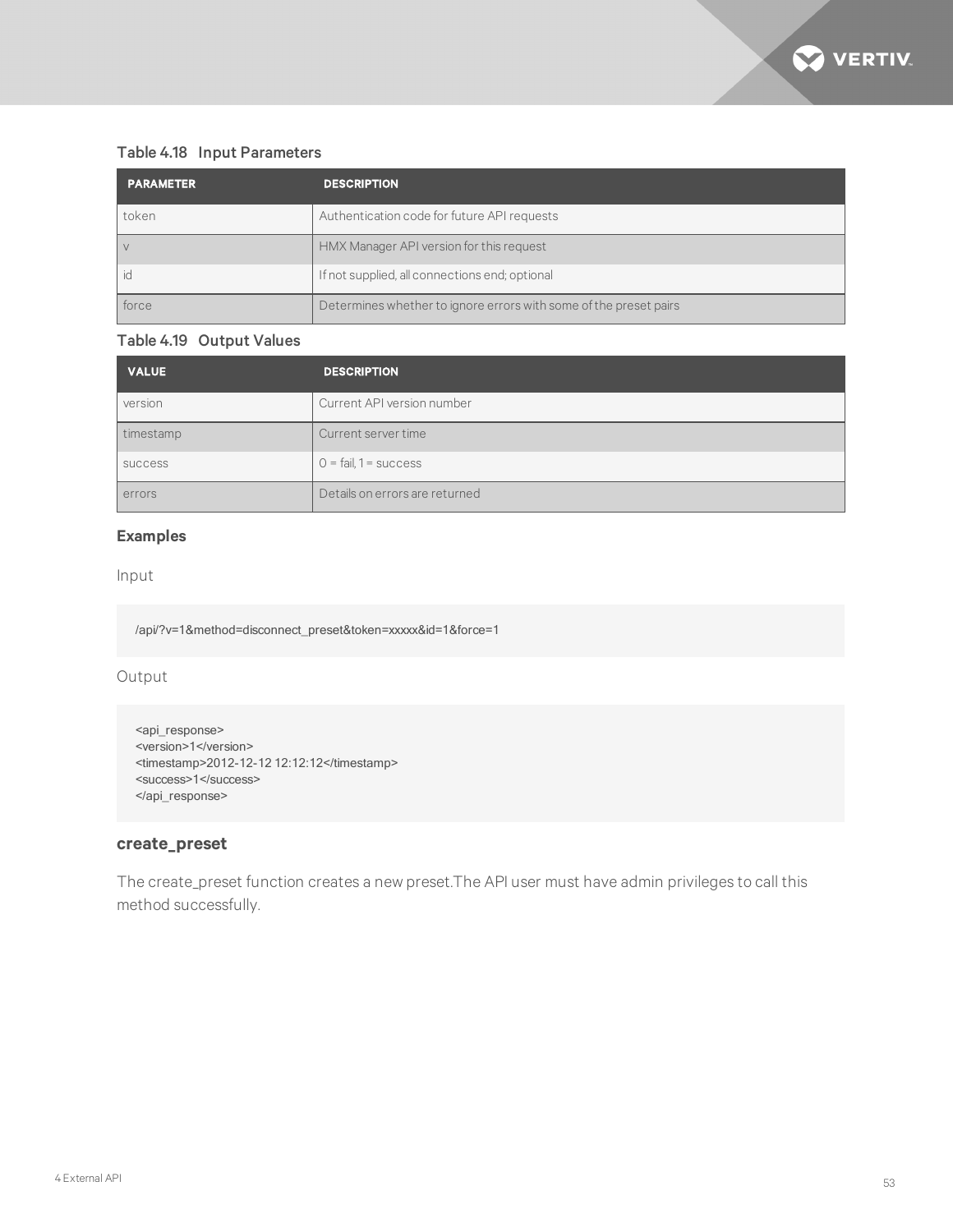#### Table 4.20 Input Parameters

| <b>PARAMETER</b> | <b>DESCRIPTION</b>                                                                                                                                                                                                                     |
|------------------|----------------------------------------------------------------------------------------------------------------------------------------------------------------------------------------------------------------------------------------|
| token            | Authentication code for future API requests                                                                                                                                                                                            |
|                  | HMX Manager API version for this request                                                                                                                                                                                               |
| name             | Display name for the new preset                                                                                                                                                                                                        |
| pairs            | A comma-separated list of the channel ID and receiver ID pairs for the preset; each ID in the pair<br>is separated by a hyphen                                                                                                         |
| allowed          | Permitted connection modes for the preset; optional, if omitted, the global setting is inherited<br>Permitted values:<br>v - view only<br>vs - view and shared only<br>s - shared only<br>e - exclusive only<br>vse - any mode allowed |

## Table 4.21 Output Values

| <b>VALUE</b>   | <b>DESCRIPTION</b>                      |
|----------------|-----------------------------------------|
| version        | Current API version number              |
| timestamp      | Current server time                     |
| <b>SUCCESS</b> | $O = \text{fail}$ , 1 = success         |
| errors         | Details on errors are returned          |
| id             | ID of the new preset, if it was created |

#### **Examples**

#### Input

/api/?v=3&method=create\_preset&token=xxxxx&name=my\_preset&pairs=1-1,1-2,2-3,2-4&allowed=vs

## Output

```
<api_response>
<version>3</version>
<timestamp>2012-12-12 12:12:12</timestamp>
<success>1</success>
<id>5</success>
</api_response>
```
#### **delete\_preset**

The delete\_preset function deletes a preset.The API user must have admin privileges to call this method successfully.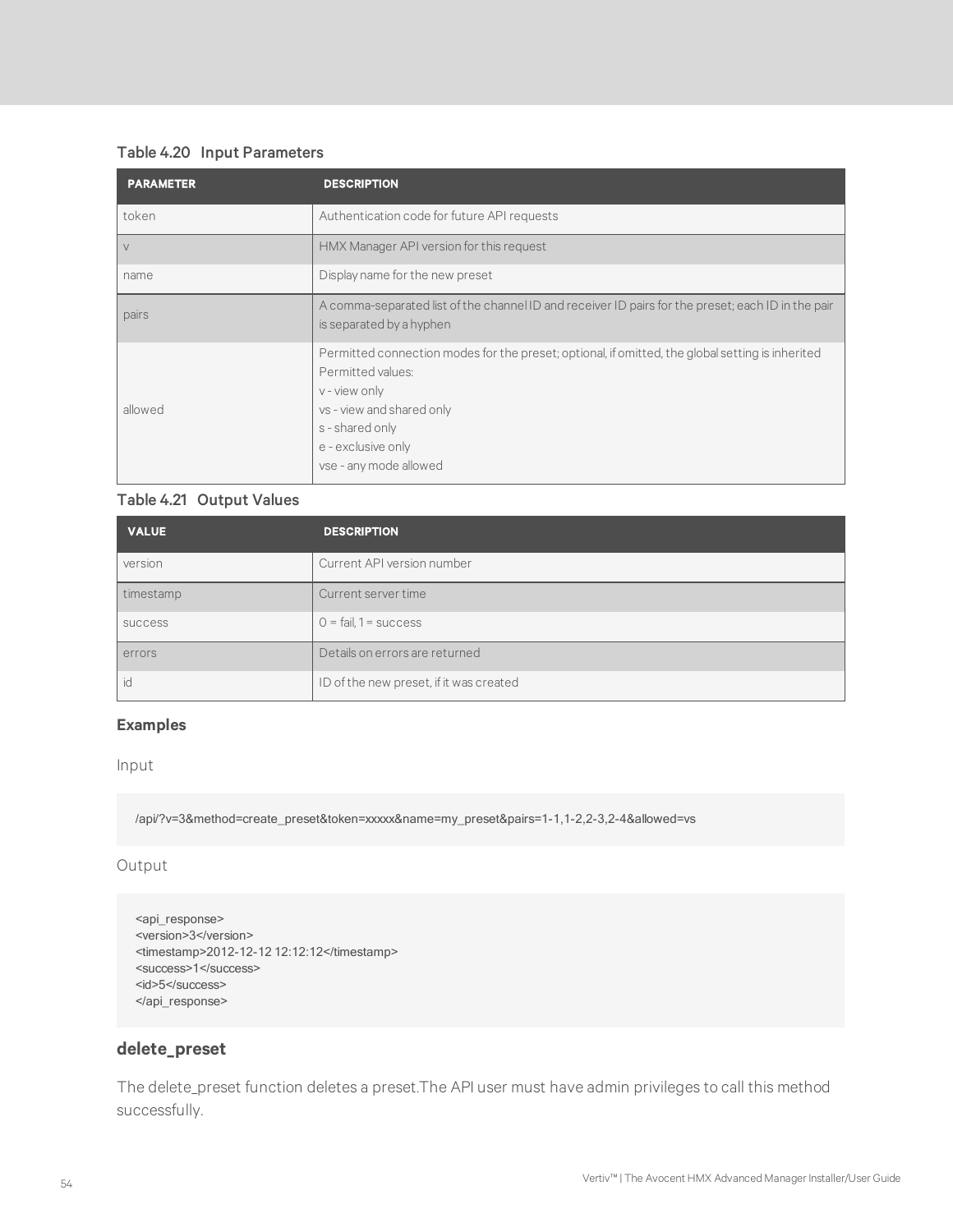

## Table 4.22 Input Parameters

| <b>PARAMETER</b> | <b>DESCRIPTION</b>                          |
|------------------|---------------------------------------------|
| token            | Authentication code for future API requests |
|                  | HMX Manager API version for the request     |
| id               | ID of the preset to be deleted              |

#### Table 4.23 Output Values

| <b>VALUE</b>   | <b>DESCRIPTION</b>                    |
|----------------|---------------------------------------|
| version        | Current API version number            |
| timestamp      | Current server time                   |
| <b>SUCCESS</b> | $0 = \text{fail}, 1 = \text{success}$ |
| errors         | Details on errors are returned        |

#### **Examples**

Input

/api/?v=3&method=delete\_preset&token=xxxxx&id=5

Output

```
<api_response>
<version>3</version>
<timestamp>2012-12-12 12:12:12</timestamp>
<success>1</success>
</api_response>
```
# **create\_channel**

The create\_channel function creates a new channel. The API user must have admin privileges to call this method successfully. Although the source device ID inputs are each optional, at least one is required.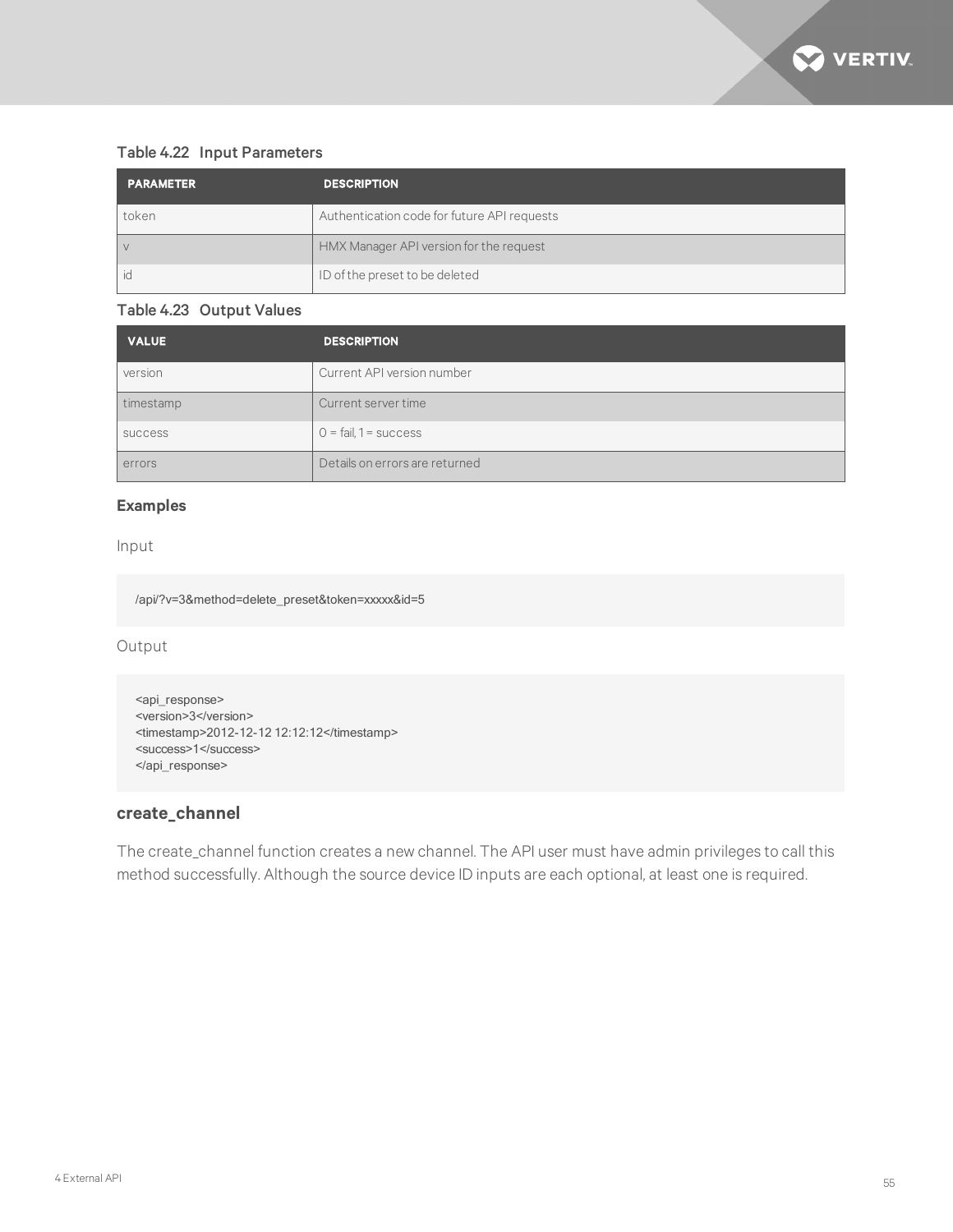# Table 4.24 Input Parameters

| <b>PARAMETER</b> | <b>DESCRIPTION</b>                                                                                                                                                                                                                      |  |  |  |  |
|------------------|-----------------------------------------------------------------------------------------------------------------------------------------------------------------------------------------------------------------------------------------|--|--|--|--|
| token            | Authentication code for future API requests                                                                                                                                                                                             |  |  |  |  |
| V                | HMX Manager API version for the request                                                                                                                                                                                                 |  |  |  |  |
| name             | Name for the new channel                                                                                                                                                                                                                |  |  |  |  |
| desc             | Description for the new channel; optional; default = empty                                                                                                                                                                              |  |  |  |  |
| $ _{OC}$         | Location for the new channel; optional; default = empty                                                                                                                                                                                 |  |  |  |  |
| allowed          | Permitted connection modes for the channel; optional; if omitted, the global setting is inherited<br>Permitted values:<br>v - view only<br>vs - view and shared only<br>s - shared only<br>e - exclusive only<br>vse - any mode allowed |  |  |  |  |
| video1           | Device ID of video source 1                                                                                                                                                                                                             |  |  |  |  |
| video1head       | Video head number for source 1                                                                                                                                                                                                          |  |  |  |  |
| video2           | Device ID of video source 2                                                                                                                                                                                                             |  |  |  |  |
| video2head       | Video head number for source 2                                                                                                                                                                                                          |  |  |  |  |
| audio            | Device ID of the audio source                                                                                                                                                                                                           |  |  |  |  |
| usb              | Device ID of the USB source                                                                                                                                                                                                             |  |  |  |  |
| serial           | Device ID of the serial source.                                                                                                                                                                                                         |  |  |  |  |

# Table 4.25 Output Values

| <b>VALUE</b>   | <b>DESCRIPTION</b>                    |
|----------------|---------------------------------------|
| version        | Current API version number            |
| timestamp      | Current server time                   |
| <b>SUCCESS</b> | $Q = \text{fail}, 1 = \text{success}$ |
| errors         | Details on errors are returned        |
| id             | ID of the new channel                 |

# **Examples**

Input

/api/?v=4&method=create\_channel&token=xxxxx&name=my\_channel&video1=21&audio=81

Output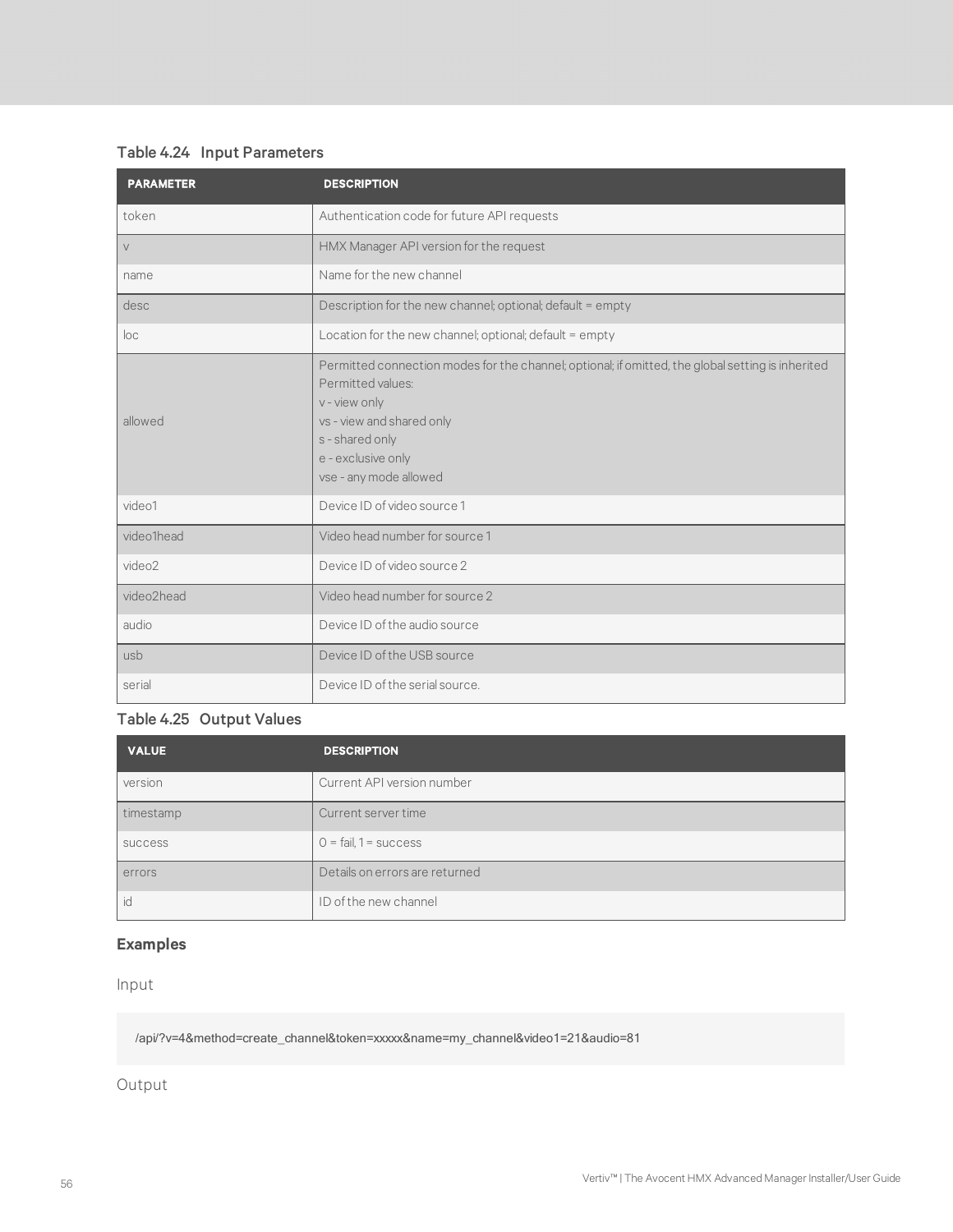

<api\_response> <version>3</version> <timestamp>2012-12-12 12:12:12</timestamp> <success>1</success> <id>91</success> </api\_response>

# **delete\_channel**

The function is used to delete a channel. The user must have admin privileges to call this method successfully.

#### Table 4.26 Input Parameters

| <b>PARAMETER</b> | <b>DESCRIPTION</b>                          |
|------------------|---------------------------------------------|
| token            | Authentication code for future API requests |
| $\vee$           | HMX Manager API version for the request     |
| id               | ID of the preset to be deleted              |

#### Table 4.27 Output Values

| <b>VALUE</b>   | <b>DESCRIPTION</b>                    |
|----------------|---------------------------------------|
| version        | Current API version number            |
| timestamp      | Current server time                   |
| <b>SUCCESS</b> | $Q = \text{fail}, 1 = \text{success}$ |
| errors         | Details on errors are returned        |

#### **Examples**

Input

/api/?v=4&method=delete\_channel&token=xxxxx&id=5

Output

<api\_response> <version>4</version> <timestamp>2012-12-12 12:12:12</timestamp> <success>1</success> </api\_response>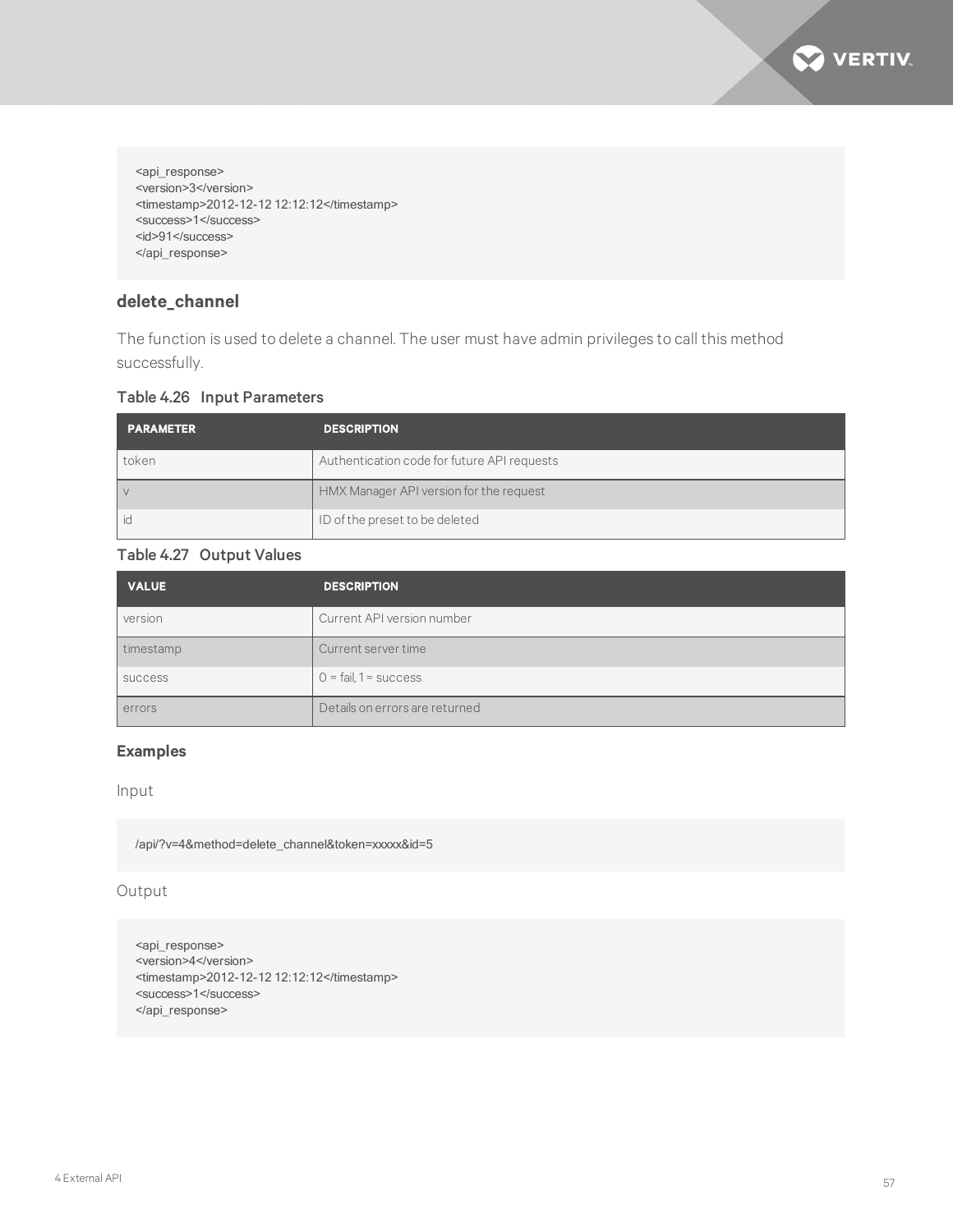

# <span id="page-61-0"></span>5 APPENDICES

<span id="page-61-1"></span>The appendix contains technical specifications for the products covered in this document.

# **Appendix A: Technical Specifications**

# **A.1 Hardware and software specifications**

Hardware: Industrial specification server with solid state memory

Software: Closed system with bespoke application preloaded

# **A.2 Physical design**

1U short-depth (230 mm) server

WxHxD: 16.93 inches x 1.75 inches x 9.05 inches; 430 mm x 44.5 mm x 230 mm

Weight: 5.95 lbs

2.7 kg

# **A.3 Power**

Input rating of server: 12 VDC 2.0 A

# **Power adaptor**

Input: 100-240 VAC 50/60 Hz 1.5 A

Output: 12 VDC 5.0 A

Connector: IEC input

Manufacturer: Stontronics model DSA-60PFB-12 1 120500 part number T5386DV

NOTE: Only replace a defective power adaptor with the specified adaptor using the order code PSU IEC 12 VDC 5 A.

## **A.4 Permitted operational ambient conditions**

Operating temperature: 0 to 40º C / 32 to 104º F Relative humidity: 10-90% non-condensing Permitted altitude: <2000 m Approvals: CE, FCC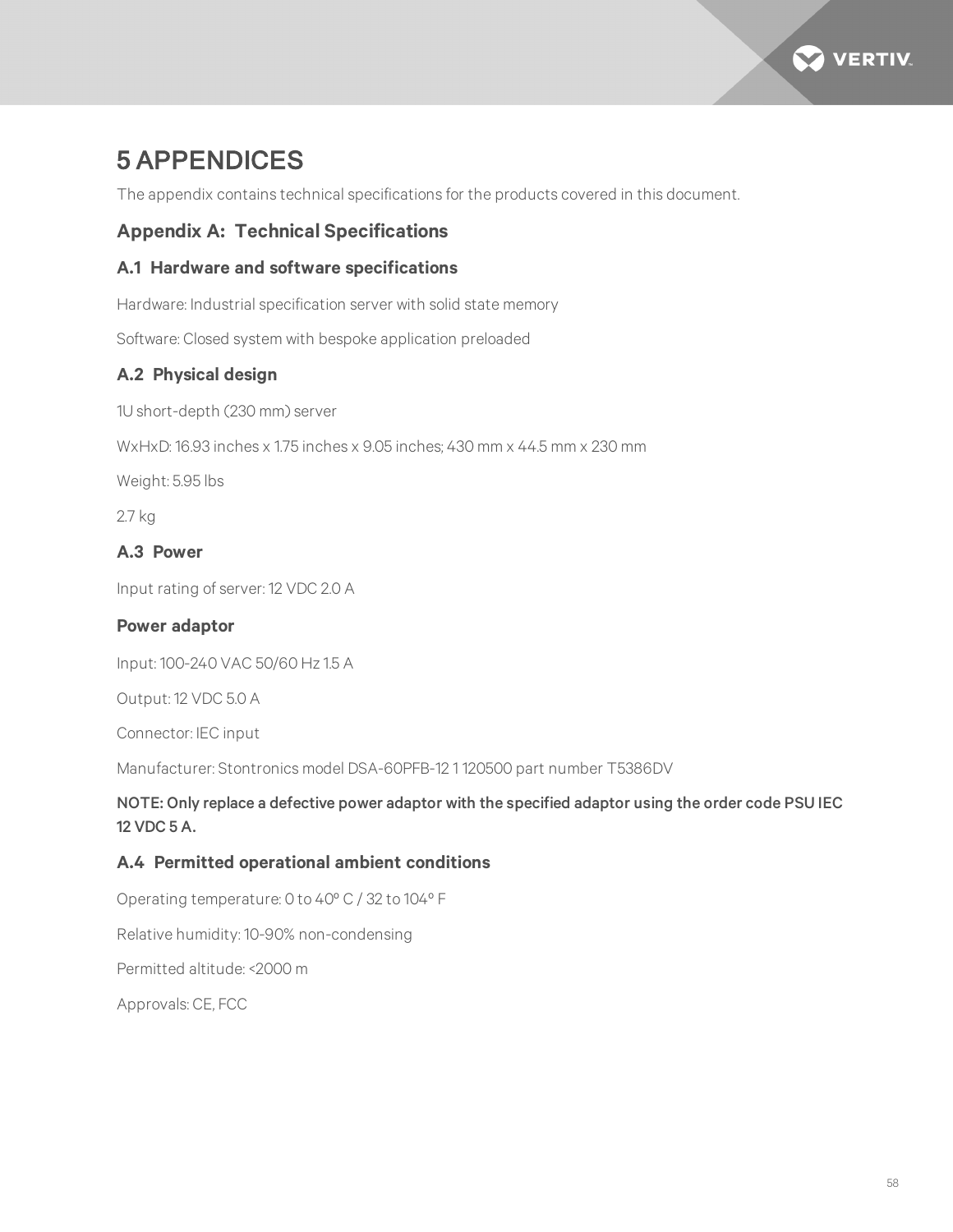# <span id="page-62-0"></span>**Appendix B: Advanced USB Features**

The Avocent HMX Advanced Manager has four advanced USB features:

- Device merging
- Port reservation
- Flow control
- USB quirks or advanced features

NOTE: For the advanced USB features to work, both endpoints must be on the same firmware version. For USB flow control to be enabled, all endpoints must be at version 3.5 or above.

# **B.1 Device merging**

Device merging is the default setting on the receiver. It allows multiple equivalent USB human interface devices (HID) to be combined to appear as a single device. The HID devices must have the same vendor ID and product ID to bypass the 13 device limitation on devices connecting to a single USB hub. All devices attached to a port with the merge capability disabled are treated as individual devices.

## NOTE: Merging does not work for all USB devices.

# **B.2 Port control**

The transmitter reports itself as a 13-port USB hub. Up to 13 devices can be allocated to ports beginning with the lowest available port number. Though port allocation is sequential, it is random because each device is connected to the next available port.

Issues arise when a driver is looking for a device on a specific USB port. Allocated ports can change when receivers are switched away from and reconnected to the transmitter, and this can prevent the device driver from finding the device on a specified port. To overcome this issue, it is possible to reserve a number of USB ports on the transmitter and assign a reserved port to a particular device on the receiver. This feature is required for a unit receiver using dual touch screens. If the touch screen's port number changes, control of the screen also changes. Reserving the USB port for a particular screen prevents this from happening.

# **B.3 Flow control**

USB flow control is required for a number of more complex USB peripherals including some touch screens and multifunction combined devices.

# **B.4 USB quirks**

Some USB devices may have delay or configuration issues when used with the unit. The advanced USB settings allow patches or quirks to be applied depending on the issue. Quirks are used to instruct USB devices to deviate from normal operating behaviors to facilitate compatibility with the unit.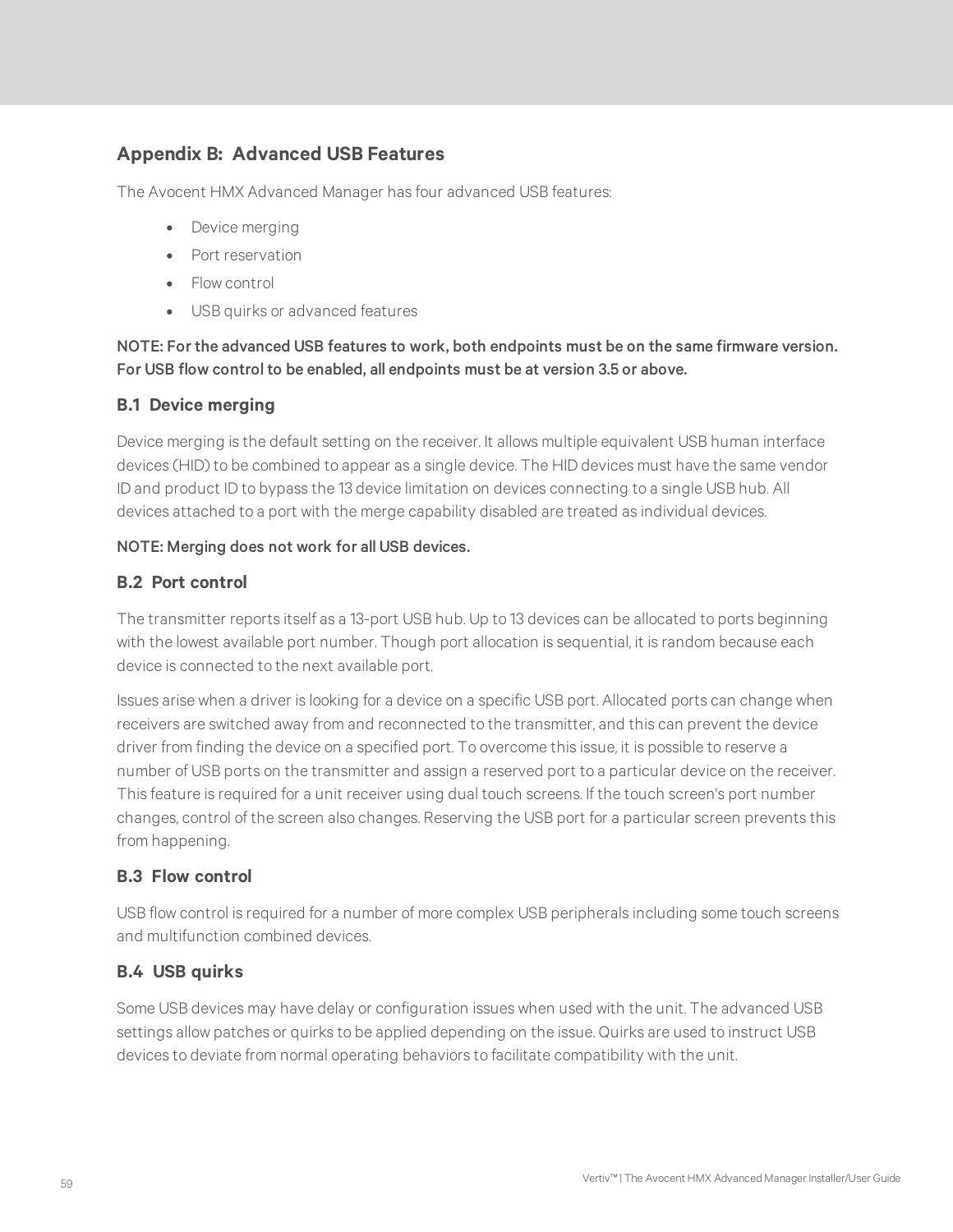

You can control patches and quirks from the USB Advanced Settings page by adding a kernel or user code in the appropriate field. There are two different input methods depending on if the unit is being used point to point via the receivers' web interface or if the unit's receivers and transmitters are under HMX control. HMX requires the codes to be entered as a decimal value and the units require them to be entered as a Hex value.

## **Known device codes**

The following table lists the devices that require an advanced USB code and the associated settings. Point-to-point (P- P) mode refers to when the web server on the individual units is used to set up the device.

| <b>USB DEVICE</b>                         | <b>P-P KERNEL</b><br><b>CODE</b> | <b>P-PUSER</b><br><b>CODE</b> | <b>HMX KERNEL</b><br><b>CODE</b> | <b>HMX USER</b><br><b>CODE</b> | <b>FW VERSION</b> |
|-------------------------------------------|----------------------------------|-------------------------------|----------------------------------|--------------------------------|-------------------|
| Eizo® cx240 screen with Colormunki®       | OxO                              | <b>OxOAEA</b>                 | $\circ$                          | 2794                           | 3.1               |
| Eizo® CG276 monitor                       | OxO                              | <b>OxOAEA</b>                 | $\Omega$                         | 2794                           | 3.1               |
| Thrustmaster® HOTAS™ joystick             | OxO                              | <b>OxOAAC</b>                 | $\bigcirc$                       | 2732                           | 3.1               |
| Mousetrapper <sup>®</sup> Office          | 0x4                              | OxO                           | $\overline{4}$                   | $\Omega$                       | 3.1               |
| Logitech® K310 keyboard                   | 0x4                              | $\circ$                       | $\overline{4}$                   | $\Omega$                       | 3.1               |
| Logitech® illuminated keyboard            | 0x4                              | $\circ$                       | $\overline{4}$                   | $\circ$                        | 3.1               |
| Microsoft <sup>®</sup> wired 600 keyboard | OxO                              | <b>OxOABA</b>                 | $\circ$                          | 2746                           | 3.1               |
| Wacom® Intuos® 4 tablet                   | OxO                              | OxO                           | $\Omega$                         | $\Omega$                       | 3.1               |
| Newtek® Tricaster™                        | OxO                              | 0x1000AAA                     | $\Omega$                         | 16779946                       | 3.5               |
| ELO ET2201L Touch screen                  | OxO                              | Ox1000AAA                     | $\bigcirc$                       | 16779946                       | 3.5               |
| PQlabs pqp4a2101 touch panel              | 0x4                              | 0x1000AAA                     | $\overline{4}$                   | 16779946                       | 3.5               |
| Dell® KB813Combined Keyboard + CAC        | OxO                              | 0x1000AAA                     | $\Omega$                         | 16779946                       | 3.5               |
| Cherry ST-2000 card reader                | OxO                              | 0x1000AAA.                    | $\circ$                          | 16779946                       | 3.5               |
| Dell® SK3205 card reader                  | OxO                              | 0x1000AAA.                    | $\Omega$                         | 16779946                       | 3.5               |
| Disable Logitech Set point                | OxO                              | OxOAAE                        | $\circ$                          | 2734                           | 4.1               |

### Table 4.28 Known USB Device Codes

## **Point to point set up**

You need to reserve a number of USB ports for a point-to-point set up.

#### To set up a quirk:

- 1. Navigate to the transmitter USB settings page.
- 2. For the receiver, click *enable advanced features*, set the appropriate quirk codes and click *save*.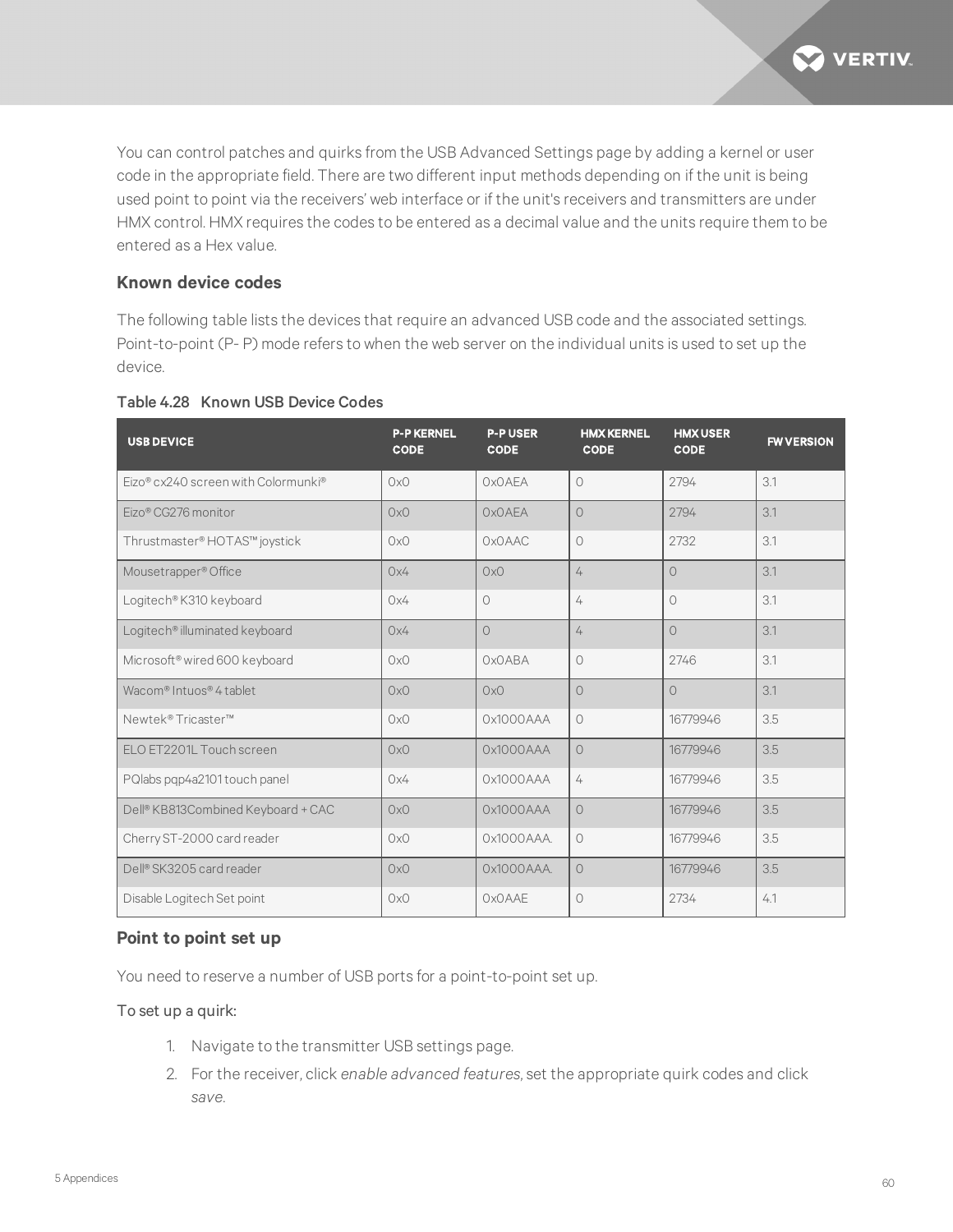# **HMX control set up**

From HMX ensure that a number of USB ports are reserved. This can be done from the global or local settings.

## To set up HMX control:

1. At the receiver, select a device from the Advanced Port Features drop-down list on the Configure USB Receiver settings page.

 $-0r-$ 

Create a new device if you have been given a new code to try.

2. Refer to the list in this document for the features of each firmware version.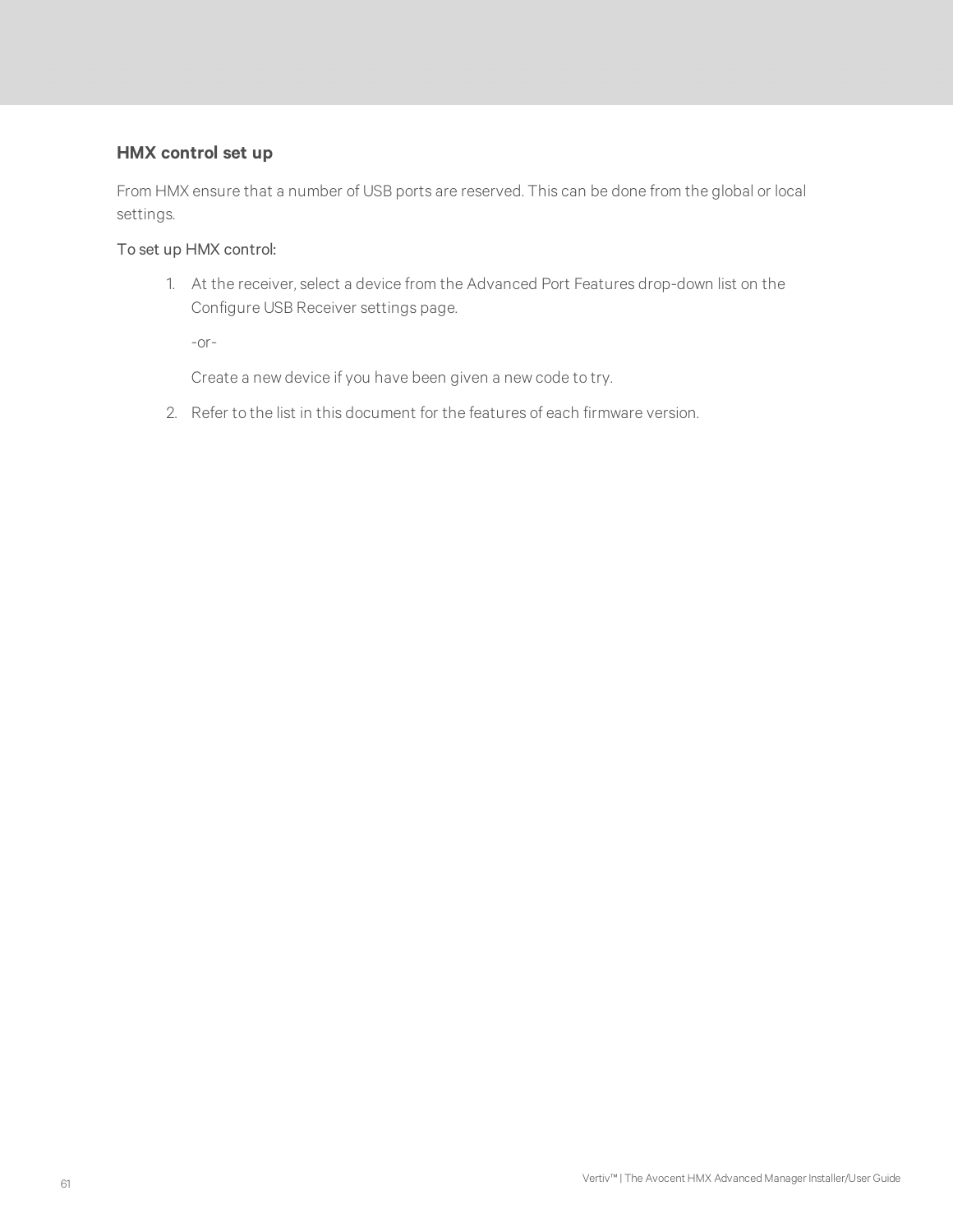This page intentionally left blank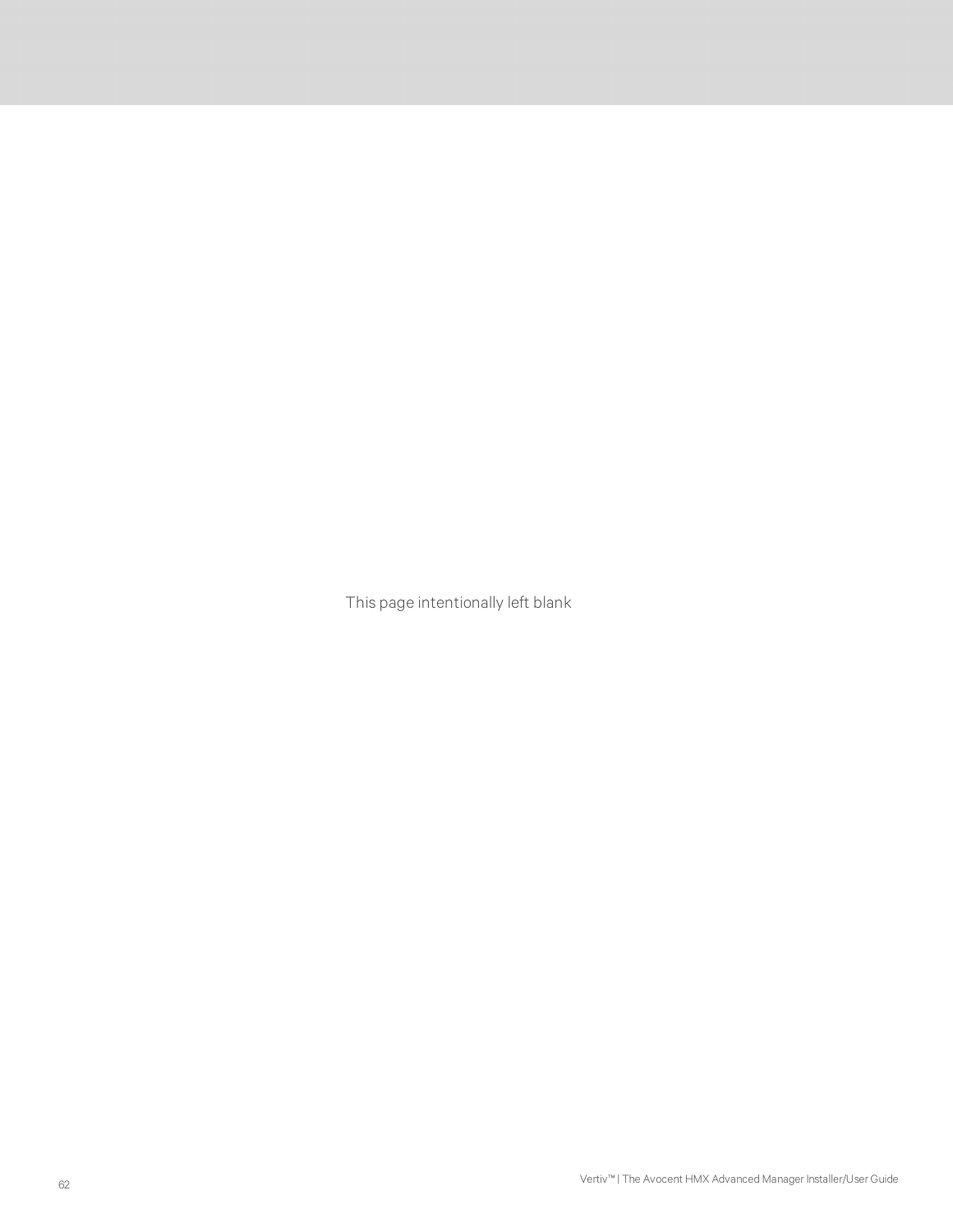